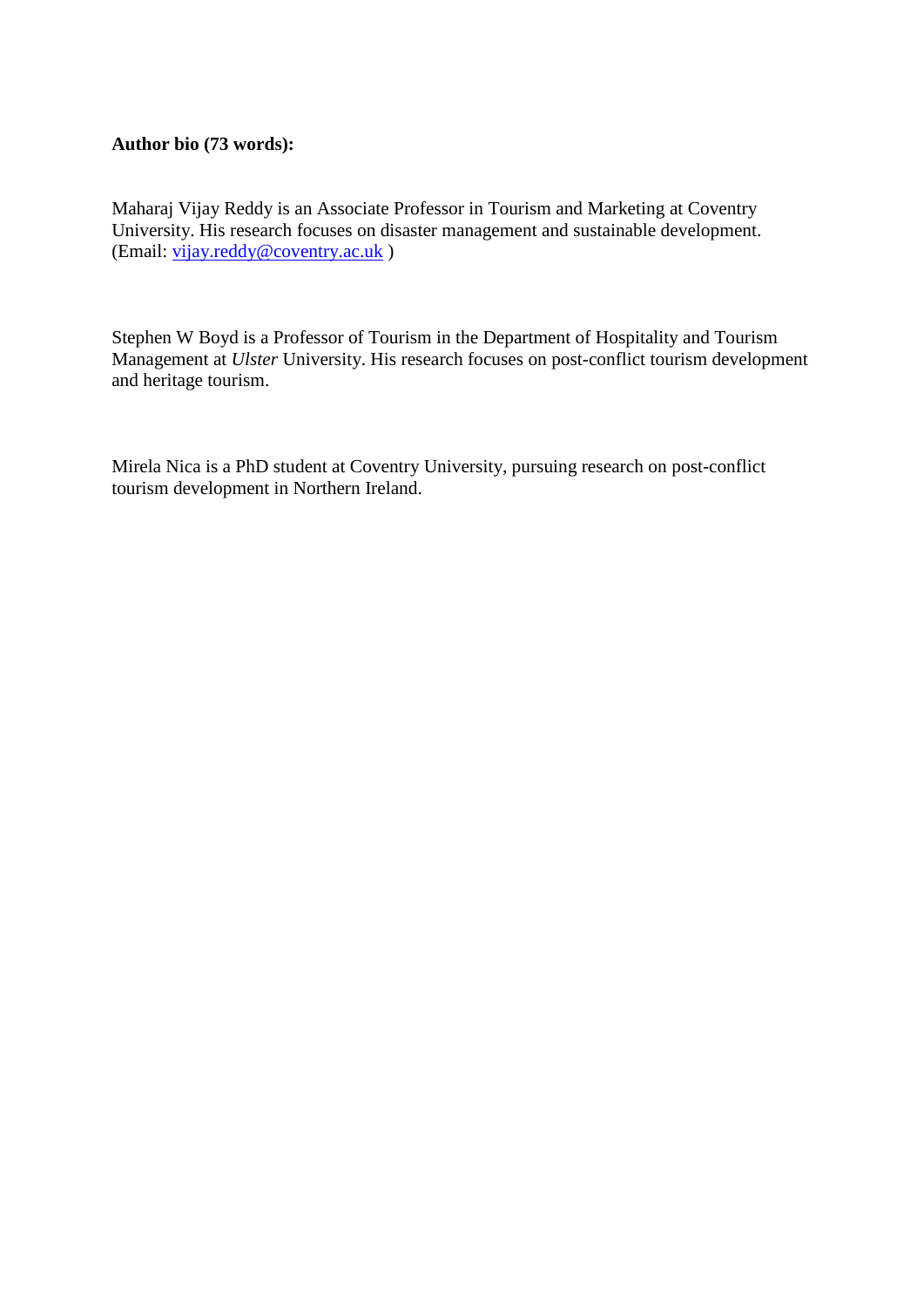#### **Acknowledgement:**

The authors express their gratitude to the British Council and the University Grants Commission of India for their financial support under the umbrella of the UK-India Education and Research Initiative (UKIERI). This paper, research project and the Doctoral Studentship behind it would not have been possible without the support of Ms Suruchi Pareek (British Council, New Delhi), Professor Nigel Berkeley and Ms Tanya Liguori (Coventry University), Professor Joëlle Fanghanel, Mr Matthew Snowden and Ms Neelam Kaushal (University of West London). The authors also would like to thank the three anonymous reviewers and Dr Martin Selby (Coventry University) for their helpful comments.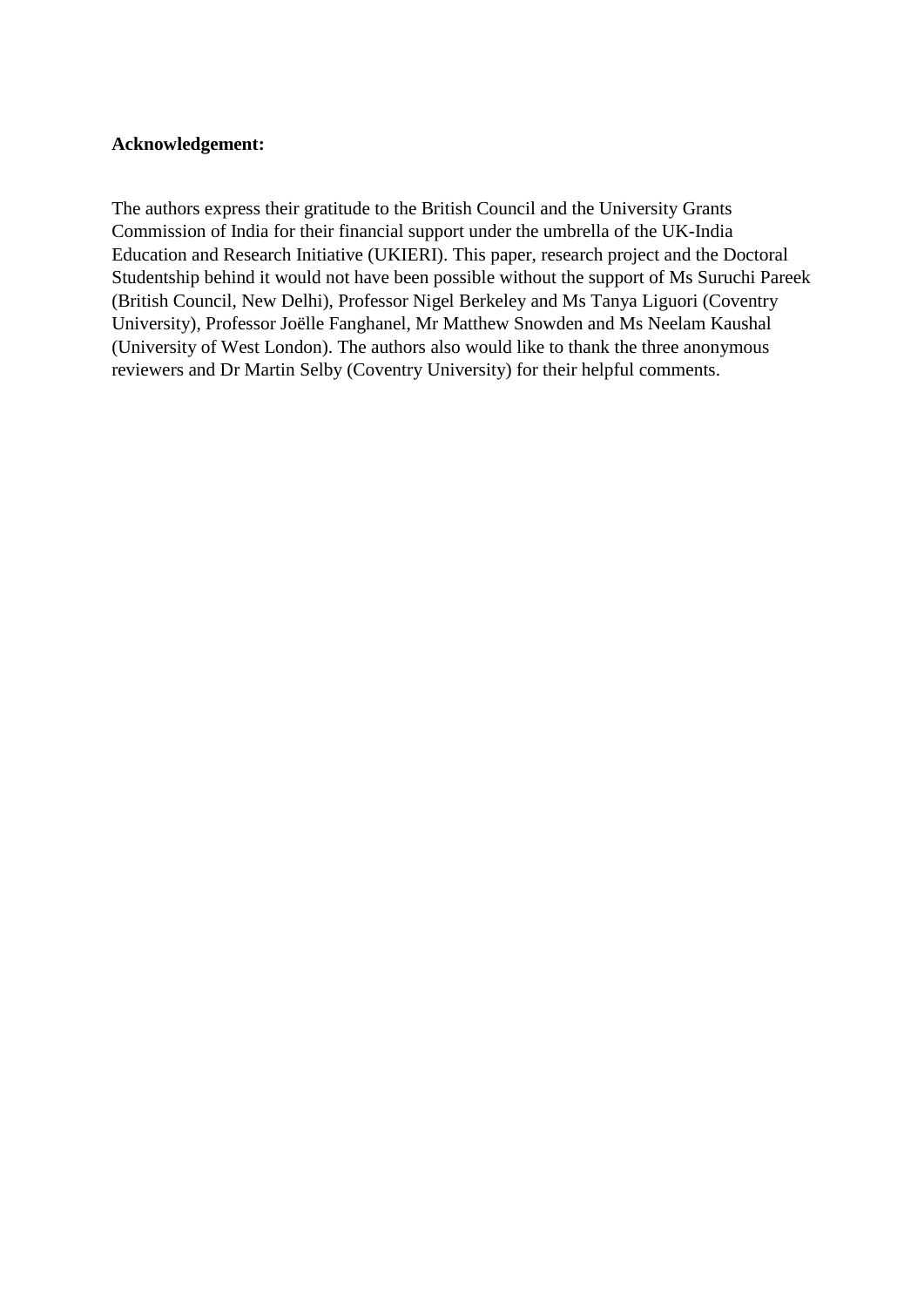#### **Statement of Contribution:**

Towards a post-conflict tourism recovery framework

#### **1. What is the contribution of knowledge, theory, policy or practice?**

The contribution of knowledge offered is a state-of-the-art review of research on tourism crises, with a particular focus on post-conflict tourism. It adopts a holistic approach, drawing on new ideas of how to better understand post-conflict environments, embracing scholarly thinking (within and external to tourism academe) around chaos and chaotic environments, and theory associated with concepts such as complexity, resilience and vulnerability. It approaches tourism development as being non-linear, and puts forward a new conceptual framework that shows a number of trajectories that regions coming out of conflict can take depending on actions management has taken regarding overcoming resilience and vulnerability. Scope exists for proactive policy to emerge dependent on the path of tourism development that is chosen.

#### **2. How does the paper offer a social science perspective/approach?**

The paper has a strong social science perspective as it views tourism as a complex system, involving socio-cultural, socio-economic and socio-political sub-systems. Understanding of these subsystems is based on extant knowledge of tourism scholarships across the social sciences. In particular, research on post-conflict tourism development has been shaped by tourism academics across the social sciences, including sociology, political science, peace and conflict studies, policy and planning. While the framework proposed has the greater utility for managers within a post-conflict environment context, the relationships and linkages between key concepts such as chaotic environment, adaptive capacity, resilience and vulnerability will offer tourism academics, drawn across the social sciences, opportunities to test the wider replicability of the framework and further advance social science knowledge toward a better understanding and management of crises.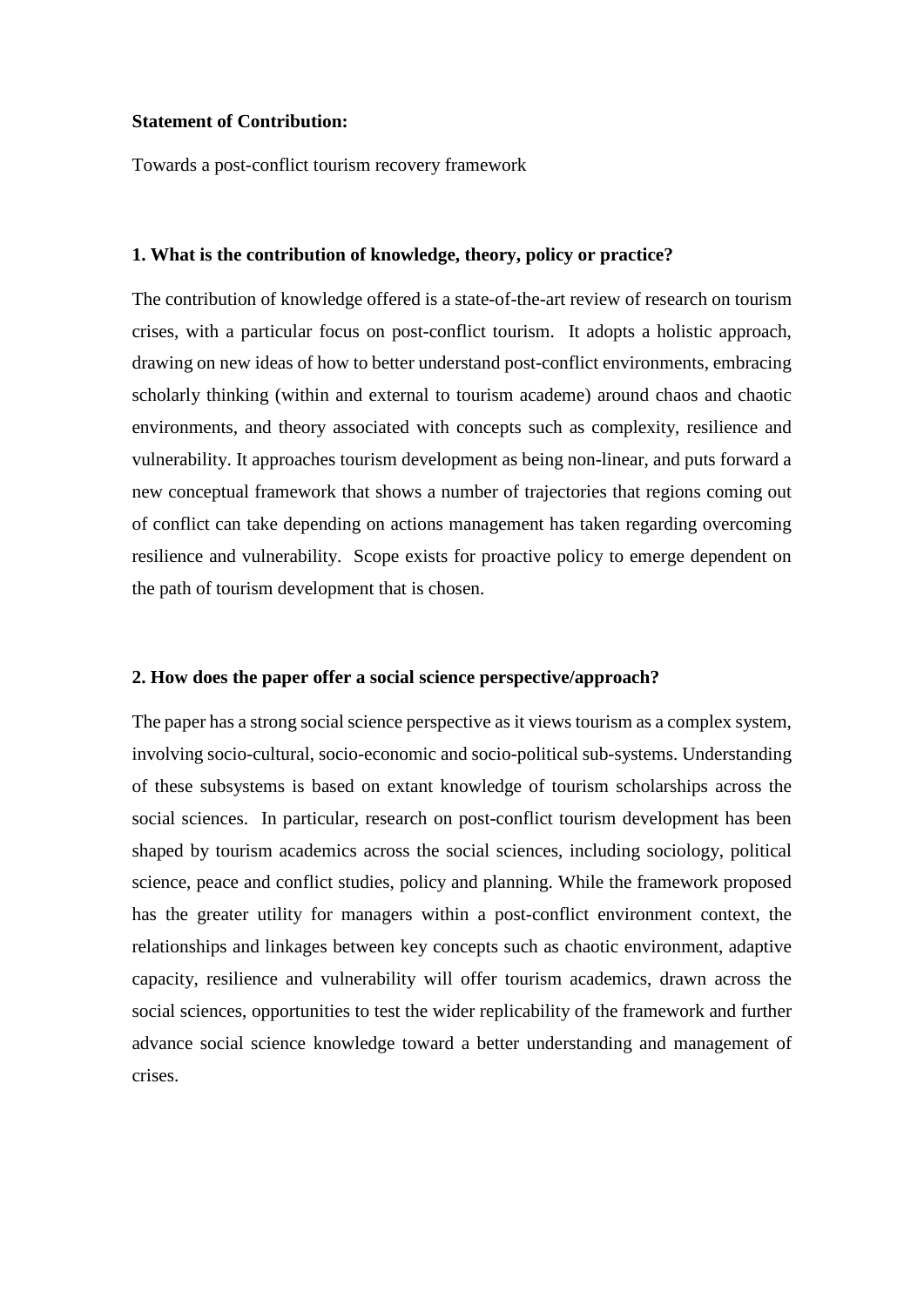# **Highlights**

- State-of-the-art review on crises management for tourism
- Role of chaos, complexity, resilience and vulnerability to understanding crises
- Development of a conceptual framework for post-conflict tourism development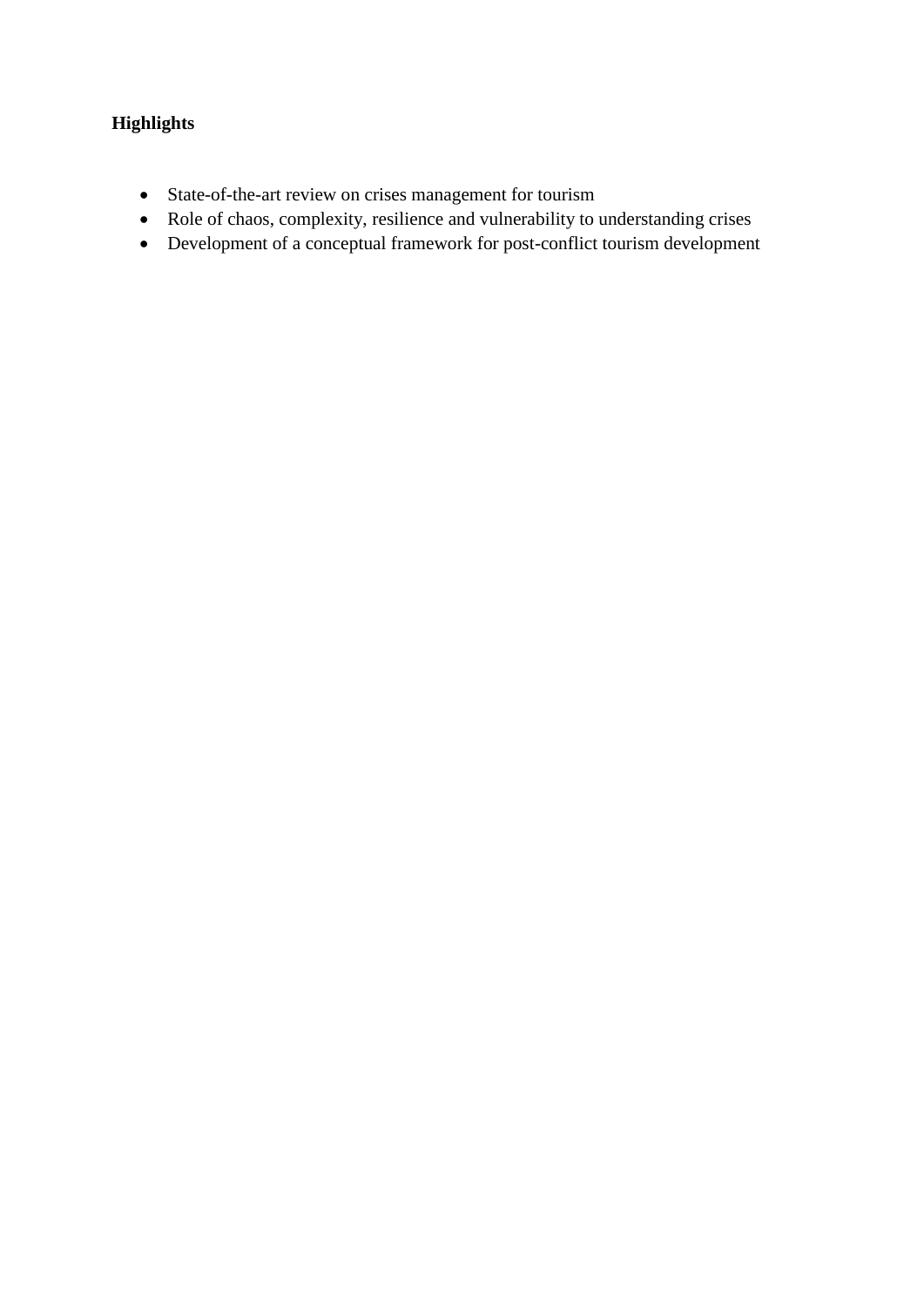# *ANNALS OF TOURISM RESEARCH* **Towards a post-conflict tourism recovery framework**

#### **Abstract** (119 words)

While there is an increasingly extant literature on tourism crises and disasters, a lacunae exists regarding robust conceptual and theoretical frameworks for reviving tourism in a postconflict context. Holistic frameworks that build tourism resilience in post-conflict destinations is still considered an emerging area in crisis management research. This paper aims to address this gap. An in-depth critique of research across leading peer-reviewed tourism journals, involving 102 individual papers; 63 on crises and disasters, and 39 on tourism recovery frameworks, was undertaken to develop a post-conflict tourism recovery framework. The framework proposed synthesizes complex relationships for post-conflict destinations operating "on the edge of chaos", and enables consideration of key factors that influence their capacity to be resilient, adapt, and recover.

**Keywords** (5 words):

Post-conflict; tourism; recovery; resilience; framework

## **MANUSCRIPT** (9999 words):

## 1. **INTRODUCTION**

Tourism is widely recognised as contributing towards Sustainable Development Goals (Reddy & Wilkes, 2015). By year-end 2018, international tourism receipts annually accounted for USD 1.5 trillion (World Tourism Organisation, 2020) and the growing importance of tourism has been globally acknowledged from an economic, socio-cultural and pro-environmental perspective. Tourism has become a major agent for pro-active change for destinations where impacts are internalised and managed.

However, tourism remains highly vulnerable to crises and disasters (e.g., 9/11 terror attacks, 2004 Asian tsunami, Fukushima nuclear disaster, and Coronavirus pandemic) and this has evoked considerable research that has focused on impacts, changing perception of travel, and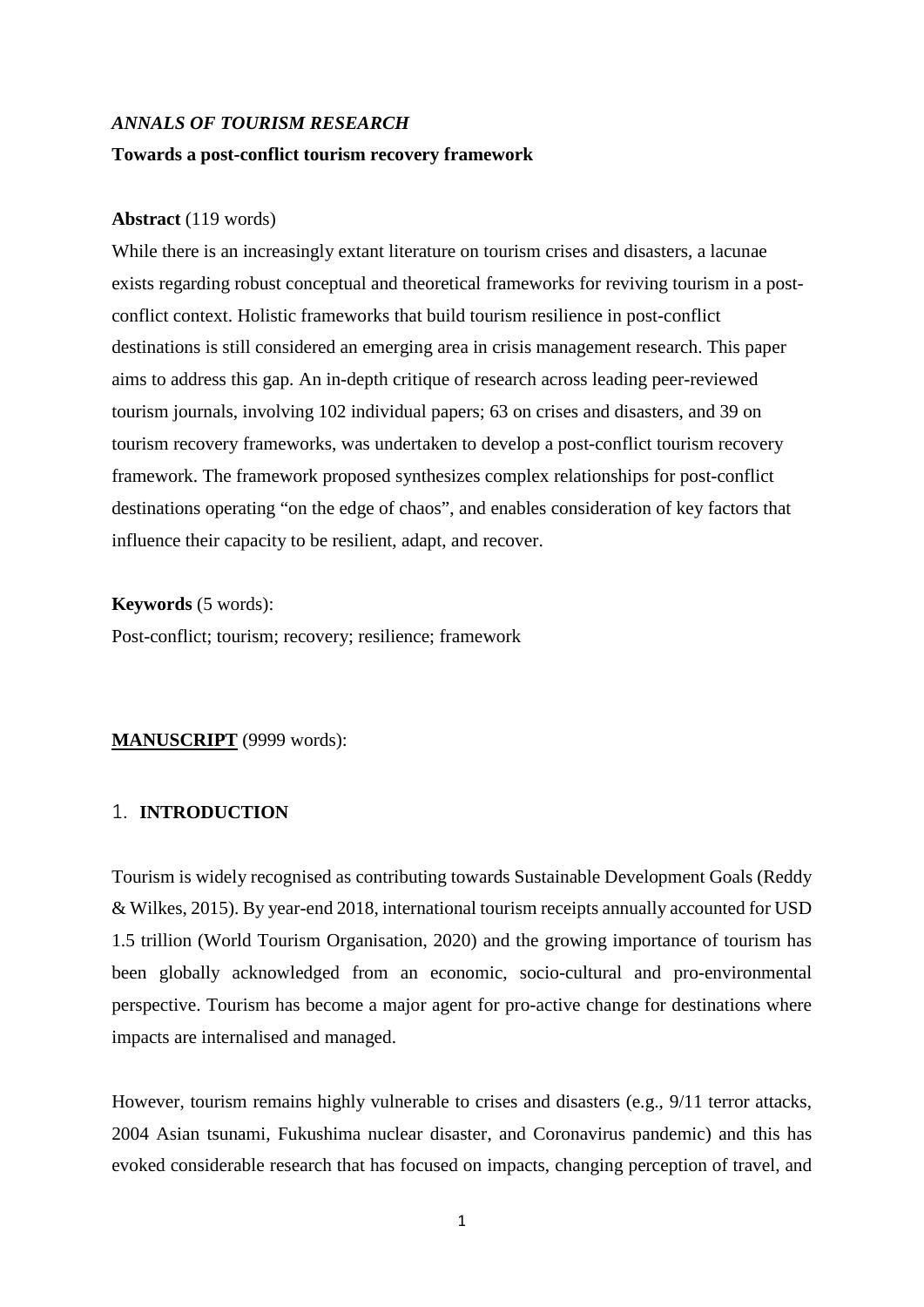destination image (Armstrong & Ritchie, 2008; Butler & Suntikul, 2013; Faulkner & Vikulov, 2001; Granville, Mehta & Pike, 2016; Henderson, 2005, 2007a; Isaac & Ashworth, 2012; Lanouar & Goaied, 2019; Miller & Ritchie, 2003; Prideaux & Witt, 2000; Reddy, Shaw & Williams, 2006; Ritchie, 2004, 2009; Seraphin, 2018; Woosnam & Kim, 2014; Yang, Zhang & Chen, 2020).

Specifically, scholars have focused their attention on the key aspects related to tourism industry's readiness and responses to crises and disasters. These include: *crisis knowledge and risk intelligence* (Paraskevas, Altinay, McLean & Cooper, 2013; Paraskevas & Quek, 2019); *forecasting* (Page, Yeoman, Munro, Connell & Walker, 2006; Prideaux, Laws & Faulkner, 2003); *destination image* (Avraham, 2015; Ketter, 2016; Zenker, von Wallpach, Braun & Vallaster, 2019); *perceptions of risk and risk management* (Liu-Lastres, Schroeder & Pennington-Gray, 2018; Tsai & Chen, 2010); *crisis indicators* (De Sausmarez, 2007); *postcrisis recovery strategies* (Campiranon & Scott, 2014; Scott, Laws & Prideaux, 2007); *crisis signal detection* (Paraskevas & Altinay, 2013); *stakeholder collaboration* (Hystad & Keller, 2008; Jiang & Ritchie, 2017); *crisis communication strategies* (Henderson, 2003; Liu-Lastres et al., 2018; Möller, Wang & Nguyen, 2018); *terrorism prevention* (Kılıçlar, Uşaklı & Tayfun, 2018; Paraskevas & Arendell, 2007). However, it has been argued that more research is needed on crises (see Ritchie and Jiang, 2019), in particular those caused by conflicts and political instability (Henderson, 2007b; Seraphin, Korstanje and Gowreesunkar, 2019; Sonmez and Graefe, 1998).

The impacts of violence, terrorism, political instability and armed conflicts remain a key challenge for tourism researchers as the vulnerability and resilience of destinations vary as a result of their spatial and functional connections with the physical, cultural, socio-economic, political and technological environments (Leiper, 2008; Scott & Laws, 2005). Consequently, the focus of this review article is, firstly attributed to debating the relationship between conflicts and tourism, their theoretical underpinning and the issues of vulnerability and resilience; secondly, it focusses on conflict destinations and their implications for the development of frameworks for crises management whilst proposing a holistic framework for post-conflict destinations.

For the scope of this article, two methodological procedures were followed. First, a comprehensive review of tourism studies that considered the impacts of natural and human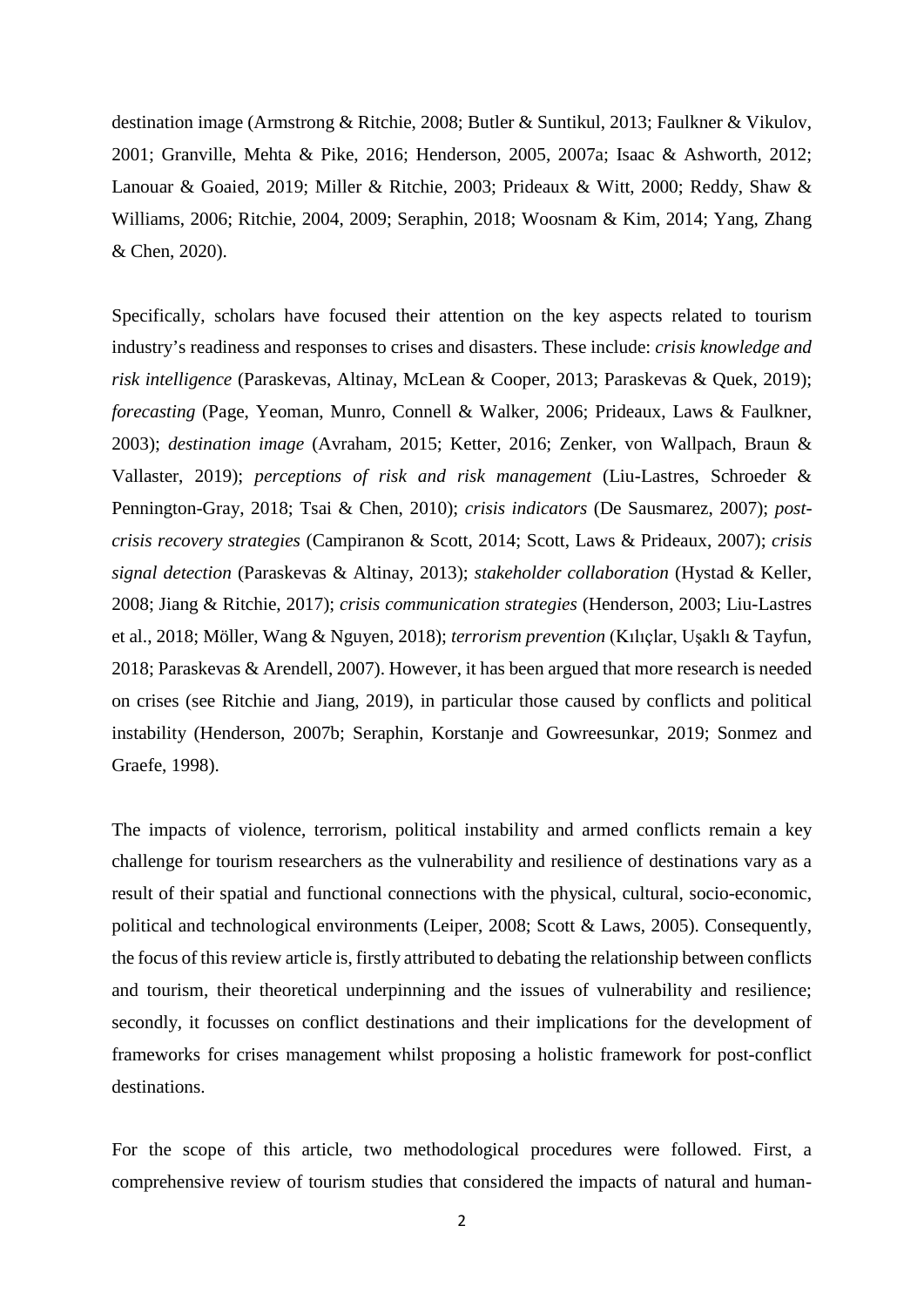induced disasters on tourism over the past 20 years (1999-2019) was conducted to understand their impact on destinations and the attempt made to understand the theoretical underpinning and issues of vulnerability and resilience. The review reflects a growing interest across the academic community in this research area given the major implications that crises have on the tourism industry. The authors acknowledge that extant research may have been undertaken on specific disasters and crisis published in journals worldwide and online, but focus in this review was on 63 tourism studies specifically focused on natural and human-induced disasters that occurred in both developed as well as less-developed countries, and were published in peerreviewed journals *(see Figure 1 and Appendix 1).*

Second, a structured review of tourism crisis and disaster management models and frameworks applied in tourism research was carried out. Disasters were included given that not all disasters are naturally occurring. This review was purposely limited to the top three academic tourism journals (based on UK's Chartered Association of Business Schools Journal Ranking 2018) namely Annals of Tourism Research, Tourism Management, and Journal of Travel Research. Between 1999 and 2019, some 39 articles (18 in Tourism Management, 9 in Annals of Tourism Research, 12 in Journal of Travel Research) discussed crises management. This was reduced to 14 based on the eligibility of: (1) a specific keywords search for "Crisis", "Management" AND "Framework" in the journal article's title, abstract and keywords; (2) a 1999-2019 time frame; and (3) relevance of the paper to the analysis of tourism crisis management frameworks and models. In order to reflect the wide range of research in the field of crisis management and frameworks applied in tourism, a further six articles were identified from other sources following a "snowball" approach. The identification and selection of these six peer-reviewed articles was realised through a process of screening based on frequency of citations (e.g., McKercher, 2008; McKercher & Tung, 2015) and relevance to the analysis. These included work by Evans & Elphick (2005), de Sausmarez (2007), Scott, Laws & Prideaux (2007), Sonmez and Graefe (1998), Pennington-Gray, Schroeder & Gale (2014) and Jiang & Ritchie (2017) (see Appendix 2).

Assessment of both data sets helped to inform the development of an integrated conceptual framework that is presented in the final part of this paper, which recognises three keys tenets of 'adaptiveness', 'vulnerability' and 'resilience'.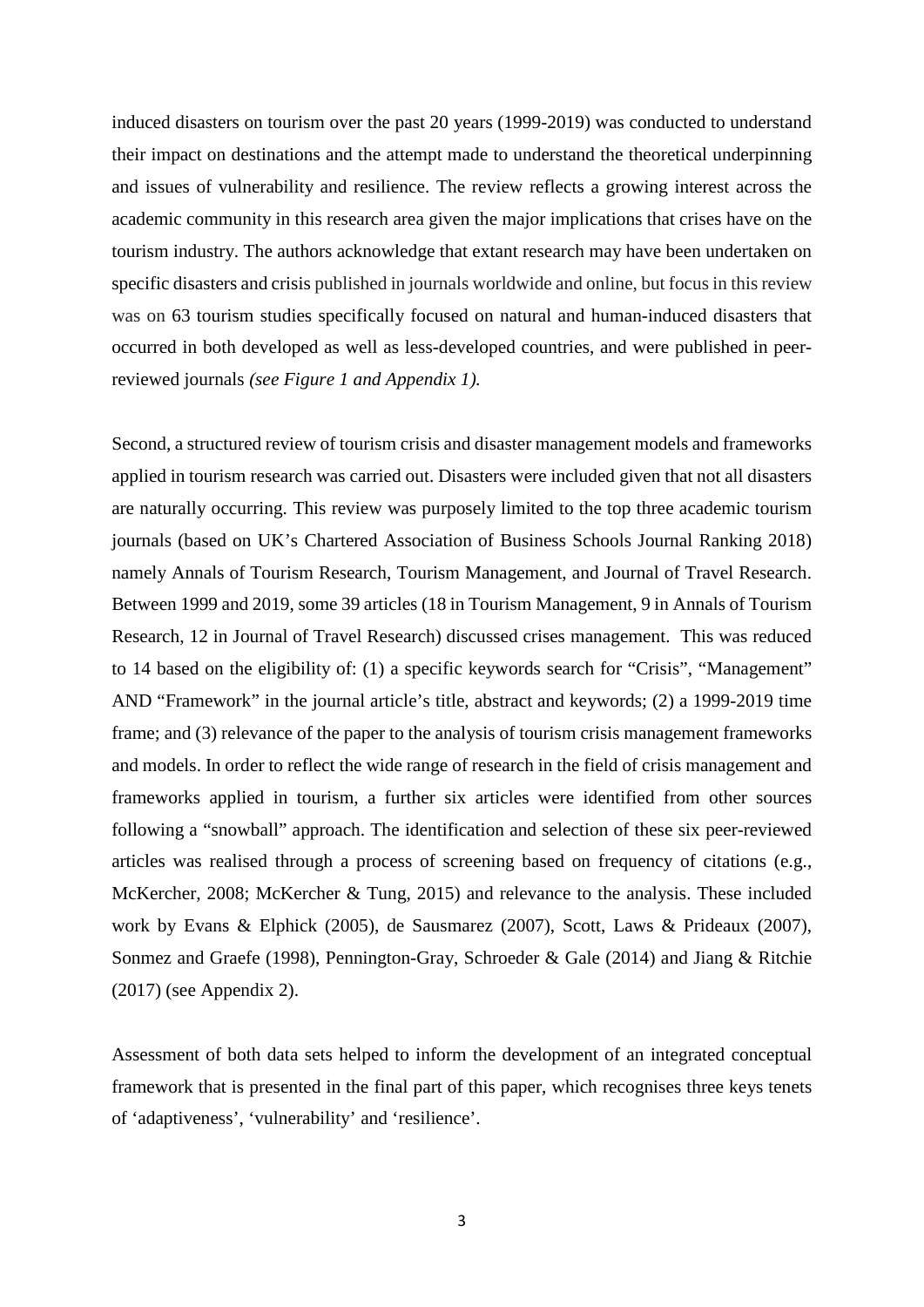#### 2. **UNDERSTANDING TOURISM CRISES**

#### *2.1 Theoretical and empirical aspects*

It is well accepted that there exists a difference between crises and disasters (Faulkner, 2001; Santana, 2004; Scott & Laws, 2005). The former is more often internal and manageable whereas the latter external and less predictable. Both, however, involve the management of risk and the impact that can bring to bear on society. This brings new challenges to the management of crises.

#### "FIGURE 1 HERE"

The question is thus not whether a crisis will happen but when and how the crisis will be handled (Faulkner & Vikulov, 2001; Kash & Darling, 1998). Crises threaten the existence of any system, "whether it is a nation state, social community, government, organisation, natural environment, eco-system or some other established system (including tourism)" (Ritchie, 2009, p.8). To a certain extent, there is a degree of 'predictability' with a crises. In contrast, Prideaux, Laws and Faulkner (2003, p.478) argue that a disaster is an "unpredictable catastrophic change that can normally only be responded to after the event, either by deploying contingency plans already in place or through reactive response". As a result, in recent years, the response to a disaster or crisis has become increasingly proactive, predominantly focusing on risk reduction mechanisms that aim to reduce people's vulnerability to natural disasters or conflicts (Hilhorst, 2013).

However, as Faulkner (2001, p.136) highlighted, "one of the reasons so little progress has been made in the advancing of our understanding of tourism crises is the limited development of the theoretical and conceptual frameworks required to underpin the analysis of this phenomena". An analysis of current crisis management approaches in tourism demonstrates the need for a different perspective in managing tourism crises due to the likely complex and chaotic nature of these events. What is more, tourism seems to behave in a non-linear, non-deterministic and dynamic manner (Baggio, 2008; McKercher, 1999), with a complex set of relationships existing between and within the tourism destinations. Hence, a complexity-based perspective on tourism crises as an alternative to a more conventional approach to tourism destination management may provide a better understanding of tourism crises management and planning.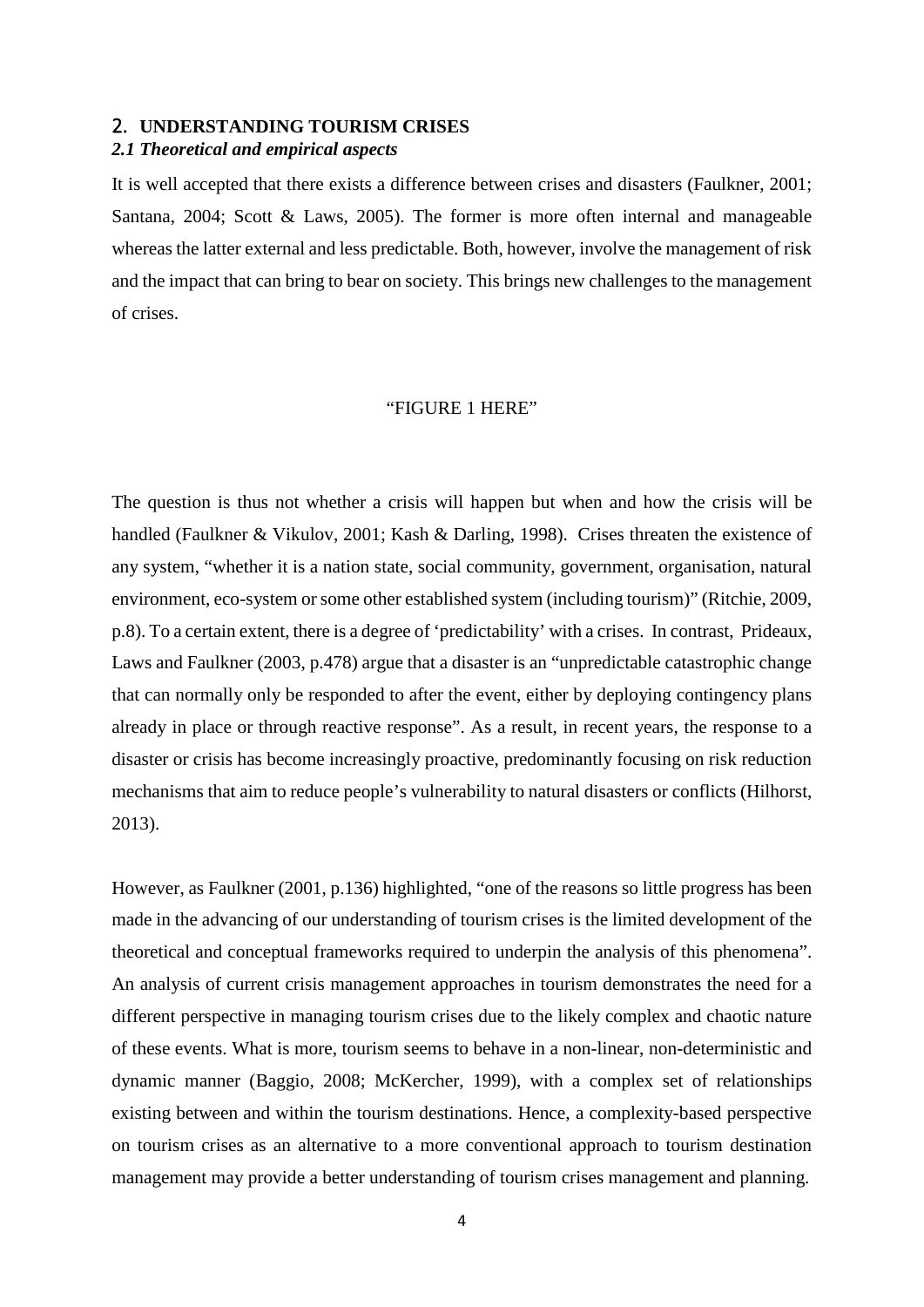#### **2.2 Chaos and complexity**

Chaos and complexity theory (McKercher, 1999), refers to "a broad set of loosely related theoretical and meta-theoretical orientations to the behaviour of complex non-linear systems" (Seeger, 2002, p.329), and is concerned with "how systems change and evolve over time due to interaction of their constituent parts" (Manson, 2001, p.406). Although chaos and complexity theory have been used interchangeably in the literature (Farsari, Butler & Szivas, 2011; McDonald, 2009), Manson (2001, p.406) argues that complexity theory research contends several perspectives and approaches to complexity with "sometimes conflicting assumptions and conclusions". The authors argue that those most relevant to the discussion presented in this paper include, 'deterministic complexity' (related to chaos and catastrophe theory) and 'aggregate complexity' (related to complex system theory and emphasizing holism and synergy resulting from the interaction of the system components). The former relates to chaotic systems that are characterised by features such as the butterfly effect, bifurcation, and feedback (Manson, 2001). The latter concerns complex systems which are determined by the relationships rather than by its constituted components (Farsari et al., 2011; Manson, 2001).

#### *2.2.1 Chaos and complexity theory in tourism research*

Traditionally, tourism research has been based on the 19th century Newtonian paradigm or deterministic model which focuses on aspects "that display a tendency toward linear relationships, equilibrium, and structural simplicity" (Faulkner & Goeldner 1998, p.78). This approach follows a reductionist position that perceives small changes in the initial conditions of a system as constantly being echoed in small changes in the final state of that system.

Many tourism academics, however, have argued that it is inappropriate to consider tourism as a stable and balanced system since tourism is in fact subject to constant fluctuation and uncertainty (Baggio, 2008; Faulkner & Goeldner, 1998). McKercher (1999, p. 426) expressed criticism of conventional research and its consideration of systems as "expectable, stable, orderly, and conducive to linear change" and instead viewed them as "complex and uncontrollable, characterized by nonlinear, non-deterministic chaotic behavior".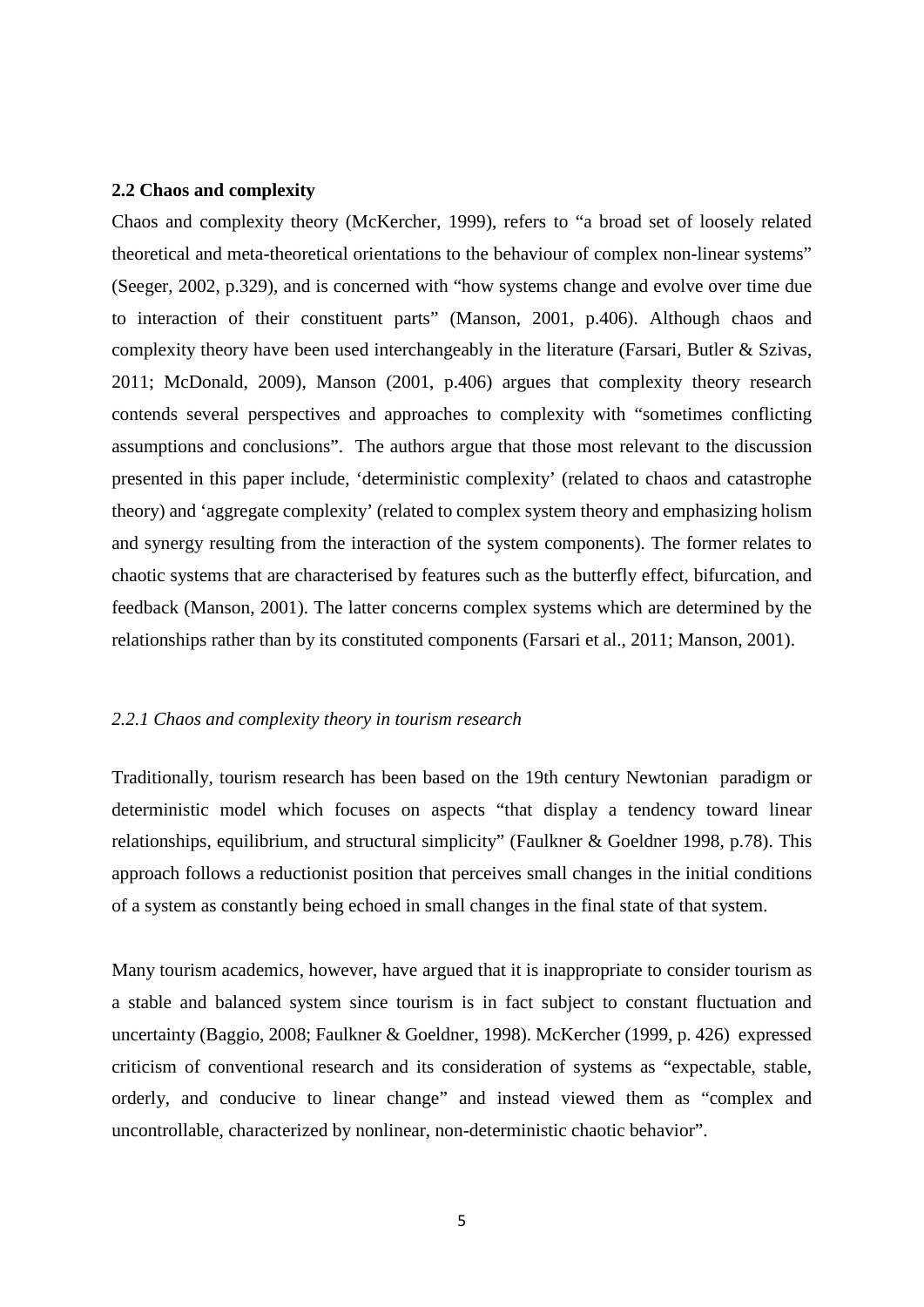Accordingly, advocates of complexity and chaos theory suggest that more attention should be given in tourism research: to explore nonlinear and less linear (or quasi-linear) relationships; to unusual events that may initiate change rather than regular cases and situations; and to "turbulence" (Faulkner, 2000) rather than stability (Baggio, 2008; Farrell & Twining-Ward, 2004; Farsari et al., 2011; McDonald, 2009; Speakman, 2017). A destination is hence recognised as an unstable, dynamic system which is subject to non-linear relationships (Scott & Laws, 2005). Any triggering internal and external events, either natural or human-induced, can challenge the existent structure of the tourism destination and redirect it into new dynamic paths. The characteristics of the dynamic systems thus make it impossible to accurately forecast any long-term future evolution, especially when the system is on the "edge of chaos" or moves from one phase to another (Baggio & Sainaghi, 2011). Additionally, non-linear dynamic systems are capable of demonstrating self-organisation and chaos (Baggio, 2008). This capacity occurs even though these systems are deterministic, which means that their future behaviour is entirely determined by their initial conditions without any random terms or elements involved. This behaviour is called deterministic chaos (or simply chaos) referring to this as "the irregular (chaotic) motion generated by a system whose evolution is governed by dynamic laws that uniquely determine the state of the system at all times from a knowledge of the system's previous history" (Baggio, 2008, p.7).

In tourism research, complexity theory has been used to address non-linear relationships and complexities that are inherent in tourism destinations (Farrell & Twining-Ward, 2004; Baggio, 2008; McDonald, 2009; Speakman, 2017). Thus, "complexity" as a concept has been explored in relation to sustainable tourism policies (Farsari et al., 2011), and to crisis and disaster management (Boukas & Ziakas, 2014; Faulkner & Russell, 1997; Paraskevas, 2006; Ritchie, 2004; Speakman & Sharpley, 2012). However, there is scope for new insights to be gained from adopting a complexity-based approach to the study of tourism destination development and management in contextual situations involving crises and disasters.

#### *2.2.2 Tourism as a complex and chaotic system*

As a complex system, tourism includes sub-systems of people (communities), institutions and organisations and physical elements (attractions, infrastructure, ecosystems) which are interconnected and influence each other (Scuttari, Volgger & Pechlaner, 2016). From a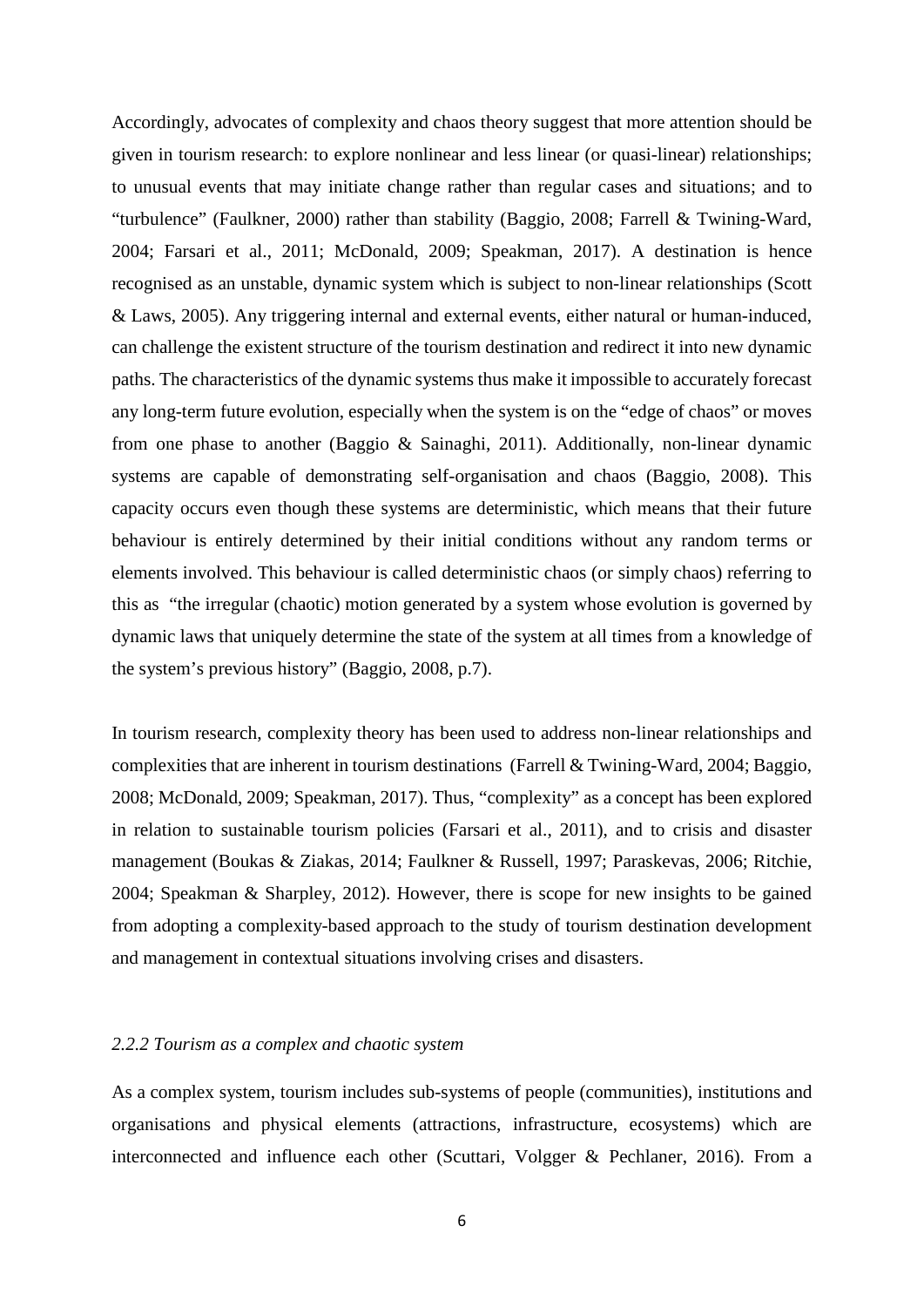complexity perspective, a tourism system can be dislocated from its steady state condition by a triggering event and this situation is referred to as chaos, "which is as random and unpredictable as the outcome" (Russell & Faulkner, 2004, p.557). Several features of a chaotic system seem to be relevant to our discussion here, namely the 'edge-of-chaos', 'bifurcation', 'self-organizing', 'butterfly effect' and 'lock-in effect' (Boukas & Ziakas, 2014; Faulkner, 2000; McKercher, 1999; Russell & Faulkner, 2004).

"*Edge-of-chaos*" implies an extreme readiness for radical change as the system has reached a point of tenuous equilibrium (Russell & Faulkner, 2004), creating a sense of uncertainty which leads to a 'bifurcation' stage of chaos and disequilibrium within the system. '*Self-organising*" involves self-referencing, increased capacity, and interdependent organising (Lichtenstein, 2000) where the system becomes more "suitable" to deal with internal or external difficulties as it benefits from more optimised available resources (Baggio  $\&$  Sainaghi, 2011). If successful, the crisis enters a resolution stage, returning to a state of 'business as usual' (Paraskevas, 2006). However, new and coherent structures and patterns may emerge (Speakman, 2017), and thus a return to normality is not necessarily feasible or desired. "*Butterfly effect*" refers to situations when minor changes can lead to a chain of reaction that culminates in larger outcomes (Faulkner, 2000; Russell & Faulkner, 2004; McKercher, 1999). An example of this being Eyjafjallajökull eruption in Iceland in 2010 and the impact it had on global aviation industry. According to McKercher (1999), in a tourism context, the butterfly effect explains how similar destinations can evolve in different ways, reflecting the unpredictable nature of tourism development where small changes in the initial conditions can lead to completely different outcomes. Lastly, *'lock-in-effect'* relates to the persistence of certain inherited innovations regardless of the changes in the system. For example, why certain heritages in the past have survived despite changes in the original conditions that made them necessary (Faulkner & Russell, 1997; McKercher, 1999). Chaos theory has utility for better understanding the turbulent and challenging relationships that can form during a crisis and disaster (see Boukas & Ziakas, 2014; Speakman & Sharpley, 2012).

There is the need for a multi-disciplinary and holistic approach to crisis management research in tourism (Ritchie, 2004). Santana (2004) and Scott & Laws (2005) emphasised the conceptualisation of crisis and disaster in terms of a systems perspective considering that tourism networks are interconnected. In this context, the influence of unintended events or crises on tourism systems can create tensions that lead to systemic restructuring (Boukas  $\&$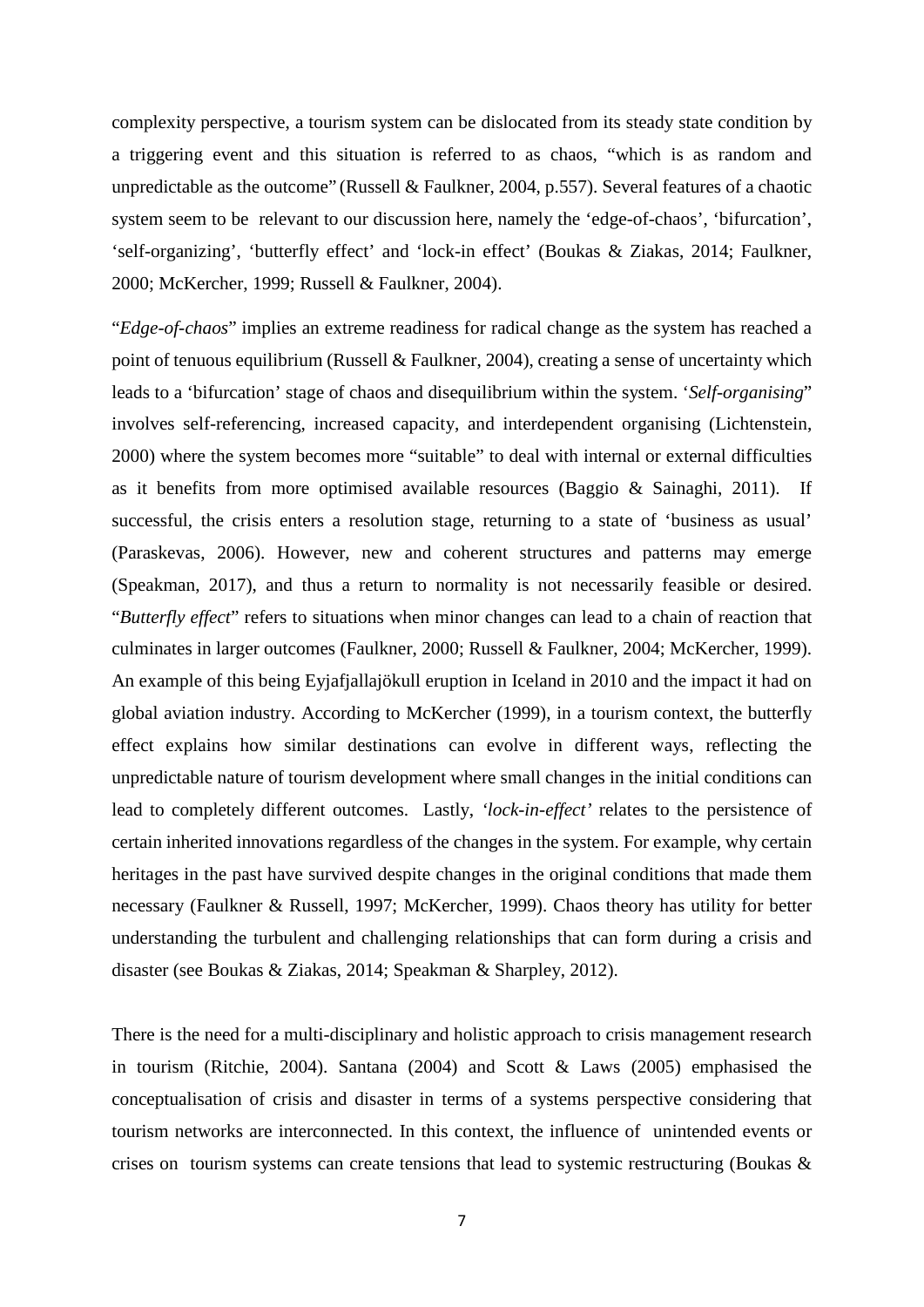Ziakas, 2014; Faulkner, 2000). Although the plausibility of a chaos-complexity approach is still under debate (Speakman, 2017)*,* tourism destinations functioning "on the edge of chaos" could deal with and be better prepared to reduce the impacts caused by crises through "selforganisation", "learning" (innovation) and "transformation to a more desirable trajectory" (Davoudi, Brooks & Mehmood, 2013, p.307), as a means to improve destination resilience. A 'desirable trajectory' is perhaps being over-optimistic here and perhaps one should be approaching resilience from a standpoint of ensuring some future 'realistic trajectory'. For destinations that have faced long-protracted conflict such as Northern Ireland and Sri Lanka; compared to a short-term period of turbulence such as Egypt during the Arab Spring, that realism is often driven by what is best to save and where the focus must be, namely maintaining a lower level of accommodation stock and protecting heritage assets (Boyd, 2019a). In light of this view, there is much merit in examining the role that resilience theory and thinking offers to facilitate any 'realistic trajectory', especially as they offer scope to reduce vulnerability in any given system, in this case, the tourism destination region.

#### **2.3 Resilience and vulnerability**

Resilience is a concept that is useful in exploring crises, as it provides a way to improve the ability of a system (i.e., tourism destination) to adapt to stress, cope with change and the effects of crises while retaining integrity and ability to continue to function (Berbés-Blázquez & Scott, 2017; Butler, 2017). It takes on different forms, including engineering, ecological and evolutionary resilience (Davoudi et al., 2013; Folke et al., 2010; Hall, Prayag & Amore, 2018).

*Engineering resilience* dominated much of early developments in ecology and reflected a rather narrow notion of the stability properties of systems by measuring the speed at which a system returns to its previous equilibrium or steady state after a disturbance. The more resilient the system is, the faster it bounces back (Davoudi, 2012). Engineering resilience focuses on the "attributes of efficiency, constancy and predictability" of complicated systems (Hall et al., 2018, p.41). *Ecological resilience* focuses on the "core attributes of persistence, change and unpredictability" of complex systems and considers the magnitude of the disturbance that can be absorbed by a system before it changes its structure (Hall et al., 2018). This is, how much disturbance a system can take in order to remain within its critical thresholds. *Evolutionary resilience* challenges the entire idea of equilibrium by suggesting that the system can change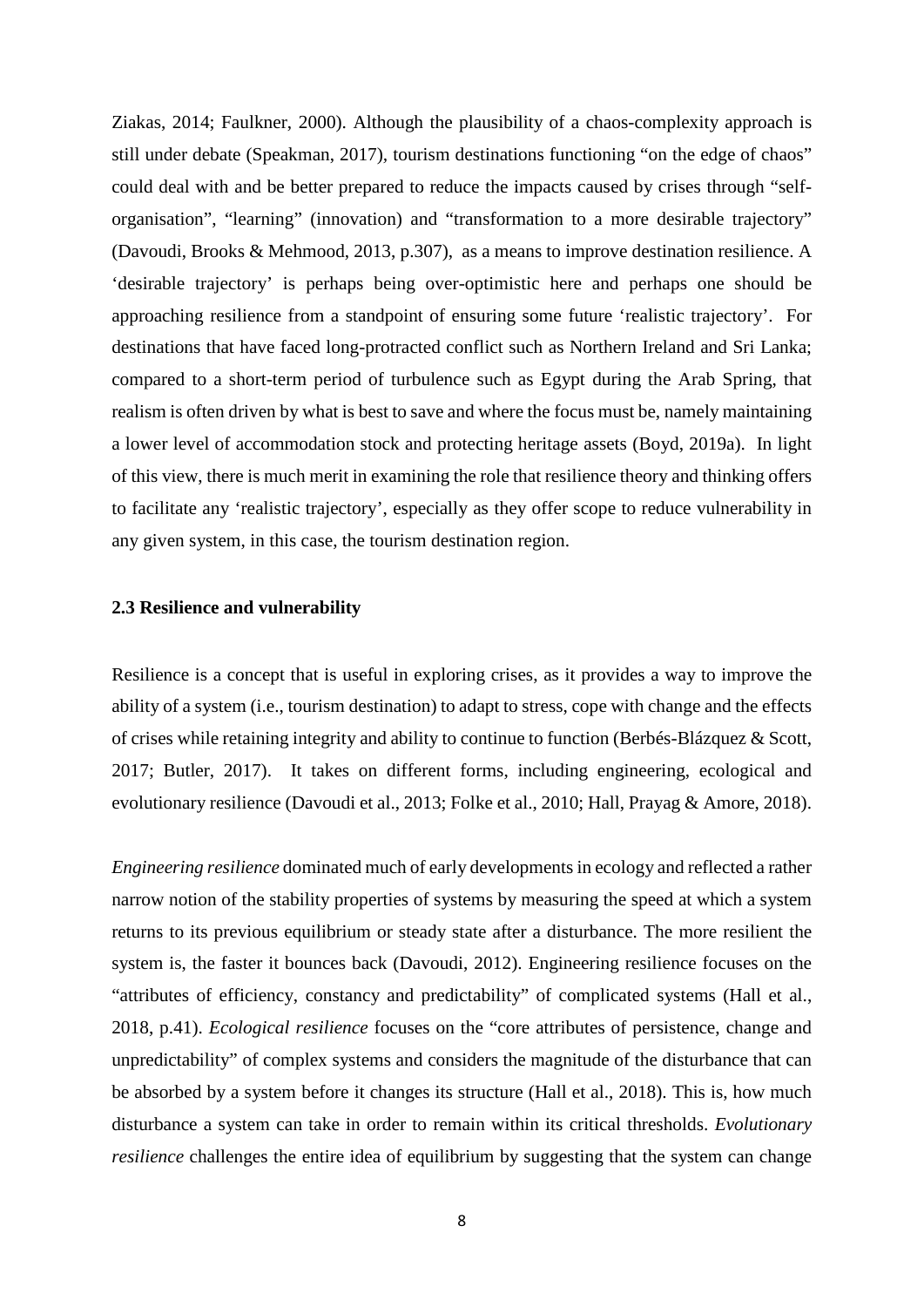over time with or without an external disturbance (Davoudi et al., 2013; Folke et al., 2010). It is based on Holling's (2001) adaptive cycle comprising four distinct phases (*see Figure 2*).

#### "FIGURE 2 HERE"

After a full cycle, a new growth phase starts where the different configurations and possibilities compete to form something new or a version of the previous cycle (Berbés-Blázquez & Scott, 2017; Hall et al., 2018).

Applying 'adaptive cycle' thinking to crises has great utlilty, namely, the ability to react to external stimuli and modify behaviour accordingly. Shocks, disturbance and changes are seen as important factors in unlocking opportunities for the reorganisation of any system (Biggs, Schluter & Schoon, 2015), where governance and management can enhance resilience and allow adaptive responses to unexpected events. Biggs *et al.* (2015) argue that systems with particularly high levels of diversity tend to be more resilient than those associated with low diversity, although this also implies an increasing complexity and inefficiency that may reduce the capacity to adapt to slower and ongoing change. Accordingly, the application of resilience and resilience thinking offers new opportunities for the management of crises. Destination managers can learn the lessons from those destinations that have faced long-term conflict (wars, terrorism and civil unrest) and apply their decision-making processes including developing crisis communication strategies (e.g., Liu-Lastres et al., 2018; Möller et al., 2018) to rebuild destination image and recover markets.

The framework proposed in this paper illustrates that such action taken by management involves a holistic assessment of the industry and its ability to be adaptive to the crises and accept that some aspects will be lost or reduced and that resilience requires decision-making around key priorities such as protecting a basic level of service provision and attraction offer. Boyd (2016) on Northern Ireland noted that prior to conflict the region had a substantial mix of heritage attraction and that little was lost during the conflict era allowing for new development that was heritage-focused, in particular dark heritage attraction.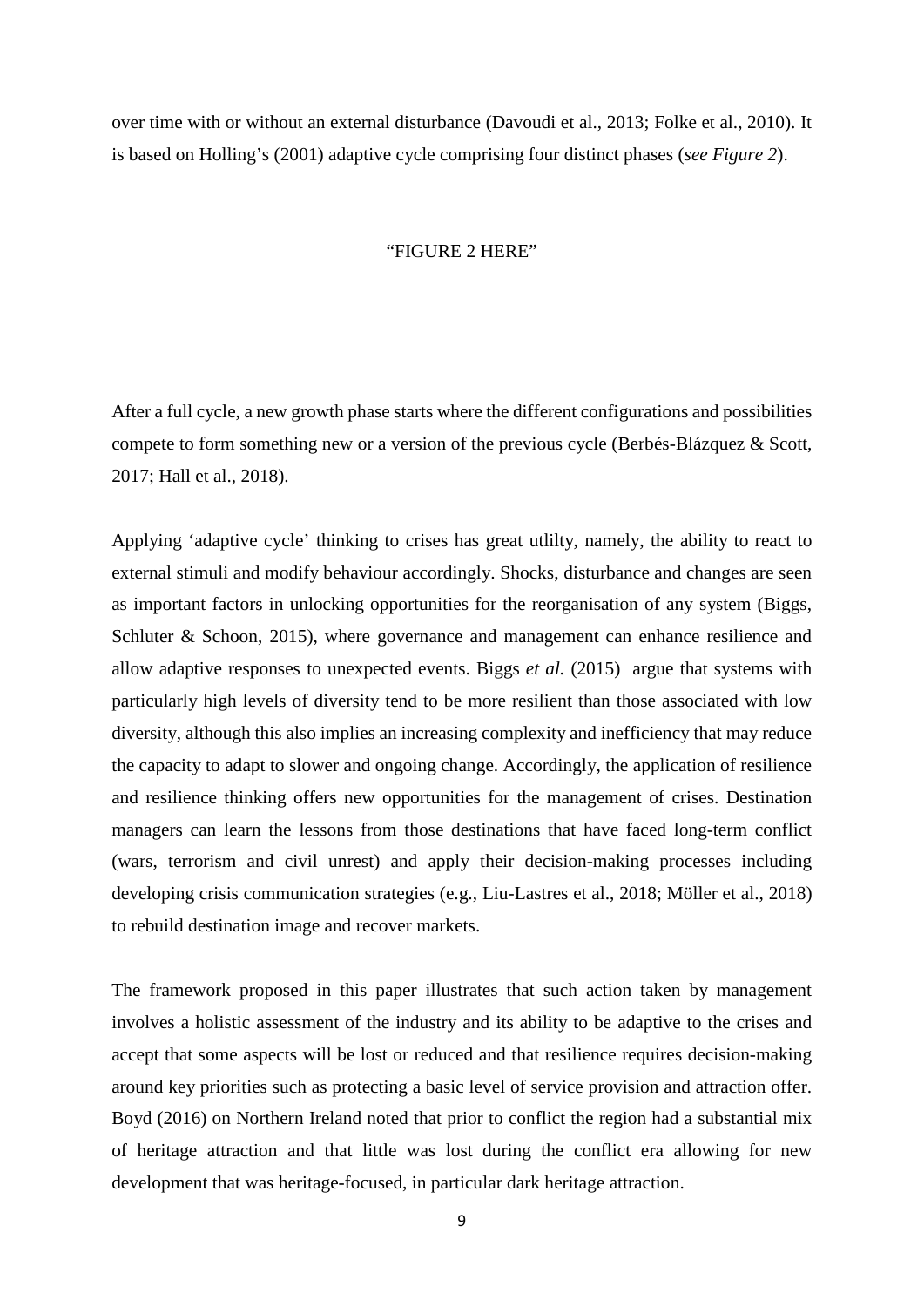The authors make the argument that understanding vulnerability, and its relation to resilience is also important in crises management thinking (Adger, 2000; Calgaro, Lloyd & Dominey-Howes, 2014). Adger (2006) refers vulnerability as the predisposition of a system to disturbances, its exposure and sensitivity to perturbations and its capacity to adapt. In this respect, vulnerability is seen as "a loose antonym" (Adger, 2000, p.348) to resilience. Moreover, Miller et al., (2010) argue that resilience and vulnerability, although linked, are two different approaches to understanding the response of systems and actors to change. The existing differences in approaches come from their origins in ecological theory (resilience) and social theory (vulnerability), respectively. The former being a systemic approach while the latter involves community prefering an actor-oriented approach (Miller et al., 2010). Resilience studies focus on the interaction between slow and longer term changes and drivers of change (e.g., climate change) and rapid changes (political and economic crisis). On the contrary, vulnerability researchers focus on human agency and often short-term threats. More recently, researchers have looked to combine resilience and vulnerability in examining socio-ecological systems (Hall et al., 2018).

#### 2.3.1 *Resilience and vulnerability in tourism research*

Resilience has, of late, received greater attention within the tourism academic community (Lew, 2014; Prayag, 2018). Two aspects of resilience thinking have emerged. The first refers to the use of the 'adaptive cycle' (Berbés-Blázquez & Scott, 2017; Cheer & Lew, 2017) and its utility in explaining how tourism systems undergo different periods of growth, breakdown, and reorganisation. However, the application of resilience thinking and adaptive management have been somewhat limited to the ability of a destination to recover from natural disasters (Biggs, Hall & Stoeckl, 2012; Orchiston, Prayag & Brown, 2016), or focused on economic and security-related shocks (Biggs, 2011; Liu & Pratt, 2017) or achieving sustainability (see *Table 1*). Resilience thinking requires further consideration and application to destinations that have experienced crises such as conflicts.

#### "TABLE 1 HERE"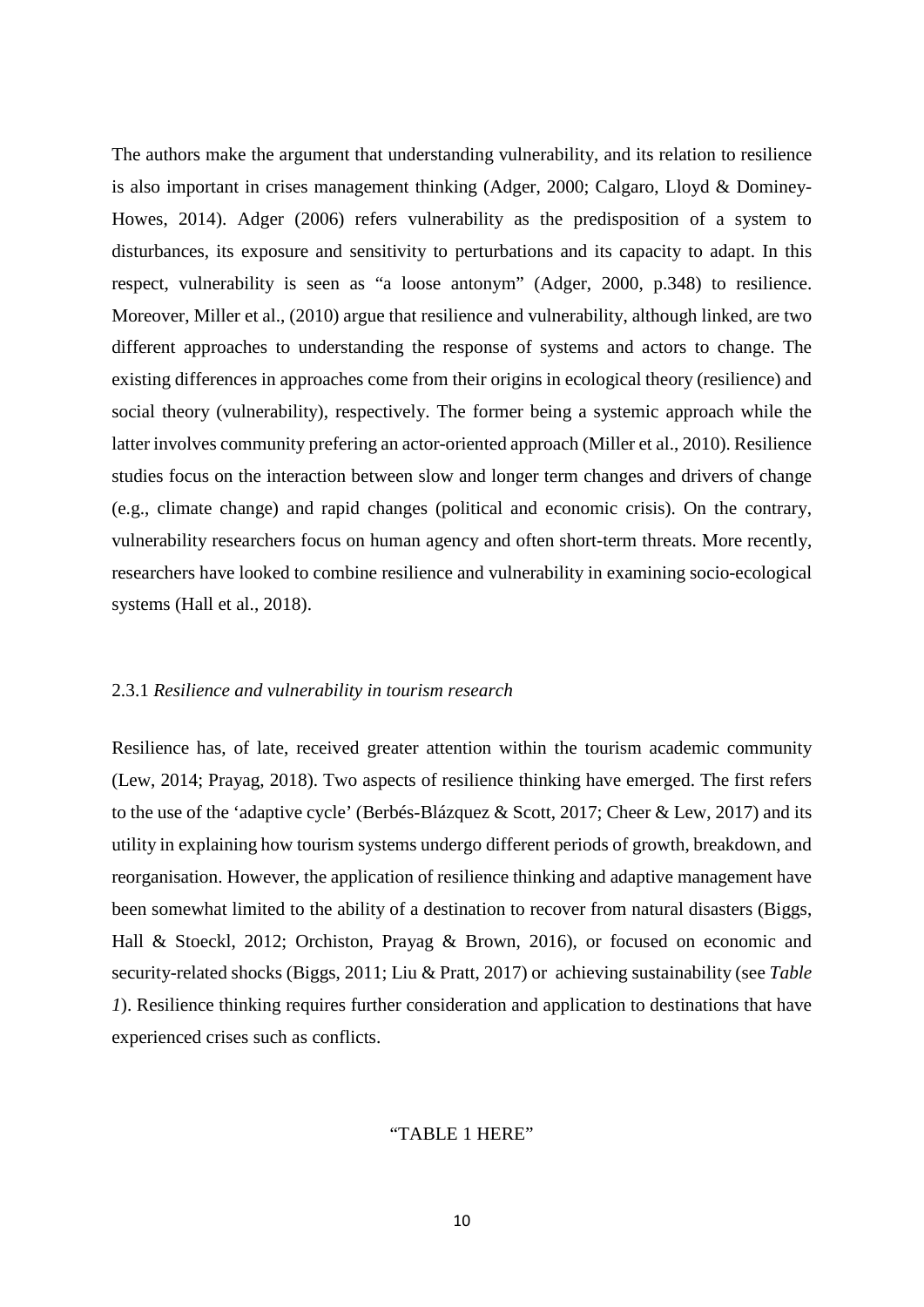The second aspect refers to the scale of change occurring: slow change (gradual variations and changes over time) and fast change (disasters). Adaptive capacities and the actions required for each type of change needs a tailored response. Consequently, resilience needs to deal with a specific set of issues depending on the type of changes and level of tourism involvement. This is evidenced in Lew's (2014) scale, change and resilience model for tourism and resilience planning. The model is centred on the idea that different groups (private entrepreneurs, local and regional governments) have a different focus in addressing resilience issues. Their perception and implicit management of slow change is different than under sudden major shocks to these systems. This results in the need for different modes of response and planning within affected tourism destinations.

Vulnerability in tourism research has focused on risk perception, safety and security. Liu and Pratt (2017), examined the relationship between resilience, tourism and terrorism, and found that terrorism does not have an adverse impact on tourism demand in the long run. However, they found that a country's political regime, its dependence on tourism and level of national income does have an influence on tourism destination resilience to terrorism. Crouch and Ritchie (1999) outlined a series of determining factors that can affect a destination, usually beyond the control or influence of the tourism sector. These include the location, cost of a destination and dependencies between destinations, as location cannot be changed and cost is largely driven by socio-economic and global forces. The effects of war in one part of the world can affect and disturb tourism industries far from the origin of conflict. Adger (2000) found that the disruption to livelihoods and loss of security for local communities due to war or civil conflict, accentuate social vulnerability.

Prayag (2018, p.135) advocates for a shift in tourism research from crisis management to resilience, considering that "if a system is resilient, it is implicit that it has the ability not only to overcome crises but to better adapt to change overall". Berbés-Blázquez and Scott (2017, p.13) also argue that "resilience thinking" is needed to understand processes of change and stability in social-ecological systems. This involves adopting 'complex adaptive systems lens' and an understanding of tourism systems as combined social-ecological systems.

Certain destinations seem to be more resilient than others both in terms of their ability to adapt to change and their speed of recovery from a crisis. A system's vulnerability to crises and also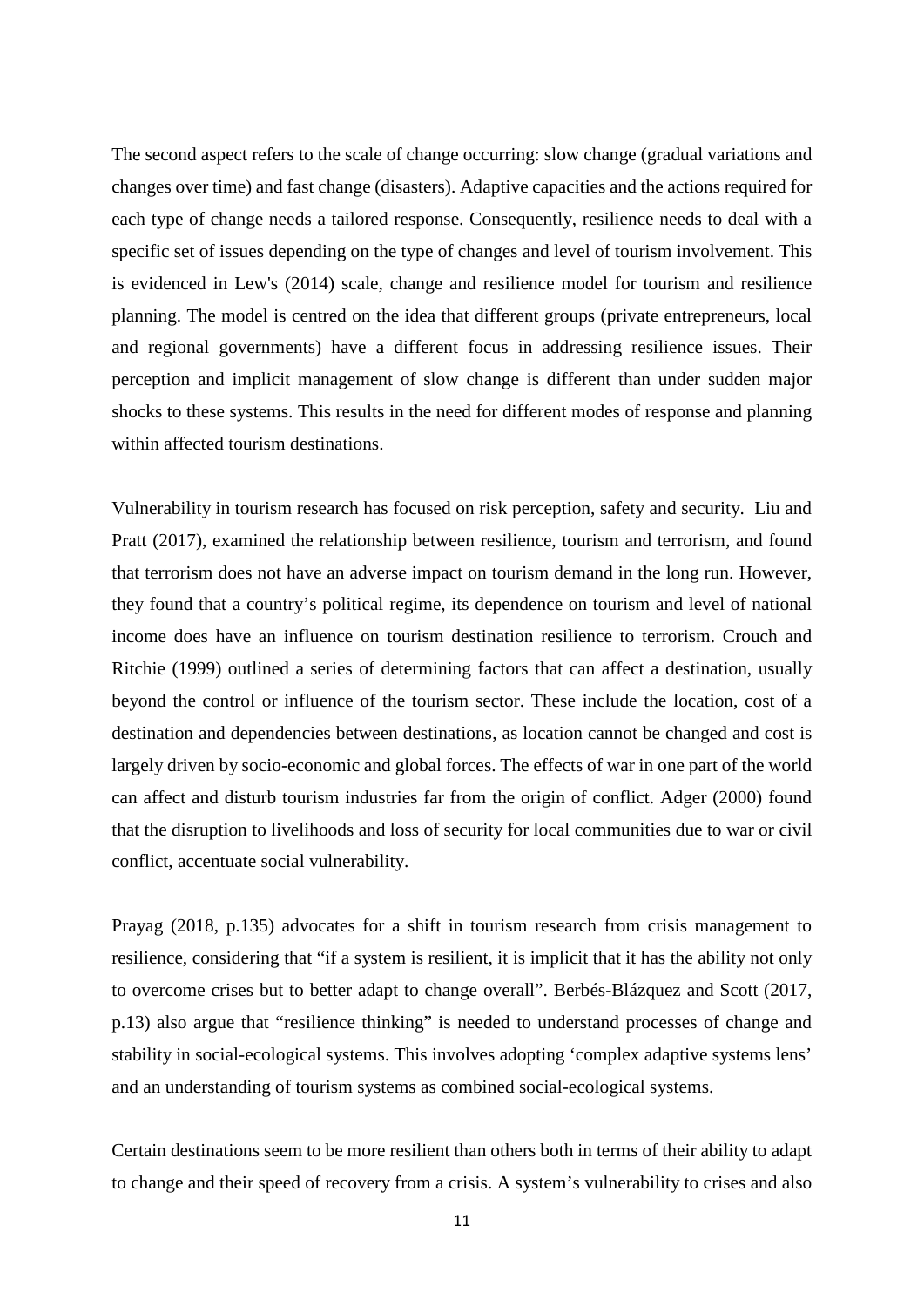the effectiveness of its recovery efforts may differ in ways, and for reasons which are yet to be fully understood (Scott et al., 2007). However, a resilient system adapts to change by building adaptive capacity in the face of unanticipated and anticipated disruptions. This is a critical ability for a tourism system since conflicts, and respectively political instability, unlike natural disasters, impact the tourism industry and the image of a destination more significantly and for longer periods of time (Pizam & Mansfeld, 2005). They affect the capacity of tourism destinations to adapt to changes and 'bounce-back' from crises. Hence, it is vital to better understand the relationship between resilience, tourism crisis and tourism recovery in conflictridden areas (Issac, Cakmak, & Butler, 2019), concepts that have shaped the development of the conceptual framework are presented later in the paper.

#### **2.4 Crisis management frameworks and models in tourism**

Although crisis management has been a recognised practice and concept since the 1962 Cuban missile crisis, emerging from the field of conflict resolution and diplomacy (Frei, 1978 in de Sausmarez, 2004), in a tourism context, crisis management research is more recent and dates back to the 1980s (de Sausmarez, 2004). Over the years, research has mainly focussed on producing prescriptive models describing the stages of a crisis in order to assist understanding in proactive and strategic crises management (Ritchie, 2004). Moreover, Hall (2010) argued that tourism crisis management has concentrated on economic and financial crises, and crisis events such as 9/11 or unexpected oil shocks. This raises the question as "to the reactive nature of tourism research versus the development of greater predictive capacity and theory generation" (Hall, 2010, p.406)*.* While the focus pre 2010 was selective, researchers over the past decade have addressed environmental crises from the standpoint of environmental sustainability, environmental change and adaptation (Kutzner, 2019) and building organizational and enterprise resilience (Biggs et al., 2019). Other scholars have examined particular environmental catastrophes such as oil spills from the Deepwater Horizon (Pennington-Gray, et al., 2011) and the challenges of conservation regarding the Great Barrier Reef (Biggs et al., 2012). The latter evidence of research suggests movement towards being more proactive and predictive.

The early thinking by Faulkner (2001) and Ritchie (2004) who developed more generic and strategic models for tourism crisis management were cognizant of the need for theory and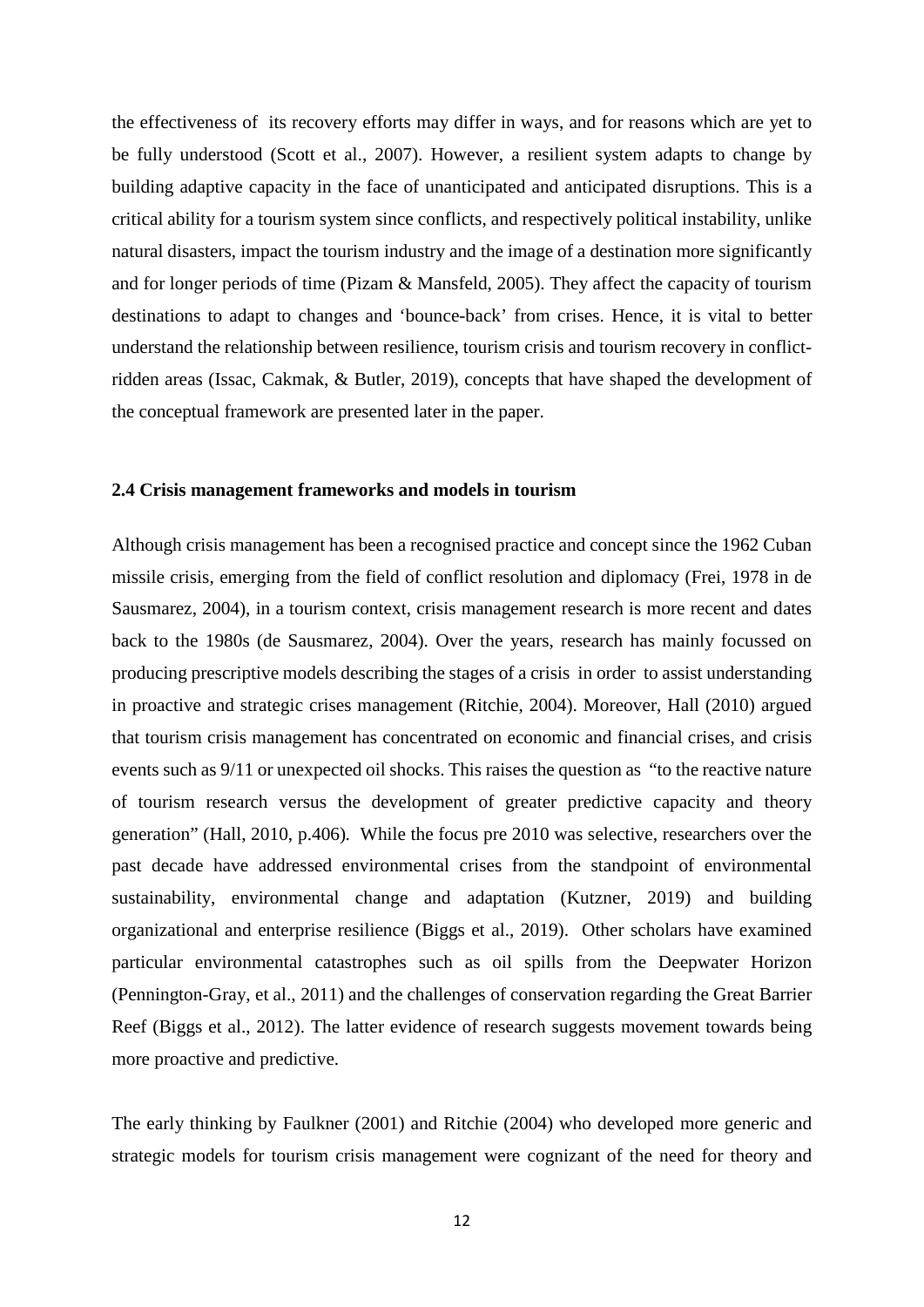framework generation that was both proactive and have predictive capacity. Referring to these models, de Sausmarez (2007) recognises their applicability to any destination in the event of a crisis. As a result the framework developed by Faulkner (2001) has been extensively employed, with and without amendment in many differing situations (e.g., Henderson, 2003; Miller & Ritchie, 2003; Peters & Pikkemaat, 2005; Novelli, Burgess, Jones & Ritchie, 2018).

According to general theories, a crisis advances in stages. For instance, Fink (1986) considered that a crisis follows four stages that are categorised prodromal (warning), acute (at the height of the crisis), chronic (aftermath), and resolution. Faulkner's (2001) tourism disaster management framework is a composite set of stages based on earlier research of Fink (1986) and Roberts (1994). The latter identified specific stages of responding to a flood. According to Faulkner (2001), a crisis follows six stages. The process commences with a "pre-event phase", when action can be taken to prevent or mitigate the consequences of a disaster, followed by a "prodromal" state in which the disaster is imminent. The "emergency phase" refers to the time when actions are taken to protect life and property, followed by an "intermediate phase", a "long-term recovery phase" and a "resolution phase" in which routine is restored or a new improved state emerges. His tourism crises management model also includes a list of responses to each of these phases alongside management strategies, updated risk assessment and contingency plans.

Faulkner's (2001) model remains one of the most cited crises management frameworks. Since Faulkner's model, there has emerged a body of scholarly work on frameworks and models that have a broad research focus, addressing a multiplicity of concepts and aspects (see Figure 3). Some of the models analysed consider crises as having a distinct start and finish with a desirable end of a crisis as a return to normality. This idea is supported by the use of crisis stages to divide time into a before (pre-crisis) and after (post-crisis). Scott & Laws (2005) and Scott et al., (2007) argue that an alternative systems perspective offers a better representation of a crisis. A crisis is thus seen as an evolving system where change (both positive and negative) is endemic and not limited to only its immediate temporal or geographic locality. In addition, these changes cannot be planned as part of a strategic management as they also may lead to different stages. As a result, the subsequent system may be different than the previous one and, consequently, a return to normality is not always the required endpoint (Scott & Laws, 2005).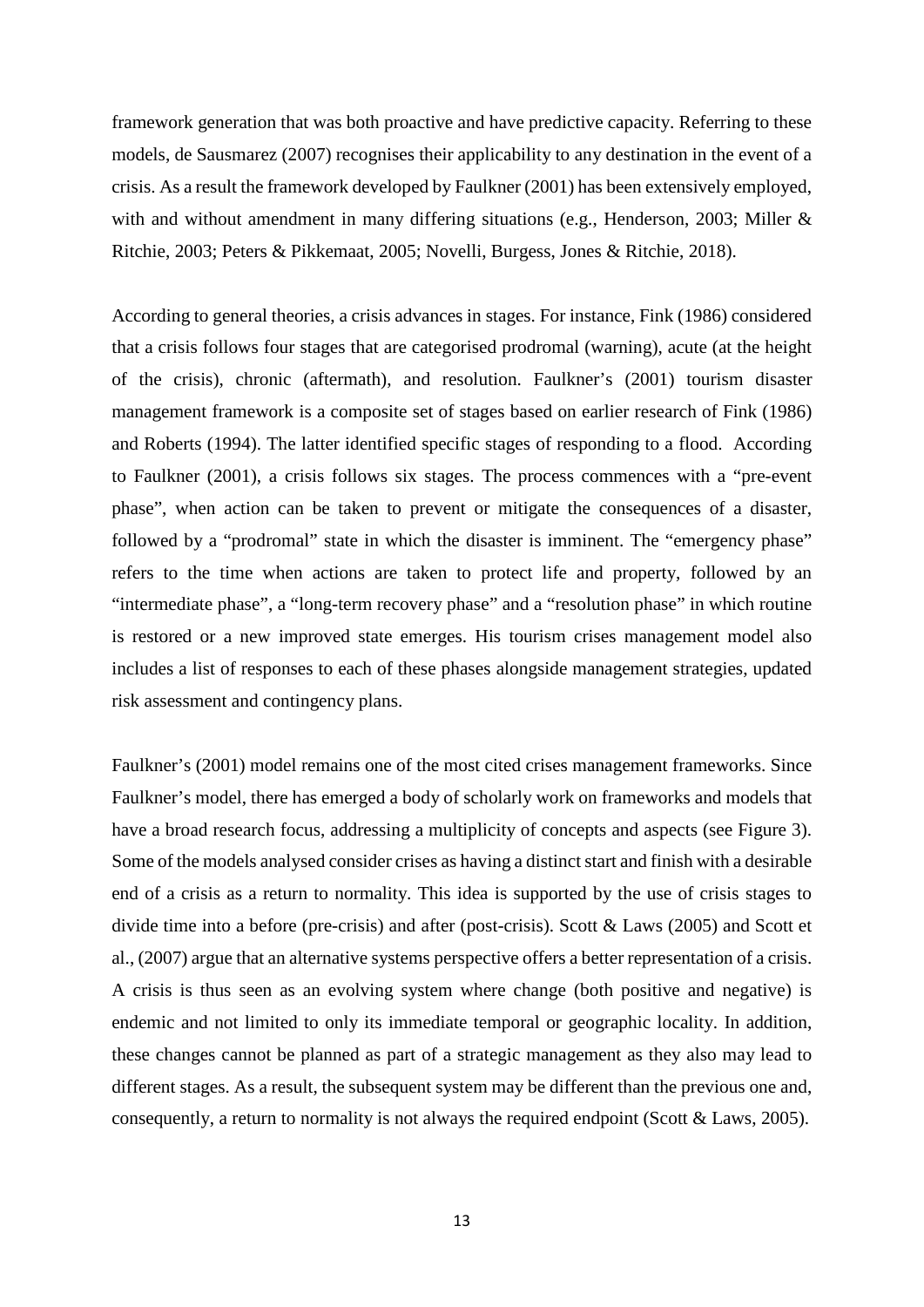#### "FIGURE 3 HERE"

Also, crises require a flexible and unplanned response since "routine solutions applied to an abnormal situation tend to aggravate rather than alleviate a problem" (Santana, 2004, p.306). They have what Faulkner (2001, p.137) termed as having "…transformational connotations, with each such event having potential positive (e.g., stimulus to innovation, recognition of new markets, etc.), as well as negative outcomes." Alternative thinking has been to consider destinations as networks of stakeholders, where these can be reconfigured into more effective structures following a crisis (Scott et al., 2007).

Many of the tourism crisis management models offer only a prescriptive viewpoint, providing check lists or information on what managers should do before, during or after crises (Burnett, 1998; Ritchie, 2004). Their focus is on developing cautionary or preventive capacity as a measure for crisis coping or management (Shrivastava, 1993). Nonetheless, it is important to recognise the fact that considerable advances have been made in order to help the industry overcome crises and disasters by providing pre-planning strategies to avoid or to mitigate future disasters (Scott et al., 2007).

Managing tourism crises as a result of conflicts and political instability poses additional challenges for tourism managers and policy planners. The task here can vary from developing survival strategies during conflicts to finding creative ways for post-conflict recovery. What is more, political instability and the absence of peace challenge the development of tourism as a "conflict-free" environment is often seen as a prerequisite for attracting tourists (Boyd, 2019b; Pizam & Mansfeld, 2005). In order to develop models and a framework that focuses on tourism and its recovery for conflict-ridden destinations, a wider understanding of the relationship between tourism and conflict first needs to be explored.

### 3. **TOURISM AND CONFLICTS**

The role of tourism in conflict-ridden destinations and the relationship between conflict (i.e. war, armed conflicts) and tourism have been investigated by the academic community with an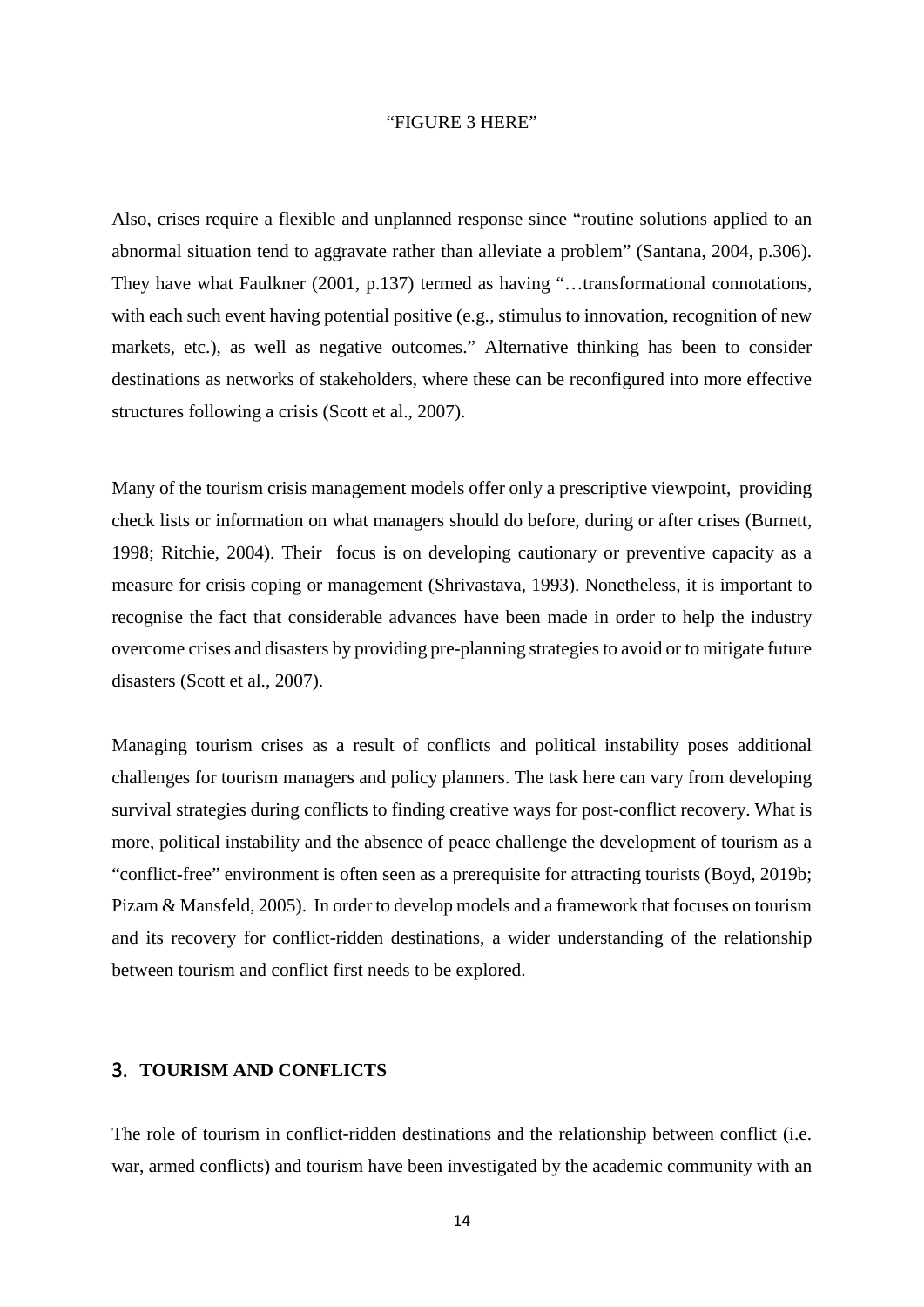increasing understanding that tourism plays a positive role in socio-economic development and in reconciliation among different communities and cultures (Issac, Cakmak & Butler, 2019; Koleth, 2014; Pizam, Fleischer & Mansfeld, 2002; Upadhayaya, Müller-Böker, Sharma & Upadhayaya, 2011). Thus, tourism acts as a "force for world peace"(D'Amore, 1988). Some researchers, however, have questioned the role of tourism in areas affected by conflict and as a result, two types of research studies have emerged. There are studies advocating tourism as an agent for creating and facilitating rapport between divided communities (Causevic, 2010; Sonmez & Apostolopoulos, 2000) and as a confidence building measure encouraging cooperation (Simone-Charteris & Boyd, 2010). Conversely, opponents to tourism as a contributor to peace argue that tourism is a beneficiary of peace, rather than grounds for peace (Pratt & Liu, 2016). Tourism by itself does not implicitly contribute to tourists' positive attitudinal changes or prejudice attenuation. This only happens under certain conditions, such as a quality tourist experience (Pizam et al., 2002), a situation that may not be always scalable from individuals to whole nations (Pratt & Lui, 2016).

As for the relationship between conflict and tourism, it has been shown that while conflict usually prevents tourism in the affected areas, it often initiates or even stimulates the development of tourism in areas which are safe from conflict. For example, Sri Lanka (see Butler & Suntikul, 2013; Buultjens et al., 2016). Tourism can also develop, to some extent, during a conflict in areas that are involved but are separated from the conflict itself. For instance, researchers have examined this for Pattaya, Thailand (Suntikul, 2013) or areas that are part of an ongoing conflict, such as Israel (Mansfeld, 1999). Political conflict can occasionally materialise in the creation of new countries and thus provide new tourism destinations (Butler & Suntikul, 2013). Moreover, the resultant political change in the aftermath of a political conflict may recognise tourism as an opportunity and as a newly found source of national income (e.g., Vietnam). In situations when the socio-economic well-being of a destination is under threat from hazardous events or global restructuring, many countries (and implicit destinations) come to realise and appreciate the economic and social contributions made by the tourism sector to their economies (Butler & Suntikul, 2013; Crouch & Ritchie, 1999).

However, research has demonstrated that political instability as a result of war or conflict has a major impact on the tourism industry (Causevic & Lynch, 2013) and can lead to negative effects such as decreased revenues, falling numbers of tourists and overnights and increased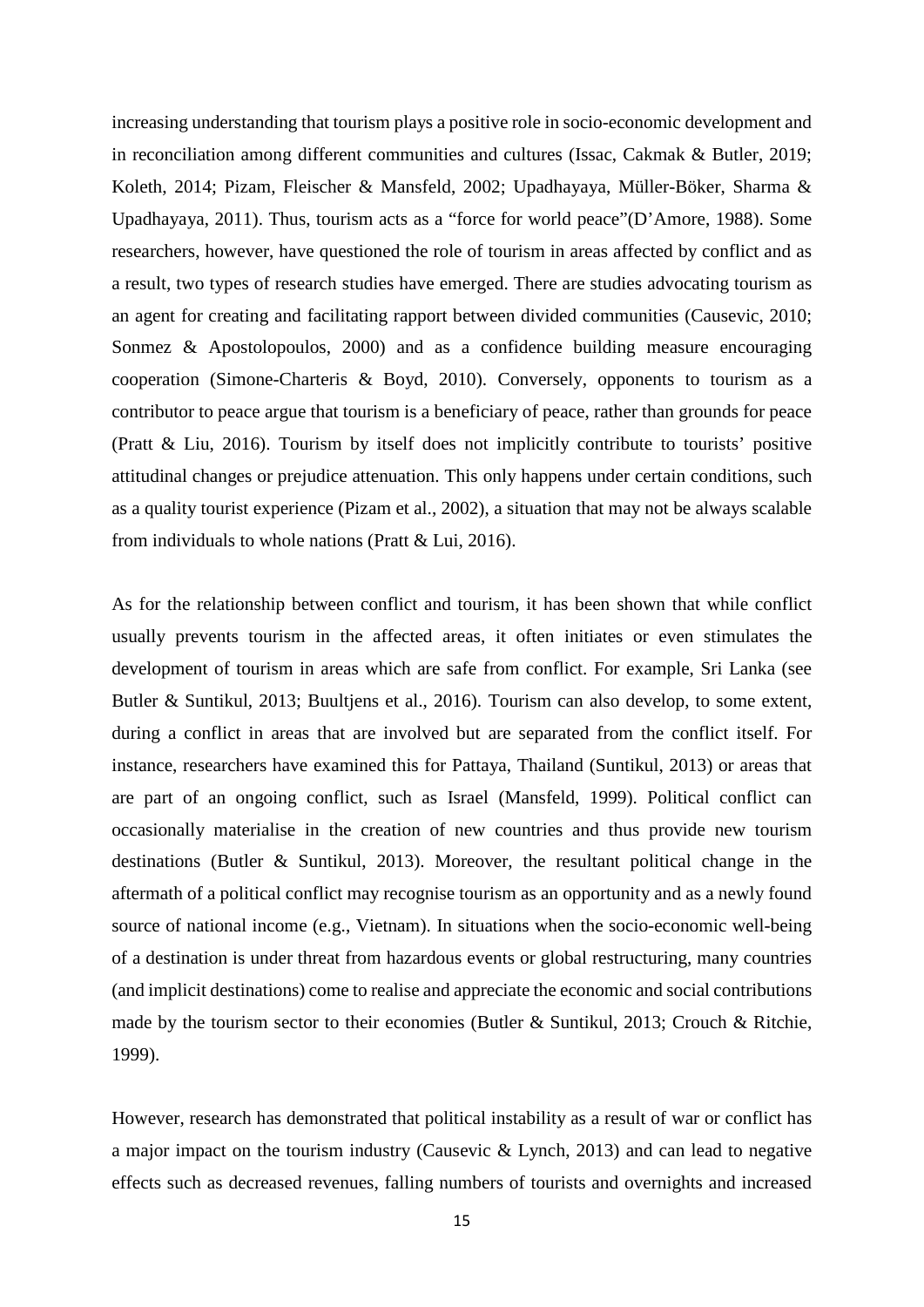costs. It also often takes decades for tourists to return to a country following a conflict event and some countries never fully recover from perceptions of violence and instability (e.g., Israel, see Pizam and Mansfeld, 2005), whereas others recover quickly through a strategy that downplays their war-torn image (e.g., Croatia and Slovenia, see Naef & Ploner, 2016). A strategy to dissociate the country's image from its war heritage by removing any vestiges of the recent war (Arnaud, 2016; Rivera, 2008) may come at a cost as destinations fail to differentiate from others nearby and may exacerbate political tensions at home.

#### **3.1 Research considerations on post-conflict tourism**

Over the years, scholars have focused their attention on several aspects of tourism in postconflict environments.

First, it has been argued that in the aftermath of a conflict many tourism attractions are reinvented in the form of political, military and physical heritage (Boyd, 2000; Butler & Suntikul, 2013), with some of the political sites and attractions being promoted under a wider umbrella of cultural and heritage tourism (Naef & Ploner, 2016; Boyd, 2019b). For instance, the legacy of the Yugoslavian wars contributed to the production of local cultural heritage through the "touristification" of war memory as found in Sarajevo (Causevic, 2010). In Rwanda, the 1994 genocide memorial sites are increasingly incorporated into the country's tourist product in order to bring a sense of common heritage and a shared purpose between former conflictive parties and help reconciliation and healing (Friedrich & Johnston, 2013). In the case of Northern Ireland, many private sector tourism providers offer educational background to visitors to learn about the conflict and the effects of peace in a divided society (Boyd, 2000; Simone-Charteris & Boyd, 2010; Boyd, 2019b) by connecting the tourist with dark sites and dissonant territory that often divides communities (Boyd, 2016).

Second, research has developed around the phenomena of dark and political tourism (e.g., Lennon & Foley, 2000; Miles, 2002; Cohen, 2011; Simone-Charteris & Boyd, 2011; Stone, 2012; Isaac & Ashworth, 2012), examining them from both supply-side (conflict sites as key attractors) and demand-driven perspective (reasons for visiting including, educational, peacekeeping, rebuilding, commemorative, showing empathy, authenticity, curiosity and thrill of political violence).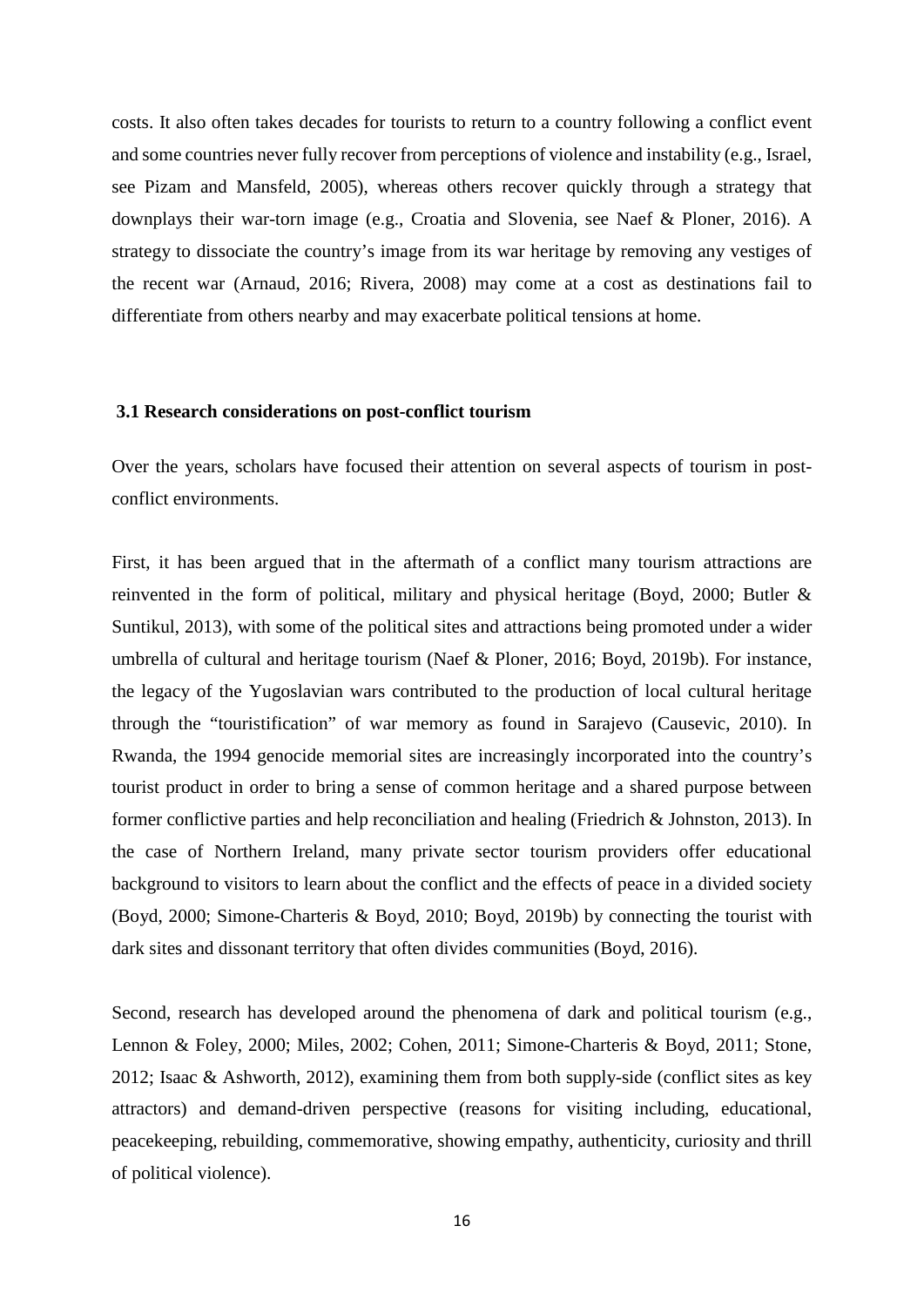Aspects of dark and political tourism that are relevant to our wider discussion, include, how cultural politics has been integrated into the production and consumption of tourism sites (Light, 2017; Logan & Reeves, 2009) and how this "difficult" or "dissonant" heritage (different meaning for different groups) is presented and interpreted (Tunbridge and Ashworth, 1996). Interpretation can shift the attention from the sites, to the experience and the sentiments they evoke, and to solving the dilemma of how to satisfy the competing demands of both remembering and forgetting (Boyd, 2016; Friedrich & Johnston, 2013; Light, 2017; Logan & Reeves, 2009; Rivera, 2008; Simone-Charteris & Boyd, 2010).

Causevic and Lynch (2011, p.783) stressed that "in post-conflict settings it becomes very challenging to achieve a balance between ownership, power and interpretation". Dissimilar interpretations of the conflict can perpetuate the differences between the affected communities and as a result, Ashworth (2015) raises the question as to the role of heritage tourism in the aftermath of a conflict and to whether political and dark tourism actually contributes negatively or positively to the resolution of a conflict.

Another aspect of research has focused on the immediate stage of recovery in the aftermath of a conflict, resulting in the emergence of Phoenix tourism. According to Causevic and Lynch (2011), tourism in post-conflict areas undergoes a stage of "transformation of the feelings", the so-called "phoenix" phase that attempts at reconciliation between communities and normalisation of social relationships. This places greater emphasis on local communities and their role in re-creating and deciding how heritage in post-conflict areas is presented (Zhang, 2017). Others view Phoenix tourism as a distinct early stage in post-conflict tourism development, where tourism products are deliberately and commercially developed for economic benefit (Boyd, 2016, 2019a&b). As such "Phoenix" thinking is part of the wider process of tourism development in post-conflict areas, and forms part of a wider post-conflict recovery (Boyd, 2019a&b). Table 2 illustrates how certain development 'criteria' change from pre-conflict to post-conflict, where the Phoenix phase has distinct characteristics.

#### "TABLE 2 HERE"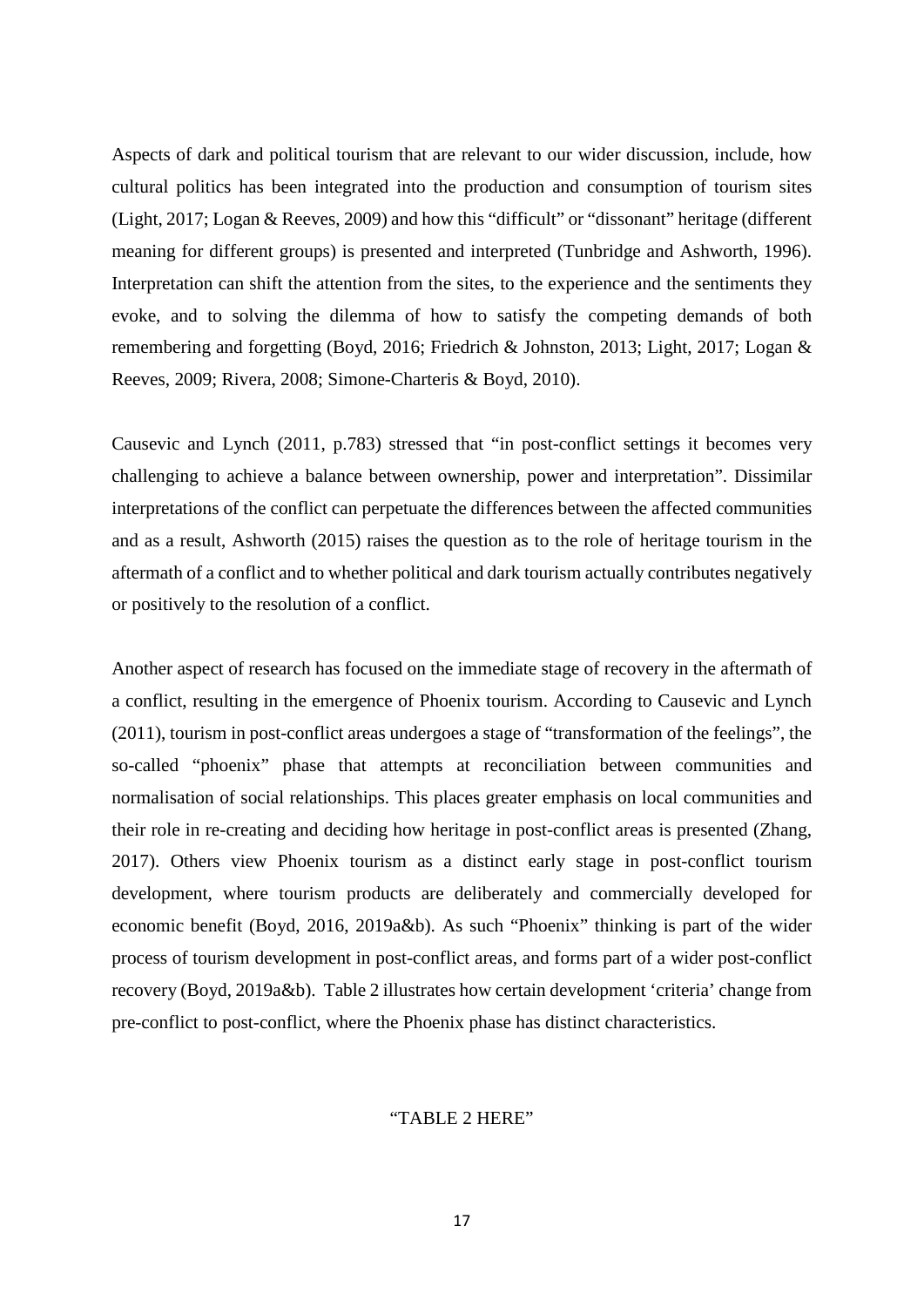Key elements are considered including safety and security, destination perception, infrastructure and entrepreneurial climate, attraction mix and the size of the industry. The nature of development changes from an early form of tourism development in the pre-conflict times, to considerable development loss (albeit with some industry resilience) during the years of conflict. Early recovery of tourism centres around dark and political products (post-conflict Phoenix) but overtime 'normalisation' of tourism development occurs where product range has diversified beyond that of dark and political (Boyd, 2019a&b).

Tourism crises as a result of political conflicts, like most crises, unfold in ways that cannot be forecast and overcome, which tourism has little influence. As Faulkner (2001, p.137) argued "…good management can avoid crisis to some degree but must equally incorporate strategies for coping with the unexpected event over which the organisation has little control". Despite the development of research in this area, there remains notable gaps.

First, there is a need for a shift towards a multidisciplinary approach and towards use of descriptive models that better explain how crises can be more effectively managed (Pennington-Gray, 2018). Second, while adaptive systems thinking has been applied to tourism management (Farrell & Twining-Ward, 2004; Ritchie, 2004), it has not been considered in situations of conflict and political instability. Such an approach enables a deeper understanding of the change process. Third, with a few exceptions (e.g., Novelli, Morgan & Nibigira, 2012; Boukas & Ziakas, 2014; Dahles & Susilowati, 2015; Buultjens, Ratnayake & Gnanapala, 2016), there has been a notable absence of consideration of complexity theory and resilience thinking to situational cases of political instability and armed conflict. Resilience from a tourism perspective, has been predominantly linked to natural disasters and economic crises, sustainability and climate change research. There is, however, scope to explore the synergy between the application of complex adaptive systems and resilience theory and then apply these to crises. Fourth, there is a lack of research that examines crises from a nonlinear perspective. Too much emphasis has been on the development of 'deterministic models' (McKercher, 1999). Crises involve different stages and are often an unpredictable and evolving phenomena that can cause restructuring of entire tourism systems. This requires a different approach, offering new paradigms and theoretical frameworks to be developed that conceptualise a tourism crises as a dynamic phenomenon. Fifth, there is an absence of crises research that is holistic (supply and demand focused) and integrative (more involvement needed with stakeholders who feel marginalised; e.g., local communities). Finally, while research has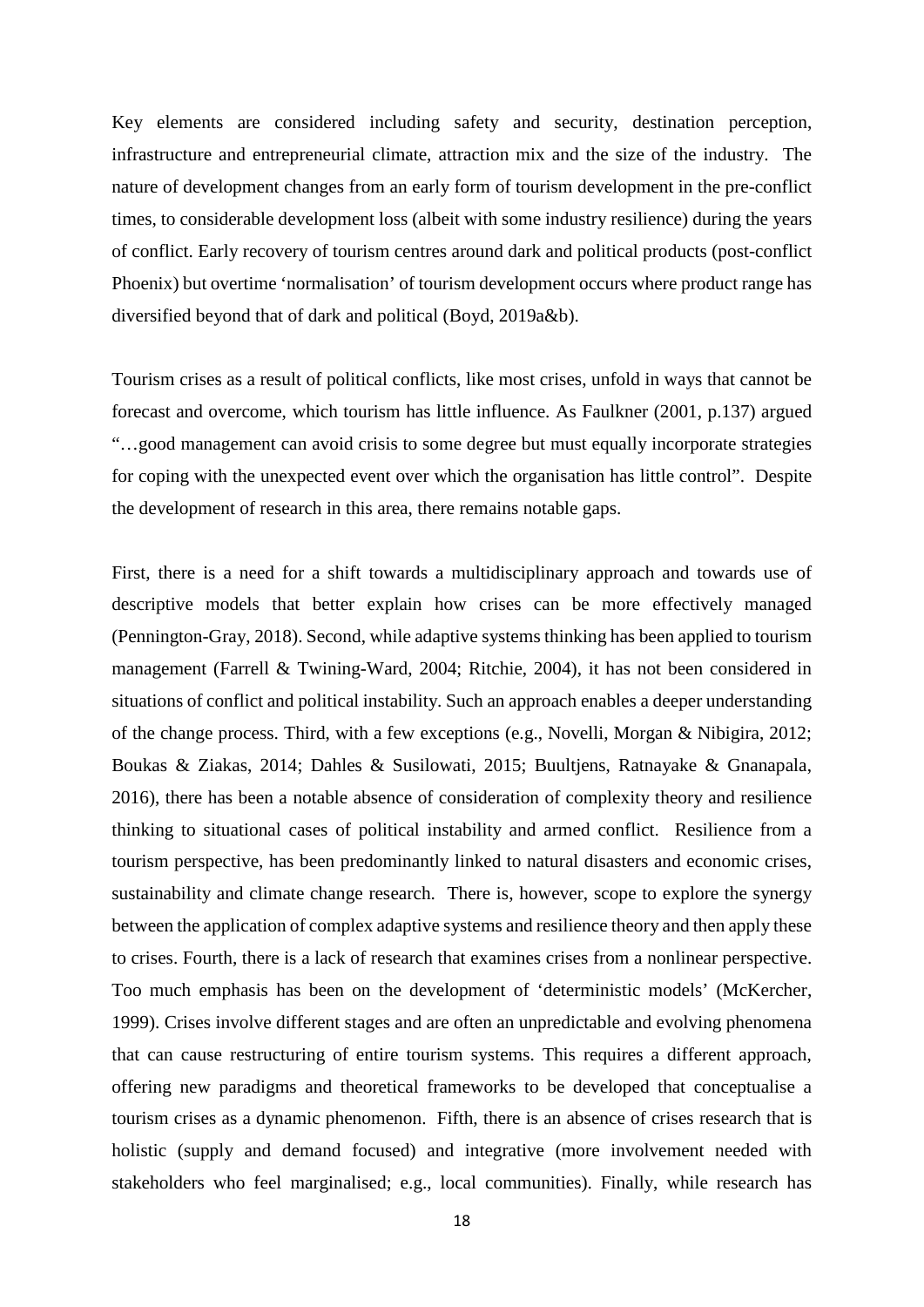examined the use of the label 'Phoenix tourism', much of this has been descriptive and conceptual allowing scope for more theoretical and empirical research to be undertaken.

#### **3.2 A conceptual framework for post-conflict tourism destination development**

In light of the foregoing comments, an integrative conceptual framework is proposed (Figure 4). This framework brings together concepts from chaos, adaptive systems theory, resilience and vulnerability, offering new thinking of how a destination operates on the 'edge of chaos', and has the capacity to adapt, and recover from crises.

#### "FIGURE 4 HERE"

Tourism destinations are viewed as complex adaptive systems where development and management can be shaped by two contributing factors, vulnerability to crises and resilience to respond. The authors have taken an approach based on adaptive cycle theory (Holling, 2001; Walker, Holling, Carpenter & Kinzig, 2004) that accommodates growth, stability, reorganisation and transformation of any tourism system. The outcomes that can be triggered by major disturbances are characterised as high magnitude and of long duration (e.g., conflicts and political instability). The framework also adopts a systems approach toward understanding a tourism system, its sub-systems (socio-ecological, socio-technical and socio-political) and the interactions between these responding to change (positive or negative) by self-organising. This self-organising can be either through adoption of a Phoenix state directly after conflict has ceased, a state where there is openness to new approaches, innovation and learning or it can be through reorganisation which leads to a tourism system with characteristics that resemble mature destinations that have never experienced conflict (see Boyd, 2019a&b). The selforganising in the framework refers to the system's adaptive response to change in a postconflict environment.

Previous studies, discussed earlier, have highlighted the importance of capturing and understanding the interconnected relationship between resilience and vulnerability (e.g.,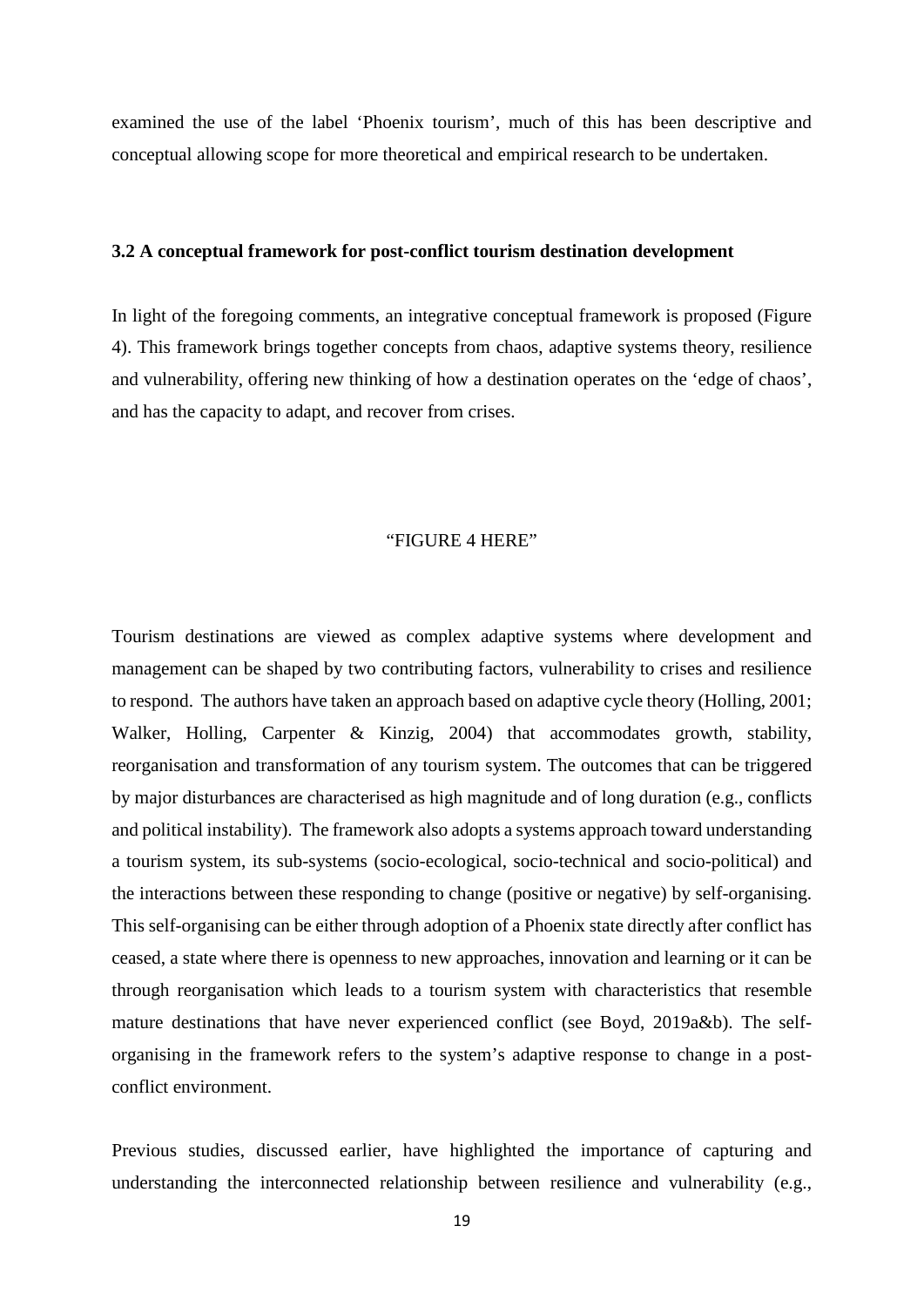Calgaro, Lloyd, & Dominey-Howes, 2014). The proposed framework emphasises the necessity to understand both a destination's vulnerability to disturbances and its resilience (Farrell & Twining-Ward, 2004). In the framework, vulnerability is determined by three dimensions: exposure (the degree to which a destination is exposed to disturbances and stressors as a result of its particular characteristics); sensitivity to impact (reflected in the pre-existing economic, human, socio-political capital), and its adaptive capacity (e.g., Adger, 2006; Calgaro et al., 2014).

For many conflict-ridden destinations, building resilience has added particular challenges due to negative perceptions of safety and security and socio-political and economic vulnerabilities, particularly in developing countries or so-called "fragile states" (Novelli et al., 2012) (e.g., Egypt, Haiti). Mapping the complexities of the post-conflict tourism development cycle enables a better understanding of the critical factors that influence a destination's resilience, vulnerability and adaptive response to crises.

The proposed framework addresses the research gap of understanding the dynamics involved in non-linear tourism development, often as a result of conflicts and political instability, and offers tourism authorities of post-conflict destinations a roadmap to assist them in recovery from crises. This framework is designed for destinations that have suffered from long-term crises as opposed to short-term turbulence and unrest, where the interim Phoenix phase of recovery may be more relevant for some destinations over others that have chosen to position recovery around re-development of past tourism assets that the region was known for preconflict. The former applies to Northern Ireland where the focus was on development of a dark heritage product of murals and dissonance community heritage that as a product base contrasted with a more diversified tourism offer by tourism bodies, which would later see niche development normalise around food tourism, screen tourism and golf tourism (Boyd, 2019b). A Phoenix phase of development can also be noted for Medellin, Colombia, with its focus on narco heritage, the development of new tourism products such as comuna tours (peripheral neighbourhoods), and the dark romanticism of Pablo tours (Naef, 2018). This narrow Phoenix base contrasts with wider opportunity to develop bird-based (avian) tourism in Colombia recognised to have the greatest bird diversity of any country in the world.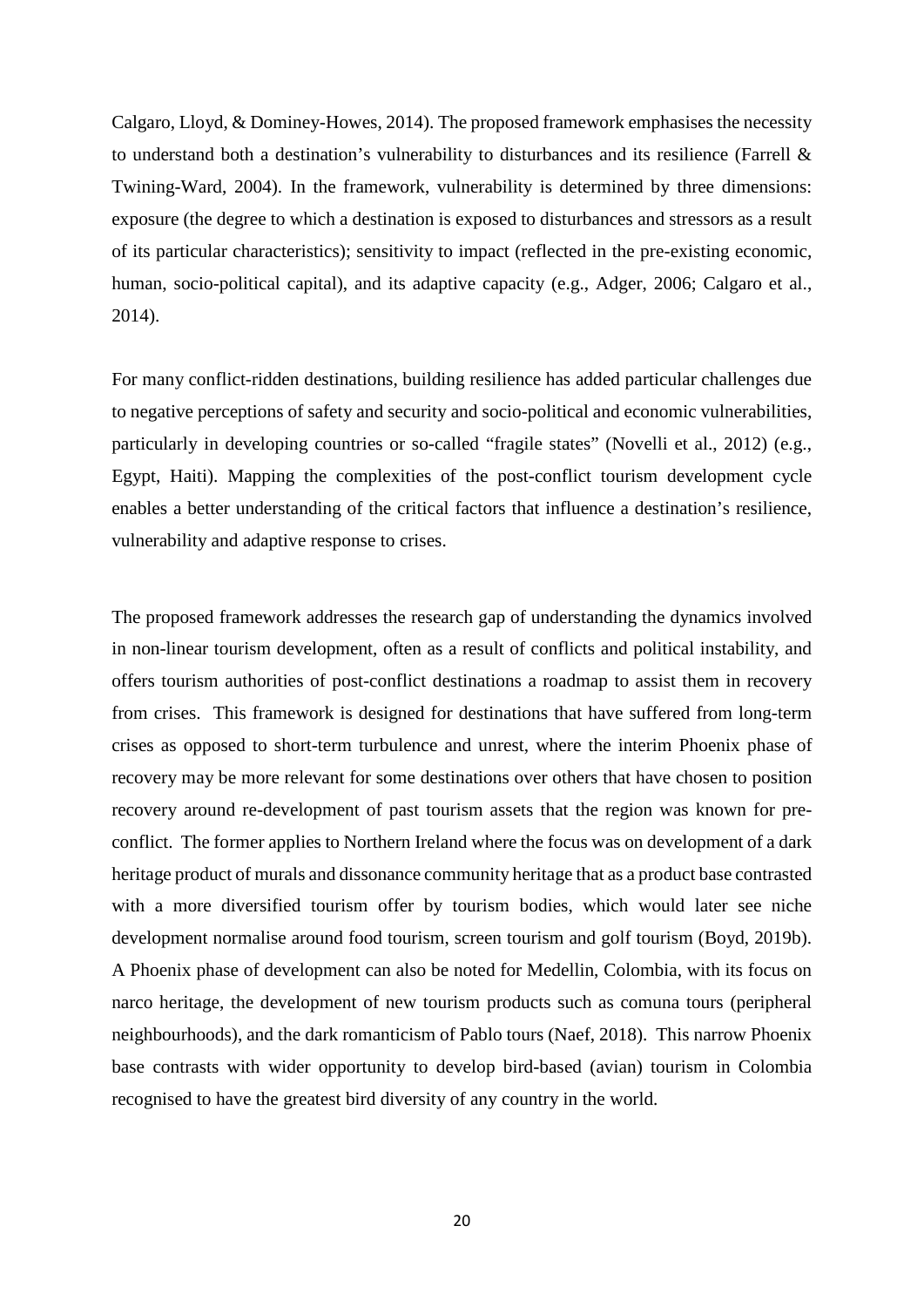The authors view the framework as having utility for those destinations that look to transition directly from conflict back to a normalised tourism environment that existed prior to conflict. In this instance, post-recovery requires adaptiveness in developing proactive policy that avoids a Phoenix phase, for example, establishing tourism development zones, and a deliberate strategy of niche product branding (e.g. Sri Lanka) (Boyd, 2019a; Buultjens et al., 2016).

Overall, the wider utility of the framework is the potential to highlight the various recovery characteristics involved with post-conflict tourism development whether that involves the interim Phoenix phase or direct transition to a normalised tourism environment.

#### **4 CONCLUSION**

Crises, in particular tourism-related, is an area that has received limited attention within the scholarly community. This paper therefore offered the opportunity to first present a review of the scope of this research field, but second to put forward the case to reconceptualise our understanding of the nature of a crises from a multi-perspective, drawing from systems theory, chaos, complexity theory, and utilising concepts from ecological (resilience) and social (vulnerability) theory. Adopting this broad-based perspective offers scholars the opportunity to view a destination that has faced, or is facing, a crisis as an adaptive system that highlights its capacity to respond to change, overcome vulnerability and be resilient.

This new approach has been put forward as a conceptual framework. While it has been specifically applied to one sub-type of crises, that of conflict, it has wider utility to other types of crises. Key here is how a destination adapts (adaptive capacity), moves directly to exhibit the characteristics of mature destinations that have never faced any past major disturbance, or adopts a transitory 'Phoenix' phase of initial recovery. What is important in the framework is the role that vulnerability and resilience play. As discussed previously, the framework offers considerable scope for new research to test empirically the nature of relationships that exist between different component parts. The authors invite scholarly research into investigating casual linkages as well as operationalising the framework in varied conflict–ridden destinations. For instance, those that have faced a long protracted image crises and subsequent conflict (e.g., Israel-Palestine) compared to those that have faced the re-emergence of short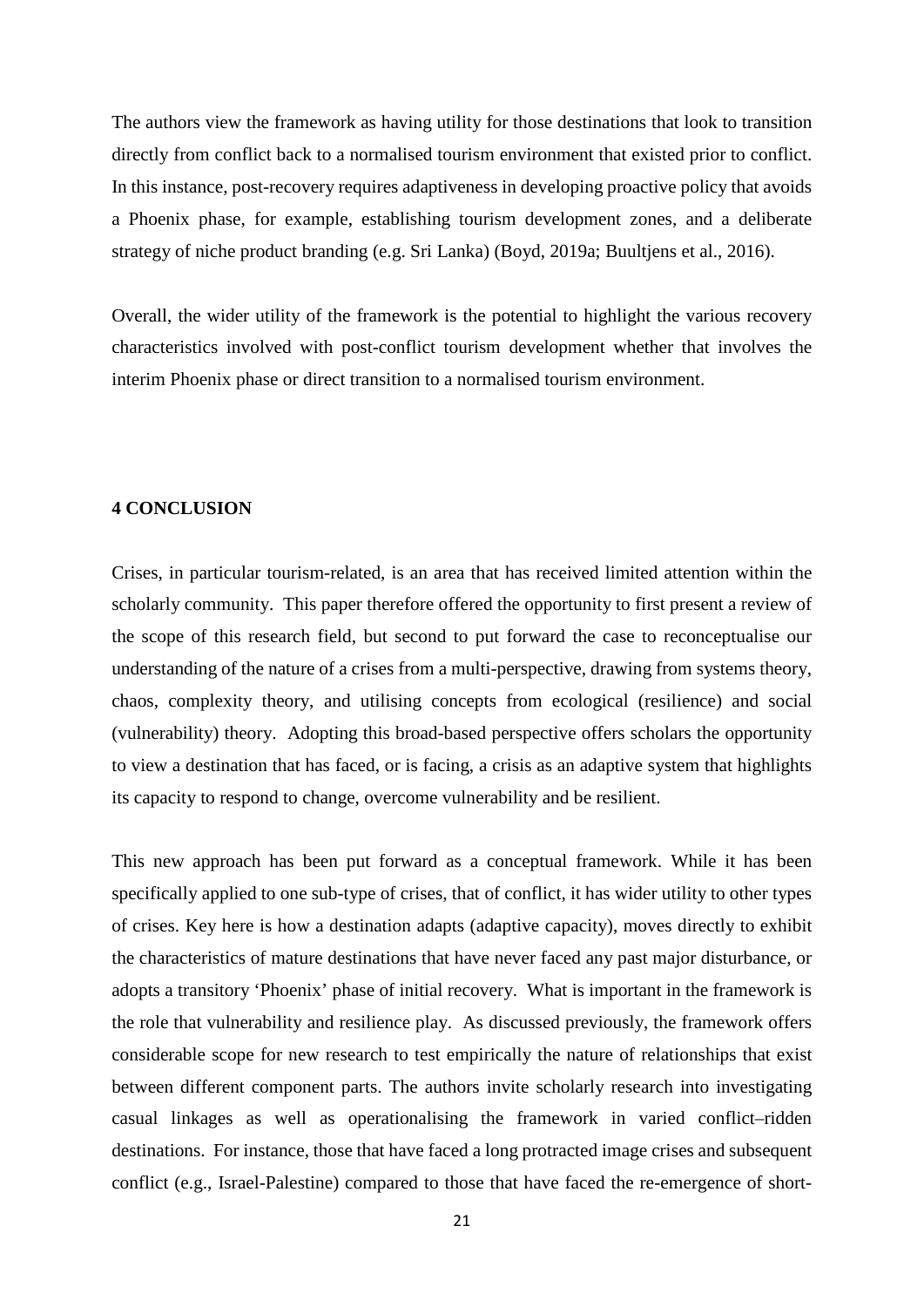duration conflict (e.g., Egypt during the Arab Spring, and recent Easter violence and unrest in Sri Lanka). The authors are cognizant that crises vary in their duration and their intensity and that the wider applicability of some aspects of the framework will vary according to the destination and conflict under study. Destinations where conflict has re-emerged but where that has been short in duration can be examined from the standpoint of their ability to be adaptive, resilient to and quickly recover to a condition similar to what they enjoyed prior to conflict. In contrast, for destinations that have been torn apart by protracted civil war, there exist greater scope to research how such destinations began their recovery and the extent to which this relied on an interim Phoenix stage.

A multi-perspective approach to understanding crises has practical implications for many stakeholders involved in destinations that are looking to recover. Policy makers need to be able to explore different strategies of response, where a 'Phoenix' phased recovery is favoured or not. This may involve developing appropriate crisis communication strategies that help to facilitate repositioning as well as evaluating tourist reactions on how successful they see those recovery strategies to be, and how they shape the type of tourism development taking place. Local communities and their voices need better understanding, especially if the recovery strategy is to have some deliberate association with the past conflict. The inputs from these different stakeholder groups will inform researchers of the characteristics of a Phoenix type destination or one that normalises around its recovery and renewal. Crises are unwelcome events facing tourism. Regarding conflicts as crises, adopting a holistic and multi-perspective framework offers researchers with much needed insight into how destinations can develop and manage post-conflict.

## **References**

- Adger, W.N. (2000). Social and ecological resilience: Are they related? *Progress in Human Geography*, *24*(3), 347–364.
- Adger, W.N. (2006). Vulnerability. *Global Environmental Change*, *16*(3), 268–281.
- Arnaud, F. (2016). Memorial policies and restoration of Croatian tourism two decades after the war in former Yugoslavia. *Journal of Tourism and Cultural Change*, *14*(3), 270–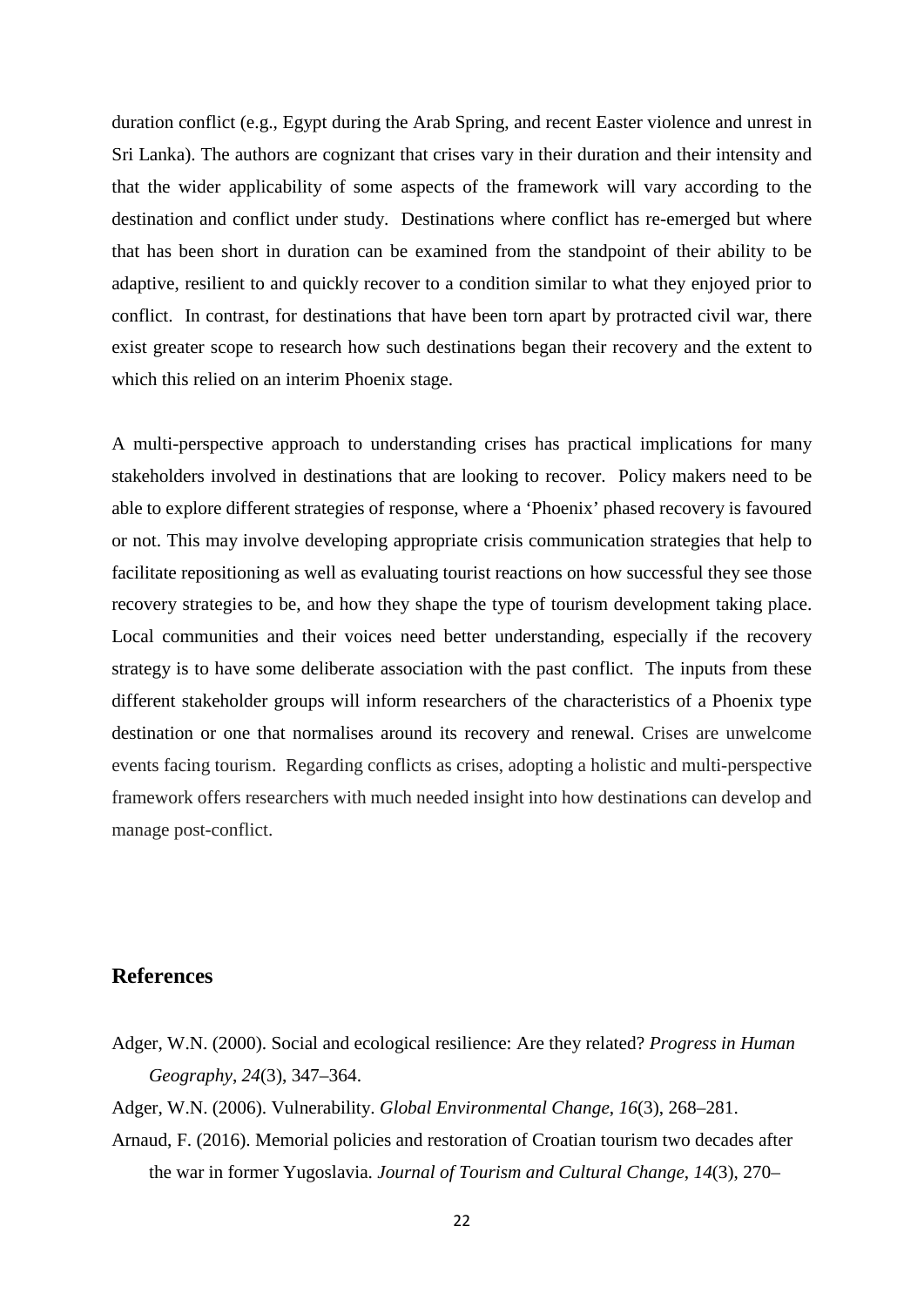290.

- Ashworth, G. (2015). Ethnic conflict: is heritage tourism part of the solution or part of the problem? In Y. Reisinger (Ed.), *Transformational tourism: host perspectives* (pp. 167– 179).
- Baggio, R. (2008). Symptoms of Complexity in a Tourism System. *Tourism Analysis*, *13*, 1– 20.
- Baggio, R., & Sainaghi, R. (2011). Complex and chaotic tourism systems: towards a quantitative approach. *International Journal of Contemporary Hospitality Management*, *23*(6), 840–861.
- Berbés-Blázquez, M., & Scott, D. (2017). The development of resilience thinking. In R. W. Butler (Ed.), *Tourism and Resilience* (pp. 9–22). CABI.
- Biggs, D. (2011). Understanding resilience in a vulnerable industry: the case of reef tourism in Australia. *Ecology and Society*, *16*(1), 30.
- Biggs, D., Hall, C.M., & Stoeckl, N. (2012). The resilience of formal and informal tourism enterprises to disasters: reef tourism in Phuket, Thailand. *Journal of Sustainable Tourism*, *20*(5), 645–665.
- Biggs, D., Ban, N.C. & Hall, C.M. (2012) Lifestyle values, resilience, and nature-based tourism's contribution to conservation on Australia's Great Barrier Reef. *Environmental Conservation,* 39 (4), 370-379.
- Biggs, R., Schluter, M., & Schoon, M.L. (2015). *Principles for building resilience. Sustaining ecosystem services in social ecological systems*. Cambridge University Press.
- Boukas, N., & Ziakas, V. (2014). A chaos theory perspective of destination crisis and sustainable tourism development in islands: the case of Cyprus. *Tourism Planning and Development*, *11*(2), 191–209.
- Boyd, S.W. (2000). Heritage' Tourism in Northern Ireland: opportunity under peace. *Current Issues in Tourism*, *3*(2), 150–174.
- Boyd,S.W. (2016). Heritage as the USP for tourism in Northern Ireland: attraction mix, effective storytelling and selling of dark past. In G. Hooper (Ed.), *Heritage and Tourism in Britain and Ireland* (pp. 245–261). Palgrave Macmillan.
- Boyd, S.W. (2019a). Tourism policy and planning in post-conflict destinations. Comparative cases of Northern Ireland and Sri Lanka. In K. Andriotis, D. Stylidis, & A. Weidenfeld (Eds.), *Tourism Policy and Planning Implementation. Issues and Challenges* (pp. 53– 77). Routledge.

Boyd, S.W. (2019b). Post-conflict tourism development in Northern Ireland: moving beyond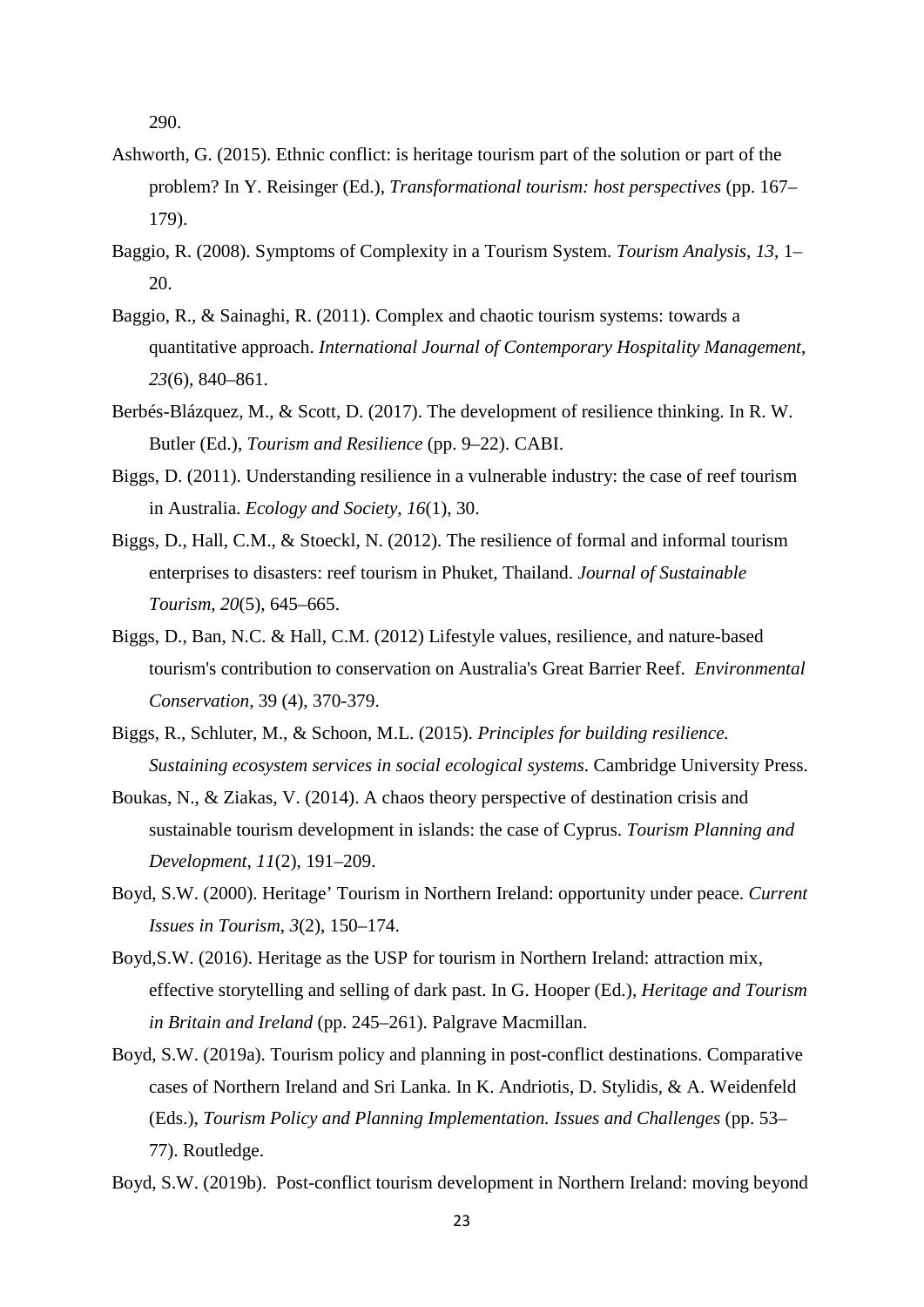murals and dark sites associated with its past. In R. Issac, E. Cakmak, & R.W. Butler (Eds.), *Tourism and Hospitality in Conflict-ridden Destination*s (pp.226-239). Routledge.

- Brown, N.A., Orchiston, C., Rovins, J.E., Feldmann-Jensen, S., & Johnston, D. (2018). An integrative framework for investigating disaster resilience within the hotel sector. *Journal of Hospitality and Tourism Management*, *36*, 67–75.
- Burnett, J.J. (1998). A strategic approach to managing crises. *Public Relations Review*, *24*(4), 475–488.
- Butler, R.W, & Suntikul, W. (Eds) (2013). *Tourism and war*. Routledge.
- Butler, R.W. (Eds) (2017). *Tourism and resilience*. CABI.
- Calgaro, E., Lloyd, K., & Dominey-Howes, D. (2014). From vulnerability to transformation: a framework for assessing the vulnerability and resilience of tourism destinations. *Journal of Sustainable Tourism*, *22*(3), 341–360.
- Causevic, S. (2010). Tourism which Erases Borders: an Introspection into Bosnia and Herzegovina. In O. Moufakkir & I. Kelly (Eds.), *Tourism, Progress and Peace* (pp. 48– 64). CABI.
- Causevic, S., & Lynch, P. (2011). Phoenix tourism. Post-conflict tourism role. *Annals of Tourism Research*, *38*(3), 780–800.
- Cheer, J.M., & Lew, A.A. (2017). *Tourism, resilience and sustainability*. Routledge.
- Crouch, G.I., & Ritchie, J.R.B. (1999). Tourism, competitiveness, and societal prosperity. *Journal of Business Research*, *44*(3), 137–152.
- Dahles, H., & Susilowati, T.P. (2015). Business resilience in times of growth and crisis. *Annals of Tourism Research*, *51*, 34–50.
- D'Amore, L.J. (1988). Tourism A vital force for peace. *Annals of Tourism Research*, *15*(2), 269–270.
- Davoudi, S. (2012). Resilience: a bridging concept or a dead end? *Planning Theory and Practice*, *13*(2), 299–333.
- Davoudi, S., Brooks, E., & Mehmood, A. (2013). Evolutionary resilience and strategies for climate adaptation. *Planning Practice and Research*, *28*(3), 307–322.
- Espiner, S., Orchiston, C., & Higham, J. (2017). Resilience and sustainability: a complementary relationship? Towards a practical conceptual model for the sustainability–resilience nexus in tourism. *Journal of Sustainable Tourism*, *25*(10), 1385–1400.
- Farrell, B.H., & Twining-Ward, L. (2004). Reconceptualizing tourism. *Annals of Tourism*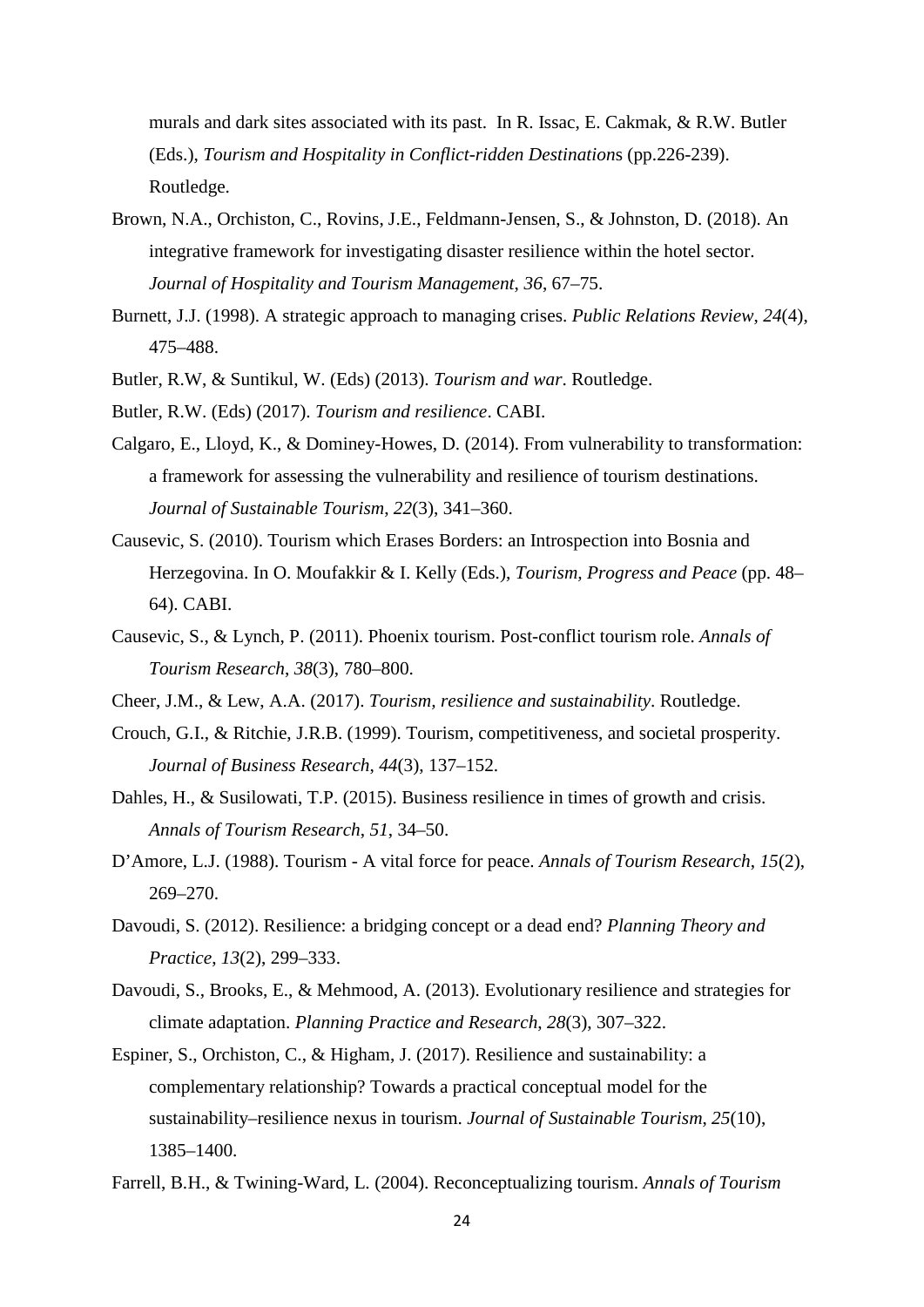*Research*, *31*(2), 274–295.

- Farsari, I., Butler, R.W., & Szivas, E. (2011). Complexity in tourism policies. A cognitive Mapping Approach. *Annals of Tourism Research*, *38*(3), 1110–1134.
- Faulkner, B. (2000). *"The Future ain't what it used to be" Coping with change, turbulence and disasters in tourism research and destination management*. Retrieved from http://hdl.handle.net/10072/368696. Accessed 20.12.2018.
- Faulkner, B., & Goeldner, C.R. (1998). 1998 CAUTHE Conference Report. Progress in Tourism and Hospitality Research tourism. *Journal of Travel Research*, *37*, 76–80.
- Faulkner, B., & Russell, R. (1997). Chaos and complexity in tourism: In search of a new perspective. *Pacific Tourism Review*, *1*(2), 93–102.
- Fink, S. (1986). Crisis management: Planning for the inevitable. *American Management Association*, 20–28.
- Folke, C., Carpenter, S.R., Walker, B., Scheffer, M., Chapin, T., & Rockstrom, J. (2010). Resilience Thinking: Integrating Resilience, Adaptability and Transformability. *Ecology and Society*, *15*(4), 20.
- Friedrich, M., & Johnston, T. (2013). Beauty versus tragedy: thanatourism and the memorialisation of the 1994 Rwandan Genocide. *Journal of Tourism and Cultural Change*, *11*(4), 302–320.
- Granville, F., Mehta, A., & Pike, S. (2016). Destinations, disasters and public relations: stakeholder engagement in multi-phase disaster management. *Journal of Hospitality and Tourism Management*, *28*, 73–79.
- Hall, C.M. (2010). Crisis events in tourism: subjects of crisis in tourism. *Current Issues in Tourism*, *13*(5), 401–417.
- Hall, C.M., Prayag, G., & Amore, A. (2018). *Tourism and resilience : individual, organisational and destination perspectives*. Bristol: Channel View Publications.
- Henderson, J.C. (2007a). *Managing tourism crises*. *Tourism crises: causes, consequences and management*. Butterworth–Heinemann.
- Hilhorst, D. (2013). Disaster, Conflict and society in crises : everyday politics of crisis response. In D. Hilhorst (Ed.), *Disaster, Conflict and Society in Crises : Everyday Politics of Crisis Response* (pp. 1–16). Routledge.
- Holladay, P.J., & Powell, R.B. (2013). Resident perceptions of social ecological resilience and the sustainability of community-based tourism development in the Commonwealth of Dominica. *Journal of Sustainable Tourism,* 21(8), 1188–1211.
- Holling, C.S. (2001). Understanding the complexity of economic, ecological, and social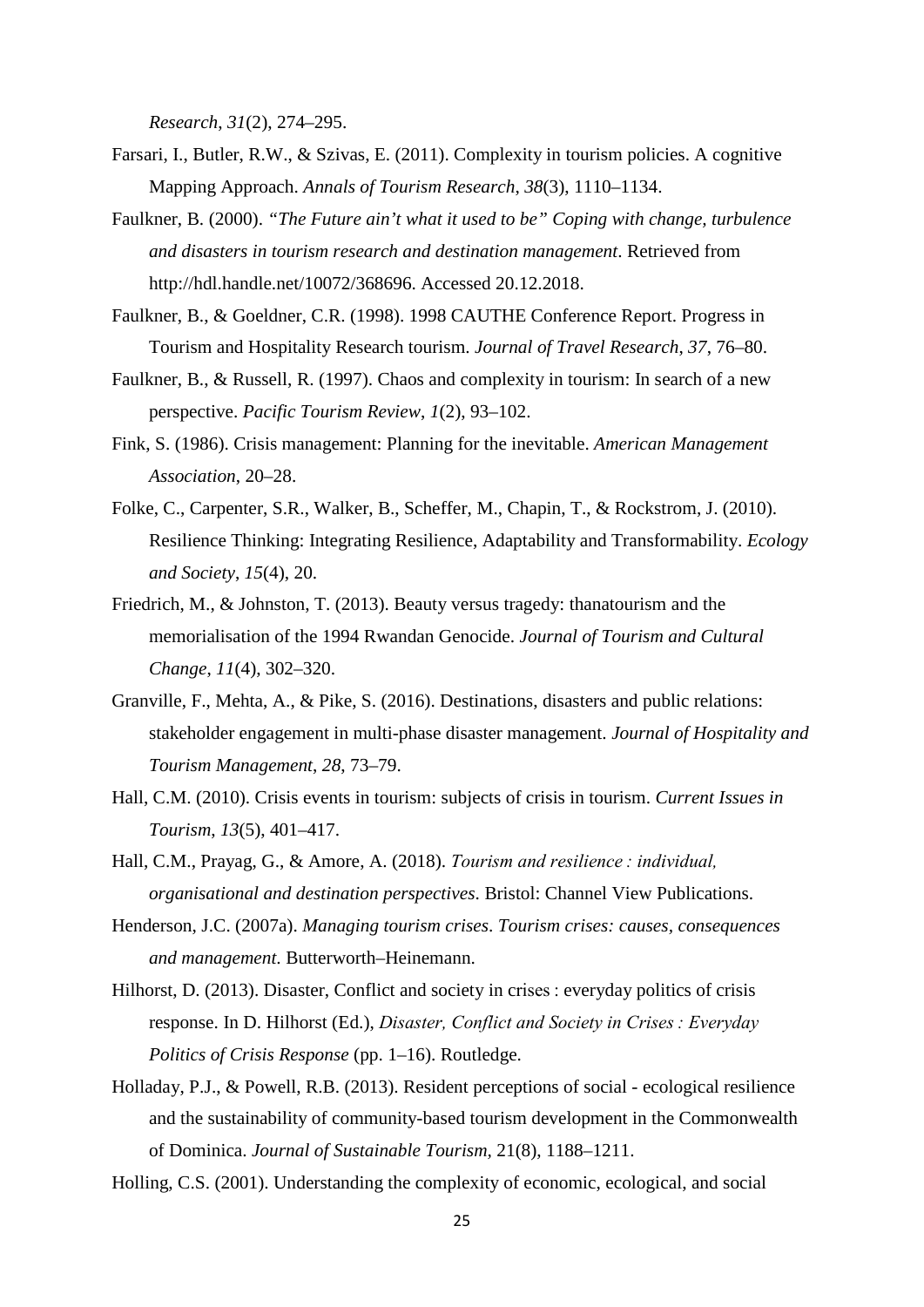systems. *Ecosystems*, *4*(5), 390–405.

- Issac, R.K., Cakmak, E. & Butler, R.W. (Eds.) (2019) *Tourism and hospitality in conflictridden destinations*. Routledge.
- Kash, T., & Darling, J. (1998). Crisis management: Prevention, diagnosis and intervention. *Leadership and Organisation Development Journal*, *15*(4), 179–186.
- Kılıçlar, A., Uşaklı, A., & Tayfun, A. (2018). Terrorism prevention in tourism destinations: security forces vs. civil authority perspectives. *Journal of Destination Marketing and Management*, *8*, 232–246.
- Kutzner, D. (2019) Environmental change, resilience, and adaptation in nature-based tourism: conceptualizing the social-ecological resilience of birdwatching tour operations. *Journal of Sustainable Tourism,* 27 (8), 1142-1166.
- Leiper, N. (2008). Why "the tourism industry" is misleading as a generic expression: the case for the plural variation, "tourism industries." *Tourism Management*, *29*, 237–251.
- Lennon, J.J., & Foley, M. (2000). *Dark tourism*. Continuum.
- Lew, A.A. (2014). Scale, change and resilience in community tourism planning. *Tourism Geographies*, *16*(1), 14–22.
- Lichtenstein, B.B. (2000). Self-organized transitions: a pattern amid the chaos of transformative change. *Academy of Management Perspectives*, *14*(4), 128–141.
- Light, D. (2017). Progress in dark tourism and thanatourism research: an uneasy relationship with heritage tourism. *Tourism Management*, *61*, 275–301.
- Liu-Lastres, B., Schroeder, A., & Pennington-Gray, L. (2019). Cruise line customers' responses to risk and crisis communication messages: an application of the risk perception attitude framework. *Journal of Travel Research*, 58 (5), 849-865.
- Liu, A., & Pratt, S. (2017). Tourism's vulnerability and resilience to terrorism. *Tourism Management*, *60*, 404–417.
- Logan, W., & Reeves, K. (2009). Remembering places of pain and shame. In W. Logan & K. Reeves (Eds.), *Places of pain and shame. Dealing with "difficult heritage"* (pp. 1–15). Routledge.
- Manson, S.M. (2001). Simplifying complexity: a review of complexity theory. *Geoforum*, *32*(3), 405–414.
- McDonald, J.R. (2009). Complexity science: an alternative world view for understanding sustainable tourism development. *Journal of Sustainable Tourism*, *17*(4), 455–471.
- McKercher, B. (1999). A chaos approach to tourism. *Tourism Management*, *20*(4), 425–434.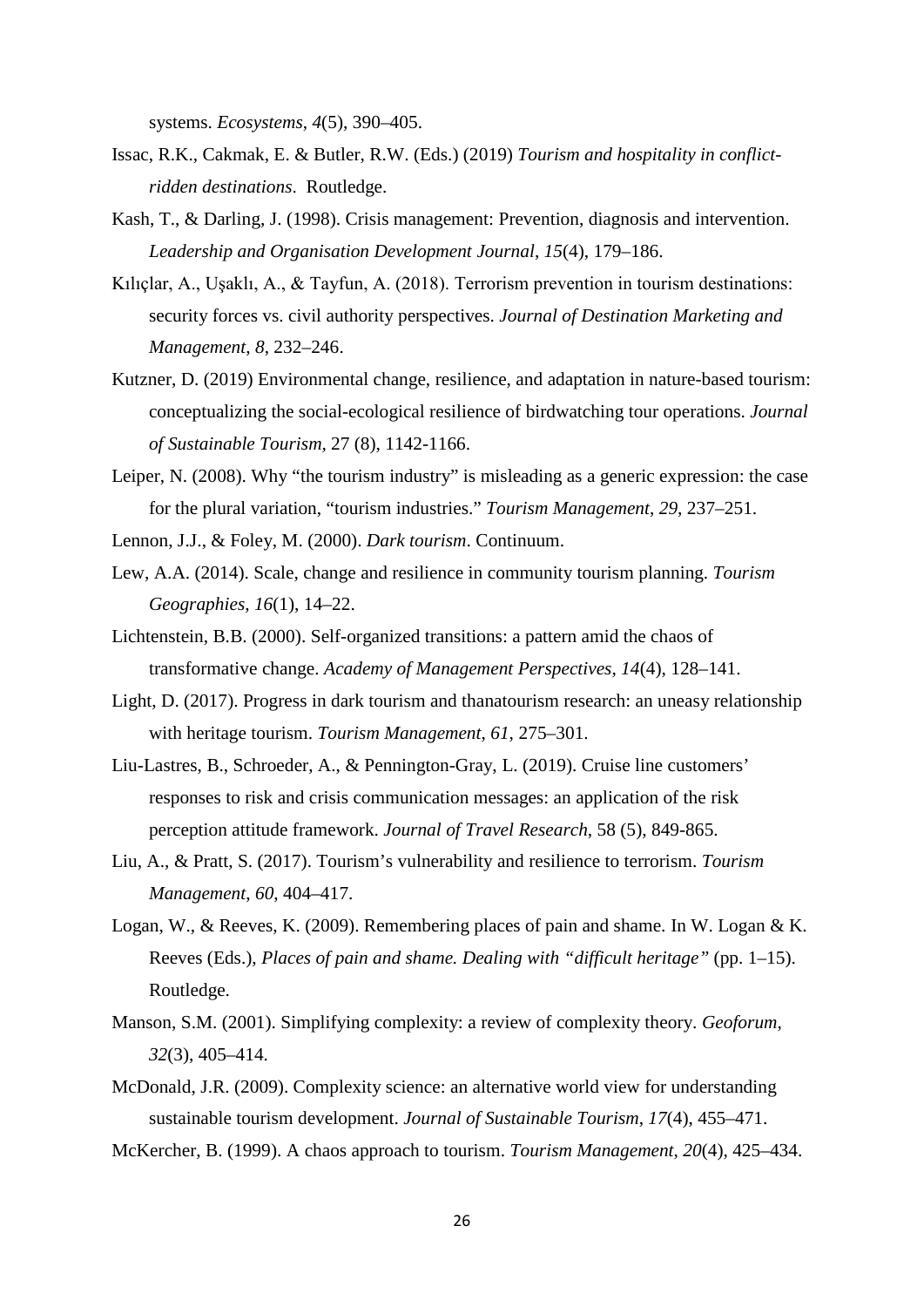- McKercher, B. (2008). A citation analysis of tourism scholars. *Tourism Management*, *29*(6), 1226–1232.
- Mckercher, B., & Tung, V. (2015). Publishing in tourism and hospitality journals : Is the past a prelude to the future ? *Tourism Management*, *50*, 306–315.
- Miles, W.F.S. (2002). Auschwitz: museum interpretation and darker tourism. *Annals of Tourism Research*, *29*(4), 1175–1178.
- Miller, F., Osbahr, H., Boyd, E., Thomalla, F., Bharwani, S., Ziervogel, G., … Nelson, D. (2010). Resilience and vulnerability: complementary or conflicting concepts? *Ecology and Society*, *15*(3).
- Naef, P. (2018) Touring the 'comuna': memory and transformation in Medellin, Colombia. *Journal of Tourism and Cultural Change*, 16 (2), 173-190.
- Naef, P., & Ploner, J. (2016). Tourism, conflict and contested heritage in former Yugoslavia. *Journal of Tourism and Cultural Change*, *14*(3), 181–188.
- Novelli, M., Morgan, N., & Nibigira, C. (2012). Tourism in a post-conflict situation of fragility. *Annals of Tourism Research*, *39*(3), 1446–1469.
- Orchiston, C., Prayag, G., & Brown, C. (2016). Organizational resilience in the tourism sector. *Annals of Tourism Research*, *56*, 145–148.
- Paraskevas, A. (2006). Crisis management or crisis response system? A complexity science approach to organizational crises. *Management Decision*, *44*(7), 892–907.
- Pennington-Gray, L. (2018). Reflections to move forward: where destination crisis management research needs to go. *Tourism Management Perspectives*, *25*, 136–139.
- Pennington-Gray, L., London, B., Cahyanto, I. & Klages, W. (2011) Expanding the tourism crisis management planning framework to include social media: lessons from the Deepwater Horizon Oil Spill 2010, *International Journal of Tourism Anthropology*, 1 (3/4), 239-253.
- Pizam, A., Fleischer, A., & Mansfeld, Y. (2002). Tourism and Social Change: The Case of Israeli Ecotourists Visiting Jordan. *Journal of Travel Research*, *41*(11), 177-184.
- Pizam,A., & Mansfeld,Y. (2005). Toward a theory of tourism security. In *Tourism, Security and Safety: From Theory to Practice* (pp. 1–27). Amsterdam: Elsevier.
- Pratt,S., & Liu,A. (2016). Does tourism really lead to peace? a global view. *International Journal of Tourism Research*, *18*(1), 82–90.
- Prayag, G. (2018). Symbiotic relationship or not? Understanding resilience and crisis management in tourism. *Tourism Management Perspectives*, *25*, 133–135.

Reddy, M.V., & Wilkes, K. (2015) Tourism in the Green Economy: Rio to Post-2015. *In*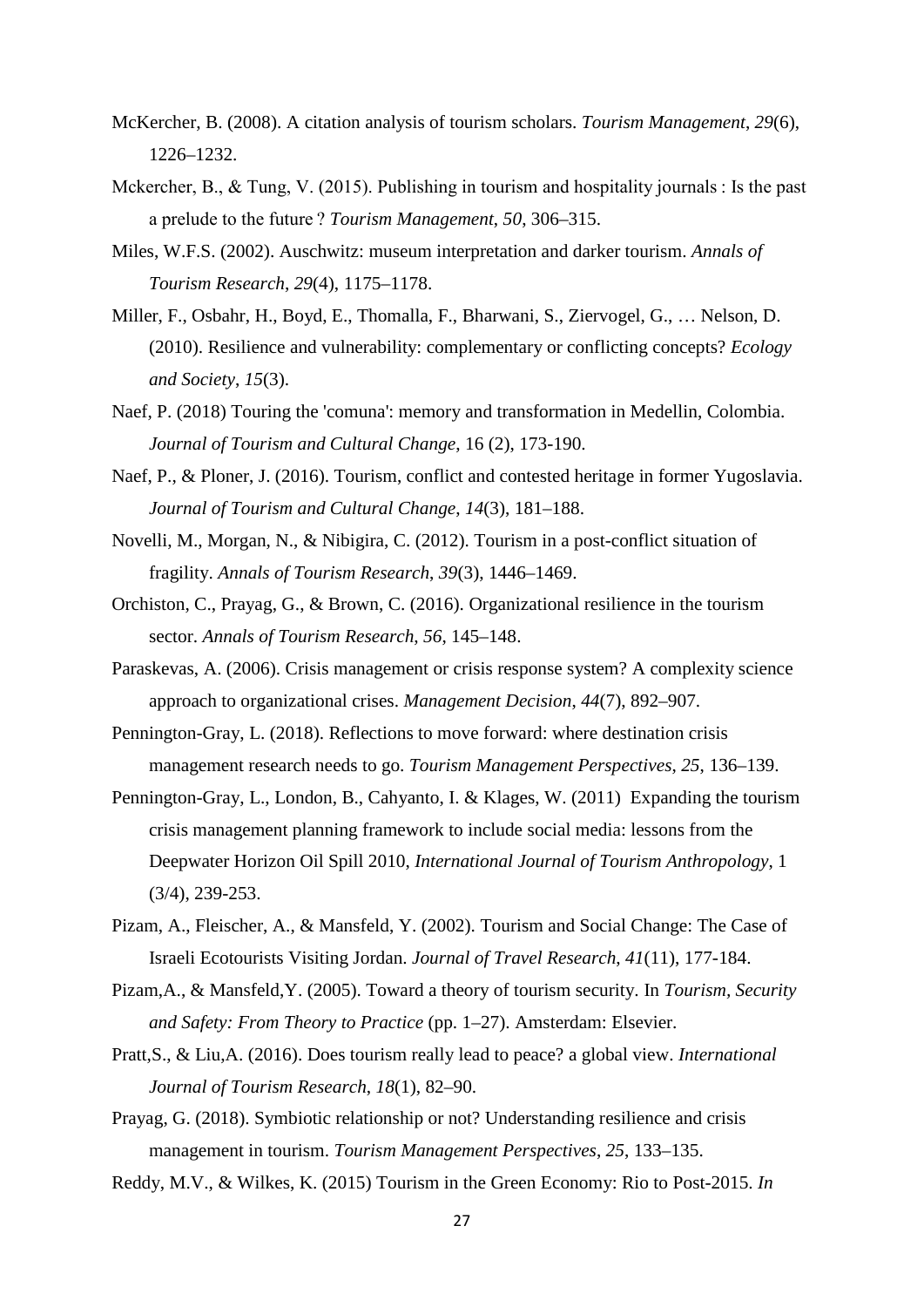Reddy, M.V., & Wilkes, K. (Eds). *Tourism in the Green Economy.* London: Routledge.

- Reddy, M.V., Shaw, G., & Williams, A.M. (2006). Impact of the Tsunami on Tourism Industry and Ecosystem: the Andaman and Nicobar Islands, India. In South-South Cooperation Series - Working paper Nr:36. Montevideo: UNESCO. Retrieved from https://unesdoc.unesco.org/ark:/48223/pf0000178632. Accessed 30.03.2020.
- Ritchie, B.W. (2009). *Crisis and disaster management for tourism*. Channel View Publications.
- Ritchie, B.W., & Jiang, Y. (2019) A review of research on tourism risk, crisis and disaster management: Launching the annals of tourism research curated collection on tourism risk, crisis and disaster management. *Annals of Tourism Research,* 79, 102812.
- Rivera, L.A. (2008). Managing "spoiled" national identity: war, tourism, and memory in Croatia. *American Sociological Review,* 73(4), 613–634.
- Santana, G. (2004). Crisis Management and Tourism. *Journal of Travel and Tourism Marketing*, *15*(4), 299–321.
- Scott, N., & Laws, E. (2005). Tourism Crises and Disasters : Enhancing Understanding of System Effects. *Journal of Travel and Tourism Marketing*, *2*(3), 37–41.
- Scuttari,A., Volgger,M., & Pechlaner,H. (2016). Transition management towards sustainable mobility in Alpine destinations: realities and realpolitik in Italy's South Tyrol region. *Journal of Sustainable Tourism*, *24*(3), 463–483.
- Seeger, M.W. (2002). Chaos and crisis: propositions for a general theory of crisis communication. *Public Relations Review*, *28*(4), 329–337.
- Seraphin,H., Korstanje.,M and Gowreesunkar, V. (2019) Post-Disaster and Post-Conflict Tourism: Toward a New Management Approach. Palm Bay: Apple Academic Press.
- Shrivastava,P. (1993). Crisis theory/practice: towards a sustainable future. *Industrial & Environmental Crisis Quarterly*, *7*(1), 23–42.
- Simone-Charteris,M.T., & Boyd,S.W. (2010). Northern Ireland re-emerges from the ashes: the contribution of political tourism towards a more visited and peaceful environment. In O. Moufakkir & I. Kelly (Eds.), *Tourism, progress and peace* (pp. 179–198). CABI.
- Sonmez,S.F., & Apostolopoulos,Y. (2000). Conflict resolution through tourism cooperation? The case of the partitioned island-state of Cyprus. *Journal of Travel & Tourism Marketing*, *9*(3), 35–48.
- Speakman,M. (2017). A paradigm for the twenty-first century or metaphorical nonsense? the enigma of complexity theory and tourism research. *Tourism Planning and Development*, *14*(2), 282–296.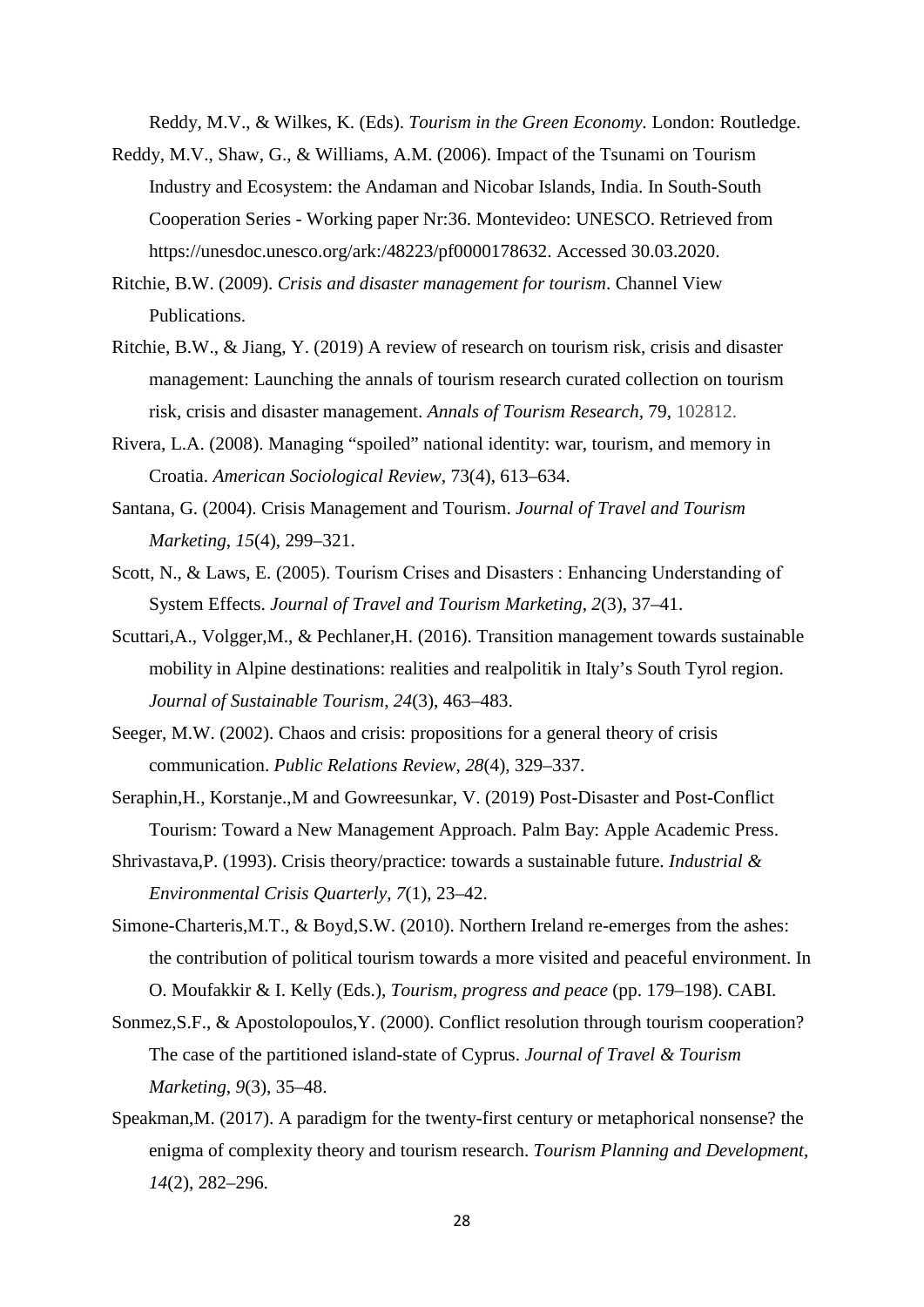- Stone,P.R. (2012). Dark tourism and significant other death. Towards a Model of Mortality Mediation. *Annals of Tourism Research*, *39*(3), 1565–1587.
- Strickland-Munro,J.K., Allison,H.E., & Moore,S.A. (2010). Using resilience concepts to investigate the impacts of protected area tourism on communities. *Annals of Tourism Research*, *37*(2), 499–519.
- Suntikul,W. (2013). Thai tourism and the legacy of the Vietnam War. In R.W.Butler & W. Suntikul (Eds.), *Tourism and war* (pp. 105–118). Routledge.
- Tunbridge,J.E., & Ashworth,G.J. (1996). *Dissonant heritage : the management of the past as a resource in conflict*. Wiley.
- Walker,B., Holling,C.S., Carpenter,S.R., & Kinzig,A. (2004). Resilience, adaptability and transformability in social– ecological systems. *Ecology and Society*, *9*(2), 5.
- World Tourism Organisation. (2020). World Tourism Barometer. Vol 18 (1). Madrid: World Tourism Organisation.
- Yang,Y., Zhang,H. & Chen,X. (2020). Coronavirus pandemic and tourism: Dynamic stochastic generalequilibrium modeling of infectious disease outbreak. Research Note. Annals of Tourism Research. https://doi.org/10.1016/j.annals.2020.102913. Accessed 12.04.2020.
- Zenker,S., von Wallpach,S., Braun,E., & Vallaster,C. (2019). How the refugee crisis impacts the decision structure of tourists: A cross-country scenario study. *Tourism Management*, *71*, 197–212.
- Zhang,J.J. (2017). Rethinking "heritage" in post-conflict tourism. *Annals of Tourism Research*, *66*, 194–196.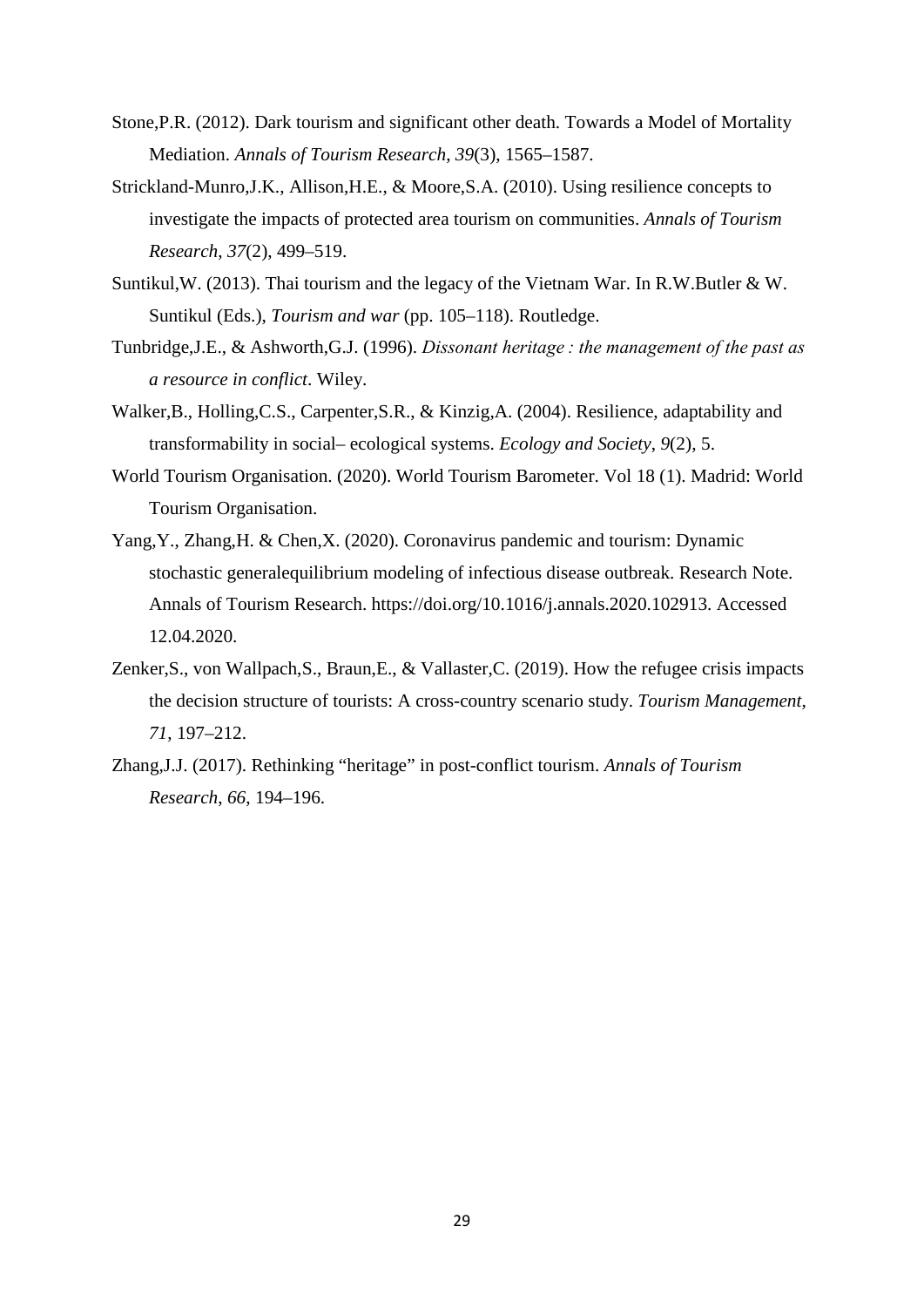#### **Supplementary data:**

#### **Appendix 1 (for Figure 1):**

- Alvarez, M. D., & Campo, S. (2014). The influence of political conflicts on country image and intention to visit: a study of Israel's image. *Tourism Management*, *40*(2), 70–78.
- Armstrong, E. K., & Ritchie, B. W. (2008). The heart recovery marketing campaign: destination recovery after a major bushfire in Australia's national capital. *Journal of Travel & Tourism Marketing*, *23*(2–4), 175–189.
- Avraham, E. (2015). Destination image repair during crisis: attracting tourism during the Arab Spring uprisings. *Tourism Management*, *47*, 224–232.
- Biran, A., Liu, W., Li, G., & Eichhorn, V. (2014). Consuming post-disaster destinations: the case of Sichuan, China. *Annals of Tourism Research*, *47*, 1–17. Retrieved from
- Brun, W., Wolff, K., & Larsen, S. (2011). Tourist worries after terrorist attacks: report from a field experiment. *Scandinavian Journal of Hospitality and Tourism*, Vol. 11, pp. 387– 394.
- Buultjens, J. W., Ratnayake, I., & Gnanapala, W. K. A. C. (2016). Post-Conflict tourism development in Sri Lanka: implications for building resilience. *Current Issues in Tourism*, *19*(4), 355–372.
- Calgaro, E., & Lloyd, K. (2008). Sun, sea, sand and tsunami: examining disaster vulnerability in the tourism community of Khao Lak, Thailand. *Singapore Journal of Tropical Geography*, *29*(3), 288–306.
- Campiranon, K., & Scott, N. (2014). Critical success factors for crisis recovery management: a case study of Phuket hotels. *Journal of Travel and Tourism Marketing*, *31*(3), 313– 326.
- Carlsen, J. C., & Hughes, M. (2008). Tourism market recovery in the maldives after the 2004 Indian Ocean tsunami. *Journal of Travel & Tourism Marketing*, *23*(2–4), 139–149.
- Causevic, S., & Lynch, P. (2013). Political (in)stability and its influence on tourism development. *Tourism Management*, *34*, 145–157.
- Chew, E. Y. T., & Jahari, S. A. (2014). Destination image as a mediator between perceived risks and revisit intention: A case of post-disaster Japan. *Tourism Management*, *40*, 382– 393.
- Chien, G. C. L., & Law, R. (2003). The impact of the Severe Acute Respiratory Syndrome on hotels: a case study of Hong Kong. *Hospitality Management*, *22*, 327–332.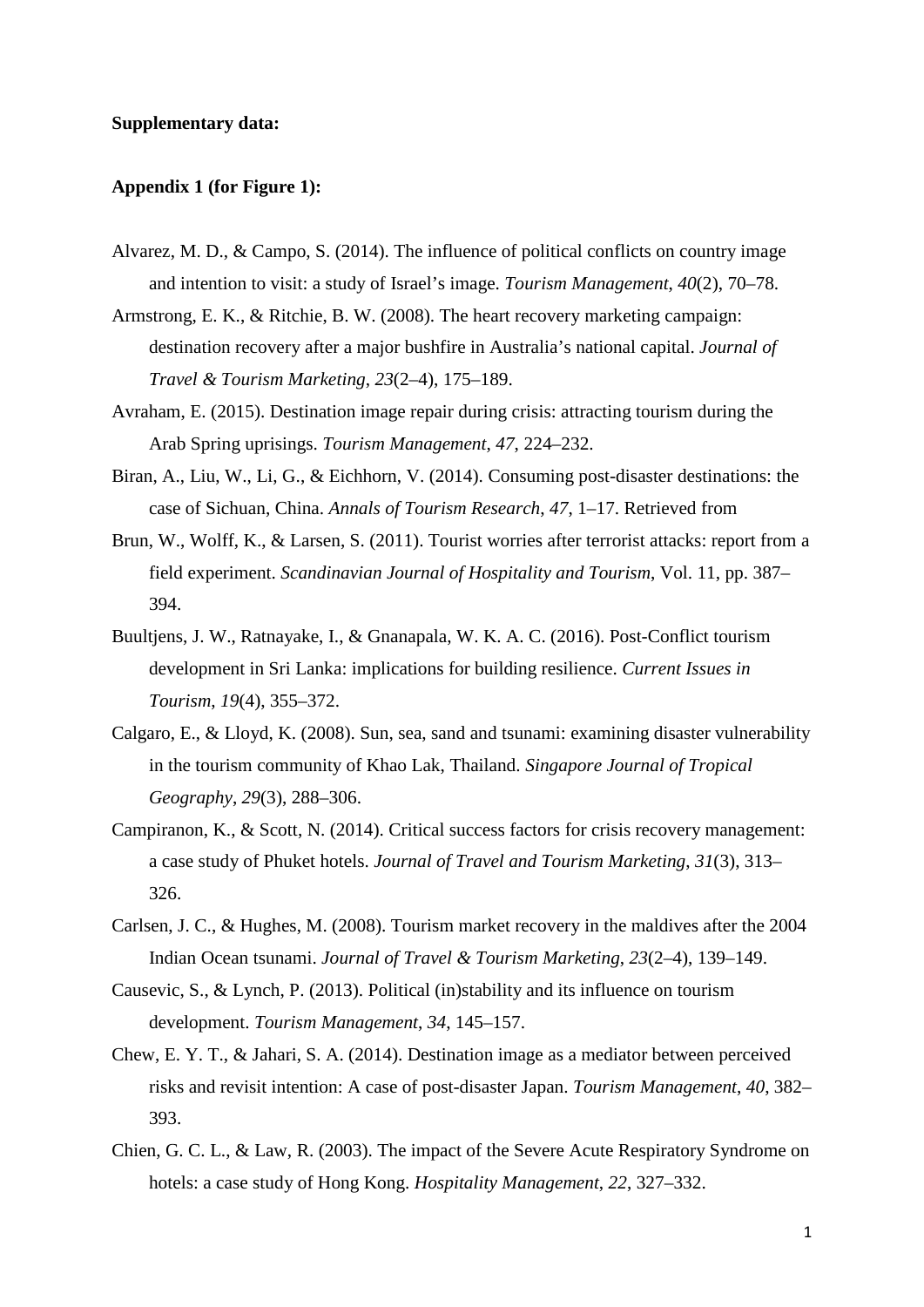- Cohen, E. (2007). Tsunami and flash-floods-contrasting modes of tourism related disasters in Thailand. *Tourism Recreation Research*, *32*(1), 21–39.
- Cohen, E. (2011). Educational dark tourism at an in populo site: the Holocaust Museum in Jerusalem. *Annals of Tourism Research*, *38*, 193–209.
- De Sausmarez, N. (2004). Malaysia's response to the Asian financial crisis. *Journal of Travel and Tourism Marketing*, *15*(4), 217–231.
- Evans, N., & Elphick, S. (2005). Models of crisis management: an evaluation of their value for strategic planning in the international travel industry. *International Journal of Tourism Research*, *7*(3), 135–150.
- Faulkner, B., & Vikulov, S. (2001). Katherine, washed out one day, back on track the next: a post-mortem of a tourism disaster. *Tourism Management*, *22*(4), 331–344.
- Friedrich, M., & Johnston, T. (2013). Beauty versus tragedy: thanatourism and the memorialisation of the 1994 Rwandan Genocide. *Journal of Tourism and Cultural Change*, *11*(4), 302–320.
- Ghaderi, Z., & Henderson, J. C. (2013). Japanese tsunami debris and the threat to sustainable tourism in the Hawaiian Islands. *Tourism Management Perspectives*, *8*, 98–105.
- Ghaderi, Z., Mat Som, A. P., & Henderson, J. C. (2015). When disaster strikes: the Thai floods of 2011 and tourism industry response and resilience. *Asia Pacific Journal of Tourism Research*, *20*(4), 399–415.
- Ghartey, E. E. (2013). Effects of tourism, economic growth, real exchange rate, structural changes and hurricanes in Jamaica. *Tourism Economics*, *19*(4), 919–942.
- Goodrich, J. N. (2002). September 11, 2001 attack on America: a record of the immediate impacts and reactions in the USA travel and tourism industry. *Tourism Management*, *23*(6), 573–580.
- Gurtner, Y. (2016). Returning to paradise: investigating issues of tourism crisis and disaster recovery on the island of Bali. *Journal of Hospitality and Tourism Management*, *28*, 11– 19.
- Haque, T. H., & Haque, M. O. (2018). The swine flu and its impacts on tourism in Brunei. *Journal of Hospitality and Tourism Management*, *36*, 92–101.
- Henderson, J. C. (1999). Managing the Asian financial crisis: tourist attractions in Singapore. *Journal of Travel Research*, *38*(2), 177–181.
- Henderson, J. C. (2005). Responding to natural disasters: managing a hotel in the aftermath of the Indian Ocean tsunami. *Tourism and Hospitality Research*, *6*(1), 89–96.

Henderson, J. C. (2007b). Corporate social responsibility and tourism: hotel companies in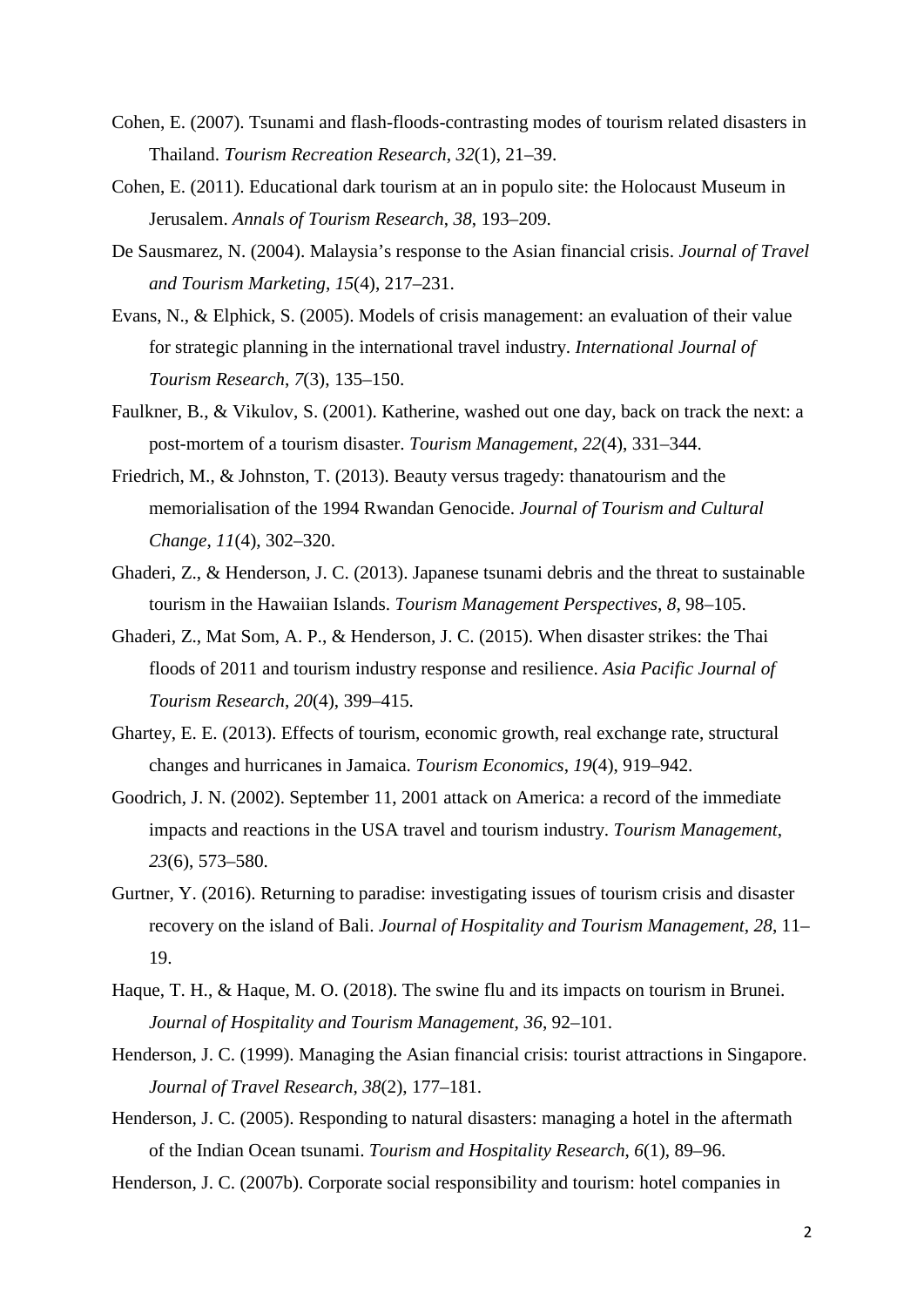Phuket, Thailand, after the Indian Ocean tsunami. *Hospitality Management*, *26*, 228– 239.

- Henderson, J. C. (2013). The Great East Japan earthquake and tourism: a preliminary case study. *Tourism Recreation Research*, *38*(1), 93–98.
- Huang, J.-H., & Min, J. C. H. (2002). Earthquake devastation and recovery in tourism: the Taiwan case. *Tourism Management*, *23*, 145-154.
- Hystad, P. W., & Keller, P. C. (2008). Towards a destination tourism disaster management framework: Long-term lessons from a forest fire disaster. *Tourism Management*, *29*(1), 151–162.
- Isaac, R. K., & Ashworth, G. J. (2012). Moving from pilgrimage to "dark" tourism: leveraging tourism in Palestine. *Culture & Communication*, *11*, 149–164.
- Jiang, Y., & Ritchie, B. W. (2017). Disaster collaboration in tourism: motives, impediments and success factors. *Journal of Hospitality and Tourism Management*, *31*, 70–82.
- Ketter, E. (2016). Destination image restoration on facebook: the case study of Nepal's Gurkha earthquake. *Journal of Hospitality and Tourism Management*, *28*, 66–72.
- Koleth, M. (2014). Hope in the dark: geographies of volunteer and dark tourism in Cambodia. *Cultural Geographies*, *21*(4), 681–694.
- Lanouar, C., & Goaied, M. (2019). Tourism, terrorism and political violence in Tunisia: evidence from Markov-switching models. *Tourism Management*, *70*, 404–418.
- Mansfeld, Y. (1999). Cycles of war, terror, and peace: determinants and management of crisis and recovery of the Israeli tourism industry. *Journal of Travel Research*, *38*(1), 30–36.
- Mazzocchi, M., & Montini, A. (2001). Earthquake effects on tourism in central Italy. *Annals of Tourism Research*, *28*(4), 1031–1046.
- Miller, G. A., & Ritchie, B. W. (2003). A farming crisis or a tourism disaster? An analysis of the foot and mouth disease in the UK. *Current Issues in Tourism*, *6*(2), 150–171.
- Möller, C., Wang, J., & Nguyen, H. T. (2018). #Strongerthanwinston: tourism and crisis communication through Facebook following tropical cyclones in Fiji. *Tourism Management*, *69*, 272–284.
- Novelli, M., Gussing Burgess, L., Jones, A., & Ritchie, B. W. (2018). 'No Ebola…still doomed' – The Ebola-induced tourism crisis. *Annals of Tourism Research*, *70*, 76–87.
- Page, S. J., Song, H., & Wu, D. C. (2012). Assessing the impacts of the Global Economic Crisis and Swine Flu on inbound tourism demand in the United Kingdom. *Journal of Travel Research*, *51*(2), 142–153.

Pennington-Gray, L., Schroeder, A., & Gale, T. (2014). Co-management as a framework for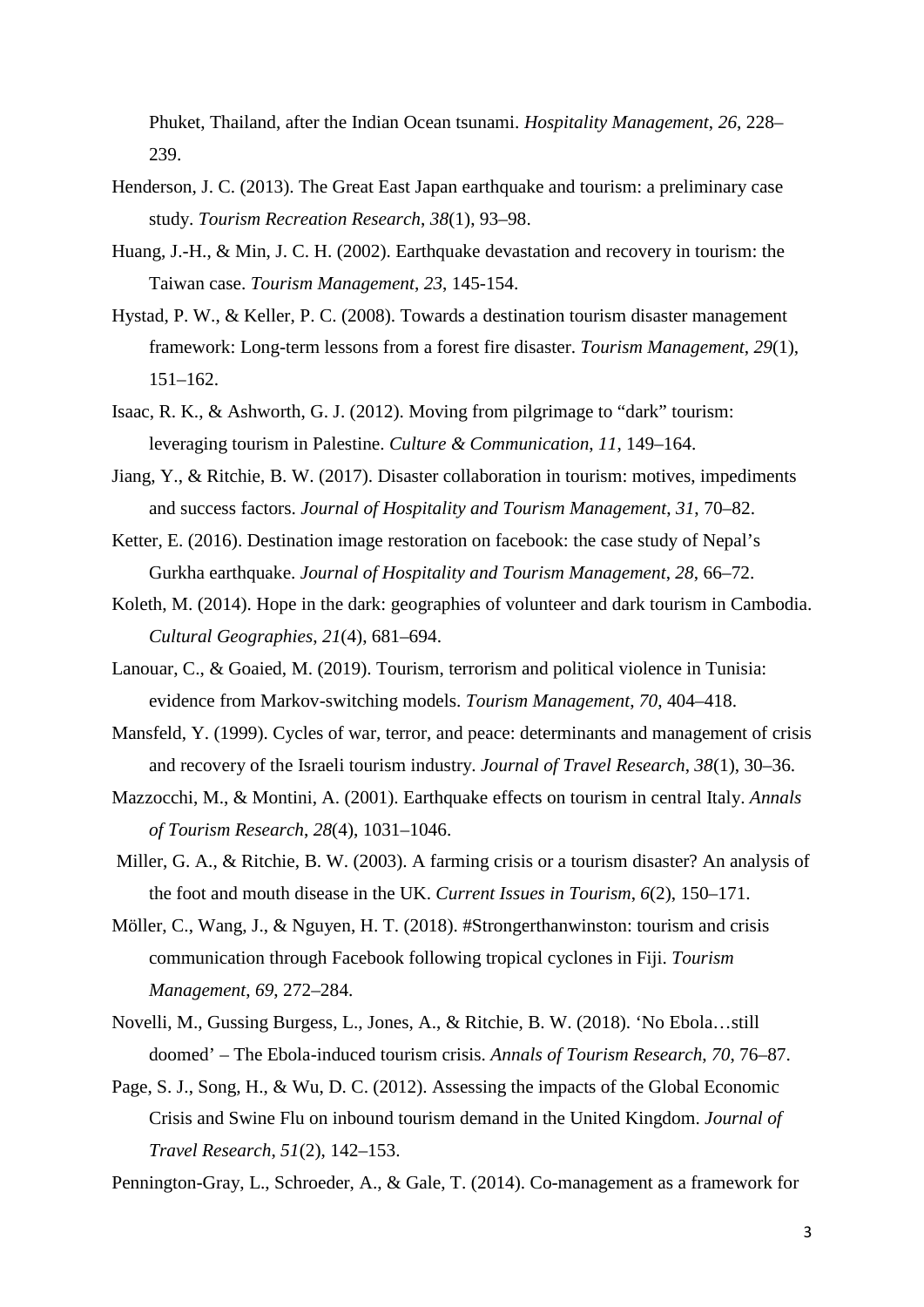the development of a tourism area response network in the rural community of Curanipe, Maule Region, Chile. *Tourism Planning and Development*, *11*(3), 292–304.

- Peters, M., & Pikkemaat, B. (2005). Crisis management in alpine winter sports resorts the 1999 avalanche disaster in Tyrol. *Journal of Travel & Tourism Marketing*, *19*(2–3), 9– 20.
- Prideaux, B., & Witt, S. F. (2000). The impact of the Asian financial crisis on Australian tourism. *Asia Pacific Journal of Tourism Research*, *5*(1), 1–7.
- Reddy, M. V. (2005). Commentary: Tourism in the aftermath of the tsunami: the case of the Andaman and Nicobar Islands. *Current Issues in Tourism*, *8*(4), 350–362.
- Ritchie, B. W., Crotts, J. C., Zehrer, A., & Volsky, G. T. (2013). Understanding the effects of a tourism crisis: the impact of the BP Oil spill on regional lodging demand. *Journal of Travel Research*, *53*(1), 12–25.
- Rittichainuwat, B. N. (2013). Tourists' and tourism suppliers' perceptions toward crisis management on tsunami. *Tourism Management*, *34*, 112–121.
- Roberts, V. (1994). Flood management. *Disaster Prevention and Management: An International Journal*, *3*(2), 44–60.
- Robinson, L., & Jarvie, J. K. (2008). Post-disaster community tourism recovery: the tsunami and Arugam Bay, Sri Lanka. *Disasters*, *32*(4), 631–645.
- Santana, G. (2004). Crisis management and tourism. *Journal of Travel and Tourism Marketing*, *15*(4), 299–321.
- Seraphin, H. (2018). Natural disaster and destination management: the case of the Caribbean and hurricane Irma. *Current Issues in Tourism*, *22*(1), 21–28.
- Simone-Charteris, M. T., & Boyd, S. W. (2011). The potential for Northern Ireland to promote politico-religious tourism: an industry perspective. *Journal of Hospitality Marketing and Management*, *20*(3–4), 457–483.
- Song, H., & Lin, S. (2010). Impacts of the financial and economic crisis on tourism in Asia. *Journal of Travel Research*, *49*(1), 16–30.
- Song, H., Lin, S., Zhang, X., & Gao, Z. (2010). Global financial/economic crisis and tourist arrival forecasts for Hong Kong. *Asia Pacific Journal of Tourism Research*, *15*(2), 223– 242.
- Speakman, M., & Sharpley, R. (2012). A chaos theory perspective on destination crisis management: evidence from Mexico. *Journal of Destination Marketing and Management*, *1*(1–2), 67–77.
- Thapa, B., Cahyanto, I., Holland, S. M., & Absher, J. D. (2013). Wildfires and tourist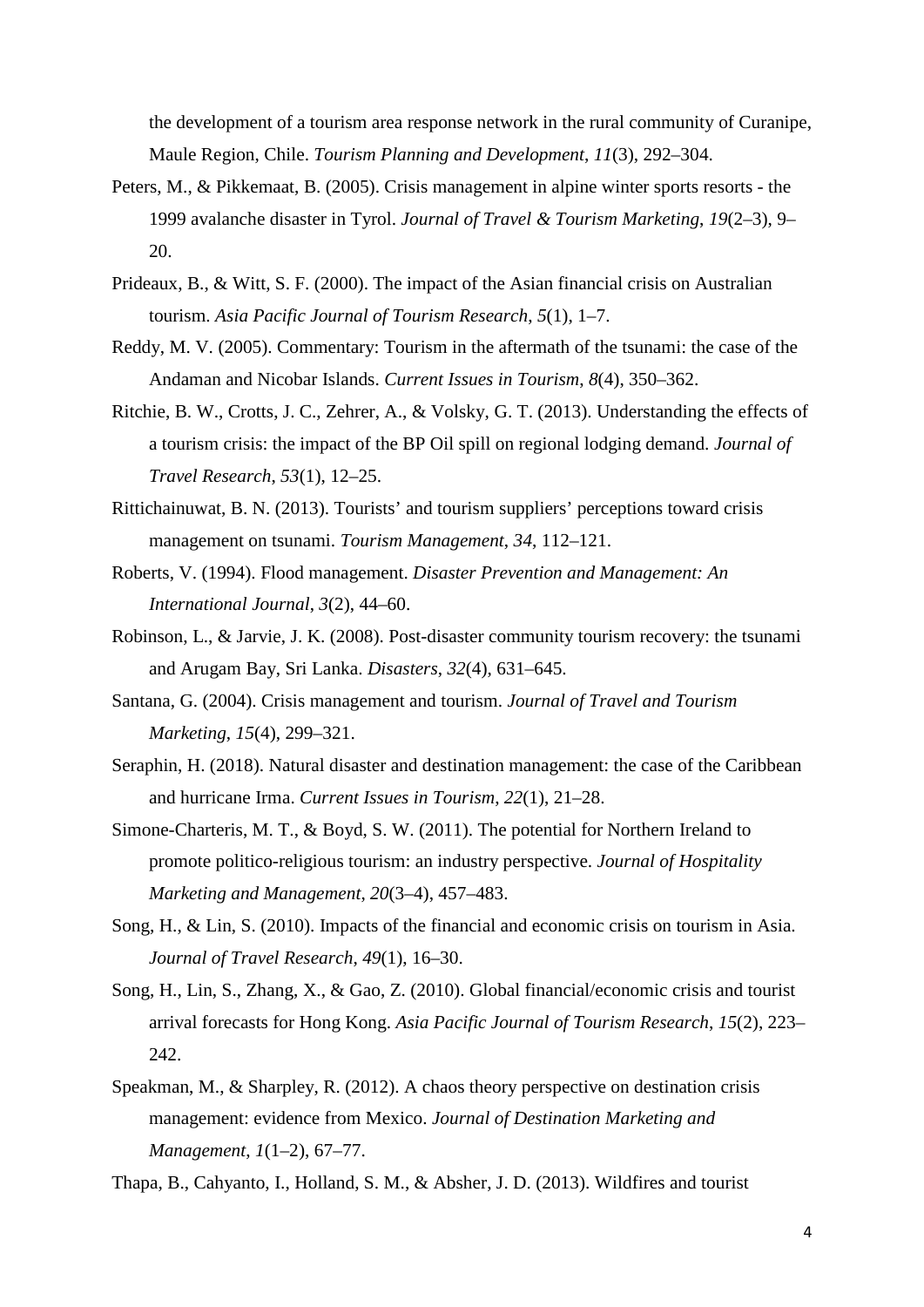behaviors in Florida. *Tourism Management*, *36*, 284–292.

- Tsai, C. H., & Chen, C. W. (2010). An earthquake disaster management mechanism based on risk assessment information for the tourism industry-a case study from the island of Taiwan. *Tourism Management*, *31*(4), 470–481.
- Upadhayaya, P. K., Müller-Böker, U., Sharma, S. R., & Umar Upadhayaya, P. K. (2011). Tourism amidst armed conflict: consequences, copings, and creativity for peace-building through tourism in Nepal. *The Journal of Tourism and Peace Research*, *1*(2), 22–40.
- Walters, G., & Clulow, V. (2010). The tourism market's response to the 2009 black saturday bushfires: the case of Gippsland. *Journal of Travel and Tourism Marketing*, *27*(8), 844– 857.
- Wilhelm, C., Wiesinger, T., Bründl, M., & Ammann, W. (2000). The avalanche winter 1999 in Switzerland - an overview. *Proceedings of the 2000 International Snow Science Workshop*, (January), 487–494.
- Wolff, K., & Larsen, S. (2014). Can terrorism make us feel safer? Risk perceptions and worries before and after the July 22nd attacks. *Annals of Tourism Research*, *44*(1), 200– 209.
- Woosnam, K. M., & Kim, H. (2014). Hurricane impacts on southeastern United States coastal national park visitation. *Tourism Geographies*, *16*(3), 364–381.
- Yang, W., Wang, D., & Chen, G. (2011). Reconstruction strategies after the Wenchuan earthquake in Sichuan, China. *Tourism Management*, *32*(4), 949–956.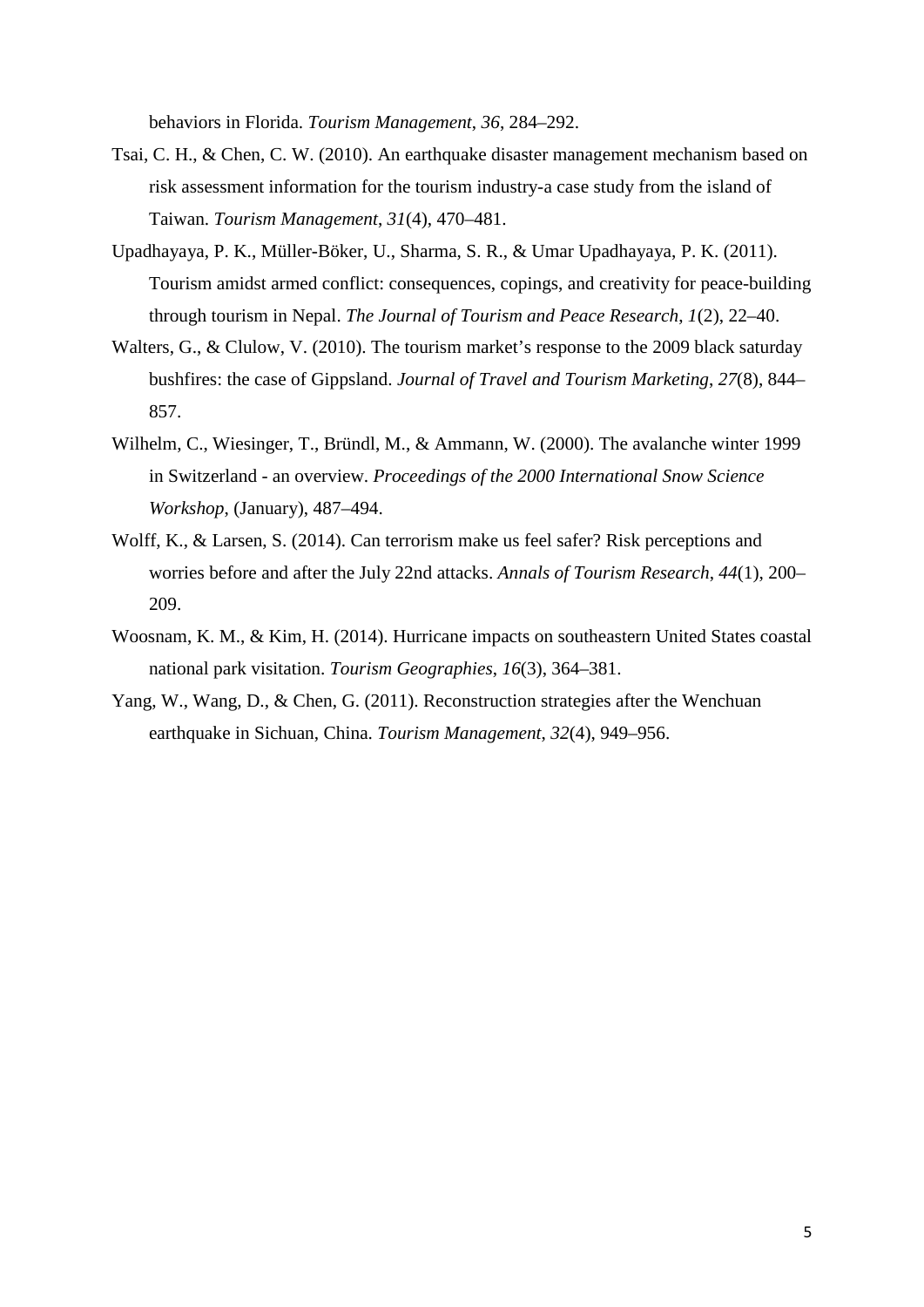#### **Appendix 2 (for Figure 3):**

- Bronner, F., & De Hoog, R. (2012). Economizing strategies during an economic crisis. *Annals of Tourism Research*, *39*(2), 1048–1069.
- De Sausmarez, N. (2007). Crisis management, tourism and sustainability: the role of indicators. *Journal of Sustainable Tourism*, *15*(6), 700–714.
- Evans, N., & Elphick, S. (2005). Models of crisis management: an evaluation of their value for strategic planning in the international travel industry. *International Journal of Tourism Research*, *7*(3), 135–150.
- Faulkner, B. (2001). Towards a framework for tourism disaster management. *Tourism Management*, *22*(2), 135–147.
- Henderson, J. C. (2003). Communicating in a crisis: Flight SQ 006. *Tourism Management*, *24*(3), 279–287.
- Hystad, P. W., & Keller, P. C. (2008). Towards a destination tourism disaster management framework: long-term lessons from a forest fire disaster. *Tourism Management*, *29*(1), 151–162.
- Jiang, Y., & Ritchie, B. W. (2017). Disaster collaboration in tourism: motives, impediments and success factors. *Journal of Hospitality and Tourism Management*, *31*, 70–82.
- Page, S. J., Yeoman, I., Munro, C., Connell, J., & Walker, L. (2006). A case study of best practice-Visit Scotland's prepared response to an influenza pandemic. *Tourism Management*, *27*, 361–393.
- Paraskevas, A., & Altinay, L. (2013). Signal detection as the first line of defence in tourism crisis management. *Tourism Management*, *34*, 158–171.
- Paraskevas, A., Altinay, L., McLean, J., & Cooper, C. (2013). Crisis knowledge in tourism: types, flows and governance. *Annals of Tourism Research*, *41*, 130–152.
- Paraskevas, A., & Arendell, B. (2007). A strategic framework for terrorism prevention and mitigation in tourism destinations. *Tourism Management*, *28*(6), 1560–1573.
- Paraskevas, A., & Quek, M. (2019). When Castro seized the Hilton: risk and crisis management lessons from the past. *Tourism Management*, *70*, 419–429.
- Pennington-Gray, L., Schroeder, A., & Gale, T. (2014). Co-management as a framework for the development of a tourism area response network in the rural community of Curanipe, Maule Region, Chile. *Tourism Planning and Development*, *11*(3), 292–304.
- Prideaux, B., Laws, E., & Faulkner, B. (2003). Events in Indonesia: exploring the limits to formal tourism trends forecasting methods in complex crisis situations. *Tourism*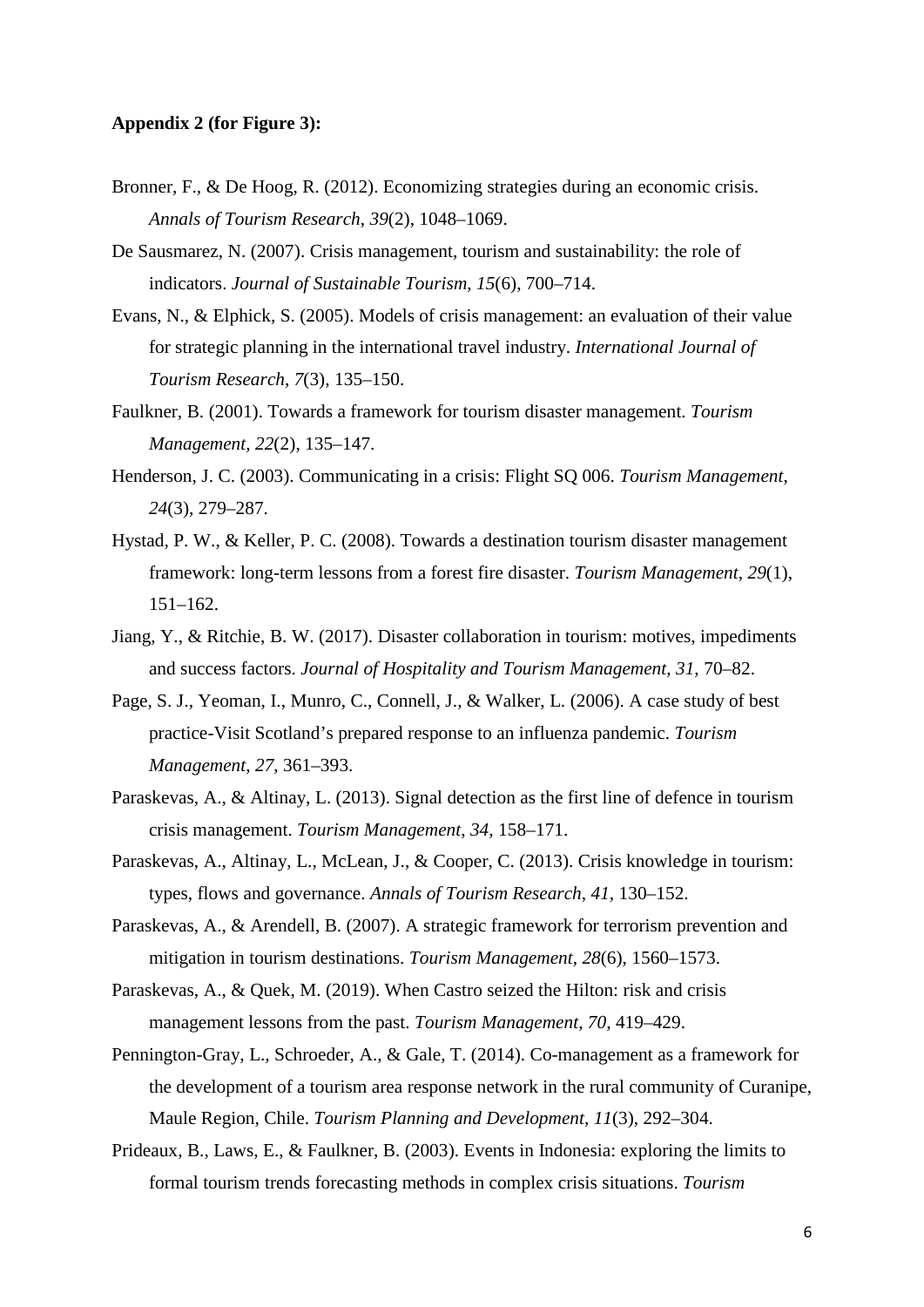*Management*, *24*(4), 475–487.

- Ritchie, B. W. (2004). Chaos, crises and disasters: a strategic approach to crisis management in the tourism industry. *Tourism Management*, *25*, 669–683.
- Russell, R., & Faulkner, B. (2004). Entrepreneurship, chaos and the tourism area lifecycle. *Annals of Tourism Research*, *31*(3), 556–579.
- Scott, N., Laws, E., & Prideaux, B. (2007). Tourism crises and marketing recovery strategies. *Journal of Travel and Tourism Marketing*, *23*(2–4), 29–43.
- Sonmez, S. F., & Graefe, A. R. (1998). Influence of terrorism risk on foreign tourism decisions. *Annals of Tourism Research*, *25*(1), 112–144.
- Wang, J., & Ritchie, B. W. (2012). Understanding accommodation managers' crisis planning intention: an application of the theory of planned behaviour. *Tourism Management*, *33*(5), 1057–1067.
- Weaver, D. B., & Lawton, L. J. (2007). "Just because it's gone doesn't mean it isn't there anymore": planning for attraction residuality. *Tourism Management*, *28*(1), 108–117.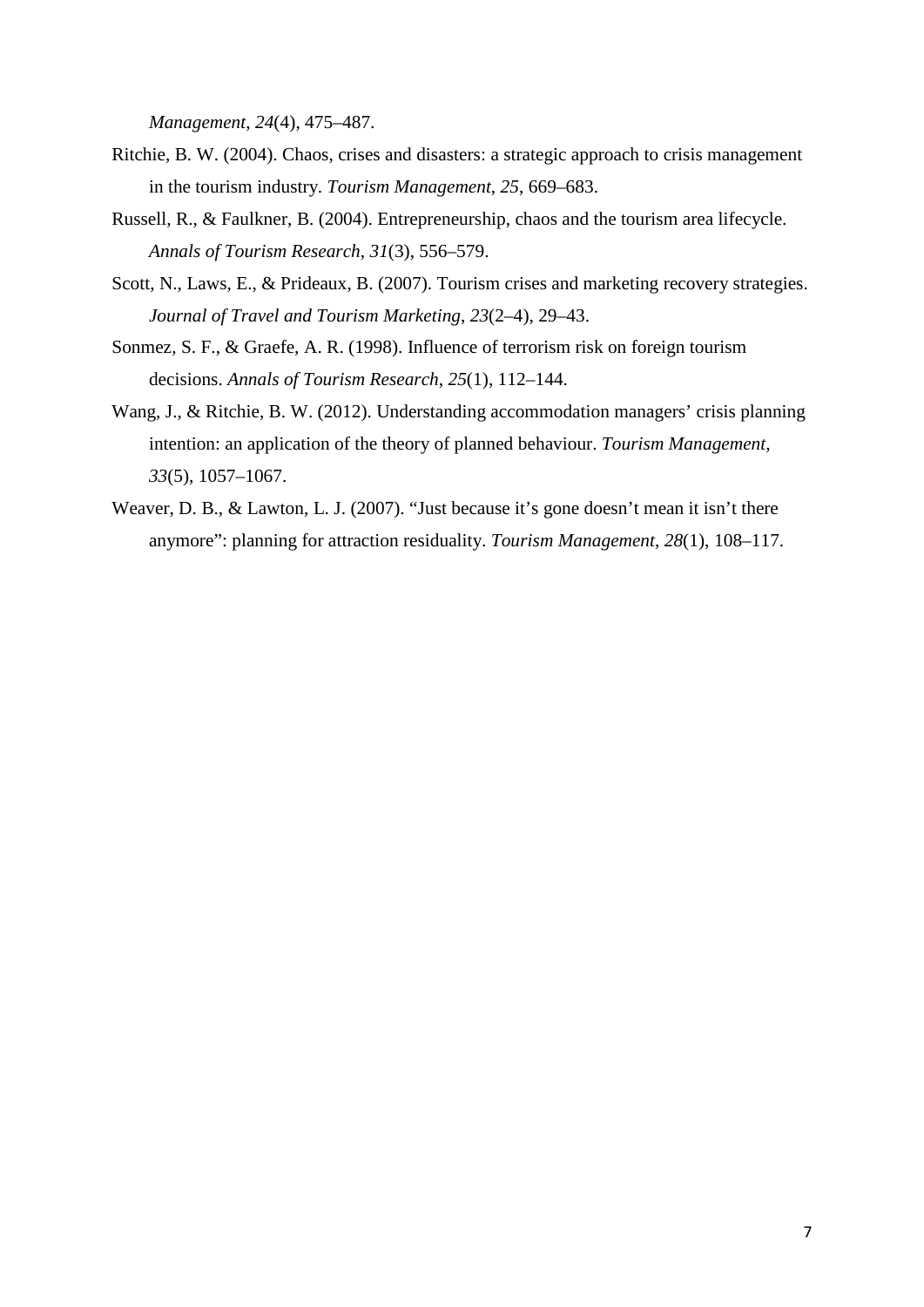## **List of Tables:**

| <b>Research</b><br><b>Domain</b>           | Study/<br><b>Reference</b><br>Author(s)<br>and Year   | <b>Context</b>                     | <b>Summary</b>                                                                                                                                                                                                                                                                                                        |
|--------------------------------------------|-------------------------------------------------------|------------------------------------|-----------------------------------------------------------------------------------------------------------------------------------------------------------------------------------------------------------------------------------------------------------------------------------------------------------------------|
| Community<br>Resilience                    | Strickland-<br>Munro,<br>Allison &<br>Moore<br>(2010) | Tourism in<br>Protected Area       | Communities resilience and tourism in<br>protected area; focus on a stakeholder-<br>driven approach to assessing protected<br>area tourism                                                                                                                                                                            |
| Business /<br>Organisational<br>Resilience | <b>Biggs</b><br>(2011)                                | Tourism in<br>Protected area       | Business resilience; focus on enterprise<br>resilience in reef tourism <i>i.e.</i> the Great<br>Barrier Reef, Australia; assessing<br>resilience to shocks and disturbances such<br>as climate change and financial crises                                                                                            |
| Business /<br>Organisational<br>Resilience | Biggs,<br>Hall &<br>Stoeckl<br>(2012)                 | <b>Post Natural</b><br>Disaster    | Enterprise resilience during natural<br>disaster and financial/political crisis in<br>reef tourism i.e. Phuket, Thailand and in<br>response to 2004 Tsunami and 2008<br>political crisis; assessing resilience in<br>tourism businesses using financial capital,<br>social capital and reported lifestyle<br>benefits |
| Socio-<br>Ecological<br>Resilience         | Holladay<br>& Powell<br>(2013)                        | Community-<br>based Tourism        | Sustainability and community-based<br>tourism; focus on the resilience and<br>sustainability of community tourism<br>development by investigating the<br>Commonwealth of Dominica<br>communities' perceptions of the social,<br>economic, institutional and ecological<br>resilience                                  |
| Resilience<br>&Vulnerability               | Calgaro,<br>Lloyd $&$<br>Dominey-<br>Howes<br>(2014)  | Sustainability                     | The relationship between resilience and<br>sustainability; proposes a destination<br>sustainability framework to assess<br>destination vulnerability and resilience                                                                                                                                                   |
| Community<br>Resilience                    | Lew<br>(2014)                                         | Tourism-<br>focused<br>communities | The relationship between resilience and<br>communities; proposes a model of scale,<br>change and resilience (SCR)                                                                                                                                                                                                     |

Table 1 A Synopsis of Resilience Research in Tourism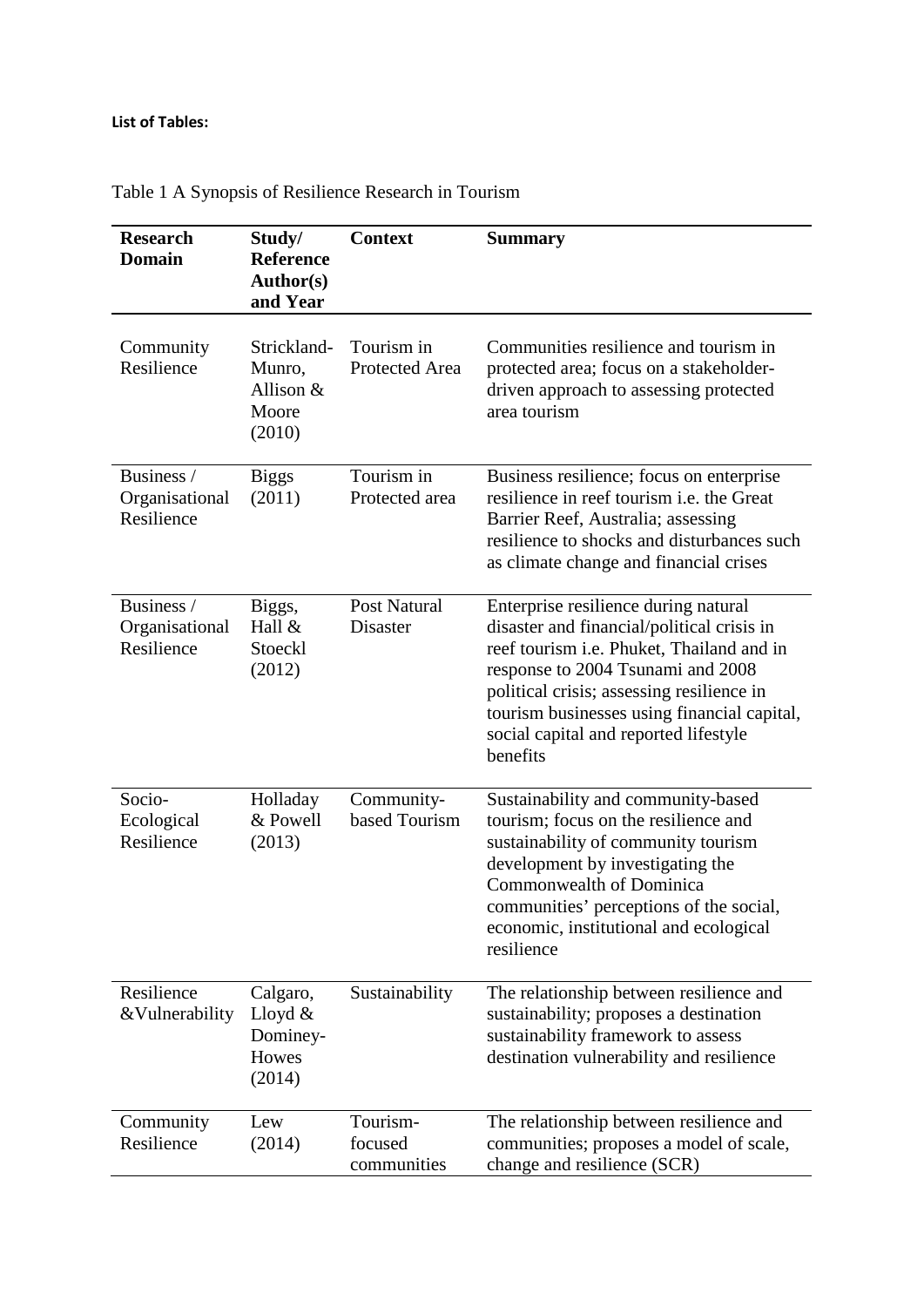| Business /<br>Organisational<br>Resilience | Dahles &<br>Susilowati<br>(2015)                       | Crises/Disasters                | Business resilience; focus on local<br>business resilience in an unpredictable<br>business environment as a result of crisis;<br>the ability to be adaptable and flexible is<br>seen as a paramount for small tourism<br>businesses to absorb and respond to crisis              |
|--------------------------------------------|--------------------------------------------------------|---------------------------------|----------------------------------------------------------------------------------------------------------------------------------------------------------------------------------------------------------------------------------------------------------------------------------|
| Business /<br>Organisational<br>Resilience | Orchiston,<br>Prayag &<br><b>Brown</b><br>(2016)       | <b>Post Natural</b><br>Disaster | Assessing organisational resilience in<br>tourism industry in a post-natural disaster<br>context i.e. 2010–2011 earthquakes in<br>Canterbury, New Zealand; key attributes<br>of resilience are "planning and culture"<br>and "collaboration and innovation"                      |
| Resilience &<br>Vulnerability              | Buultjens,<br>Ratnayake<br>$\&$<br>Gnanapala<br>(2016) | Post-conflict                   | The impact of the civil war/conflict on Sri<br>Lanka tourism industry; local tourism<br>resilience and vulnerability and local<br>government's post-conflict responses                                                                                                           |
| Socio-<br>Ecological<br>Resilience         | Espiner,<br>Orchiston<br>& Higham<br>(2017)            | Sustainability                  | The complementary relationship between<br>resilience and sustainability in nature-<br>based tourism destinations; proposes a<br>model for measuring resilience of a socio-<br>ecological system which is viewed in<br>three potential states: emergent,<br>developing and mature |
| Resilience &<br>Vulnerability              | Liu $&$<br>Pratt<br>(2017)                             | Terrorism                       | The impact of terrorism on international<br>tourism demand and the relationship<br>between terrorism, tourism resilience and<br>vulnerabilities                                                                                                                                  |
| Business /<br>Organisational<br>Resilience | Brown et<br>al. (2018)                                 | Crises/Disasters                | Proposes a conceptual framework for<br>disaster resilience and resilience<br>building for the hotel industry by<br>assessing economic; social; human;<br>physical; natural and cultural capitals<br>(capital-based approach)                                                     |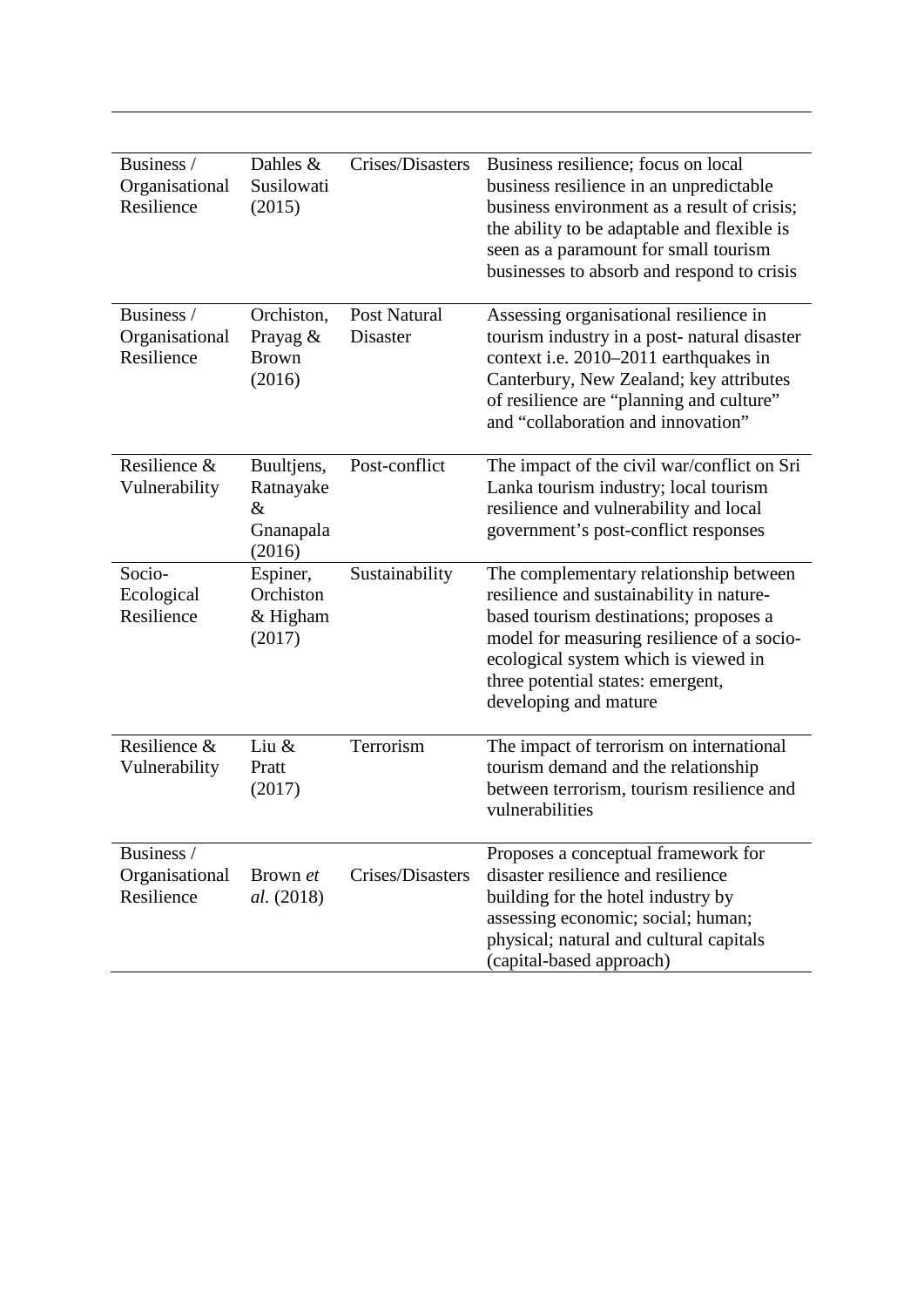| <b>Aspect</b>         | <b>Pre Conflict</b> | <b>Conflict</b>    | <b>Post Conflict</b> | <b>Post Conflict</b> |  |  |
|-----------------------|---------------------|--------------------|----------------------|----------------------|--|--|
|                       |                     |                    | (Phoenix)            | (Normalisation)      |  |  |
| <b>Concern over</b>   | Limited             | Extensive          | Reduced              | Limited              |  |  |
| safety and            |                     |                    |                      |                      |  |  |
| security              |                     |                    |                      |                      |  |  |
| <b>Perception of</b>  | Safe                | Dangerous          | Changing             | Greater feeling of   |  |  |
| destination           |                     |                    |                      | being safe           |  |  |
| <b>Attraction mix</b> | Established         | Natural & cultural | Emergent dark        | Diversifying; event  |  |  |
|                       | (small)             | heritage           | tourism with         | tourism, signature   |  |  |
|                       |                     | dominant           | existing heritage    | attractions          |  |  |
|                       |                     |                    |                      | (includes dark       |  |  |
|                       |                     |                    |                      | tourism)             |  |  |
| Entrepreneurial       | Established         | Resilience (few    | Opportunity          | Public-private       |  |  |
| climate               | (accommodation      | attractions and    | around dark and      | arrangements;        |  |  |
|                       | focused)            | accommodation      | political tourism    | signature build      |  |  |
|                       |                     | sector)            | (private sector      | (public over private |  |  |
|                       |                     |                    | driven)              | sector)              |  |  |
| <b>Access</b>         | Driven by           | Limited routes     | New routes           | Changing pattern of  |  |  |
|                       | domestic and GB     | facilitating VFR   | open (regional       | route development    |  |  |
|                       | market              | and regional       | and                  | (overall one of      |  |  |
|                       |                     | market             | international)       | growth of route      |  |  |
|                       |                     |                    |                      | network)             |  |  |
| <b>Market</b>         | Local and           | Local (National-   | Local, national      | Local, national and  |  |  |
|                       | national            | VFR)               | (Holiday),           | international        |  |  |
|                       |                     |                    | growing              |                      |  |  |
|                       |                     |                    | international        |                      |  |  |
| Investment            | Limited             | Little - non-      | Narrow focus         | <b>New</b>           |  |  |
|                       |                     | existent           | (private sector -    | accommodation        |  |  |
|                       |                     |                    | dark products,       | stock (private       |  |  |
|                       |                     |                    | public sector -      | sector), event       |  |  |
|                       |                     |                    | natural and          | bidding and          |  |  |
|                       |                     |                    | cultural             | showcasing (public   |  |  |
|                       |                     |                    | heritage)            | sector)              |  |  |
| <b>Industry size</b>  | Small (stable)      | Declining, some    | Growing              | Extensive growth     |  |  |
|                       |                     | resilience, slow   | (around              | (diversified         |  |  |
|                       |                     | growth toward      | selective            | portfolio of         |  |  |
|                       |                     | peace              | products and         | products and         |  |  |
|                       |                     |                    | services)            | services)            |  |  |
| State of              | early tourism       | Development loss   | Early recovery;      | Growth and           |  |  |
| <b>Development</b>    | development         | & industry         | new product          | development          |  |  |
|                       |                     | resilience         | development          |                      |  |  |

Table 2. Destination change over time: pre-conflict to post-conflict

(Source: Boyd 2019a&b)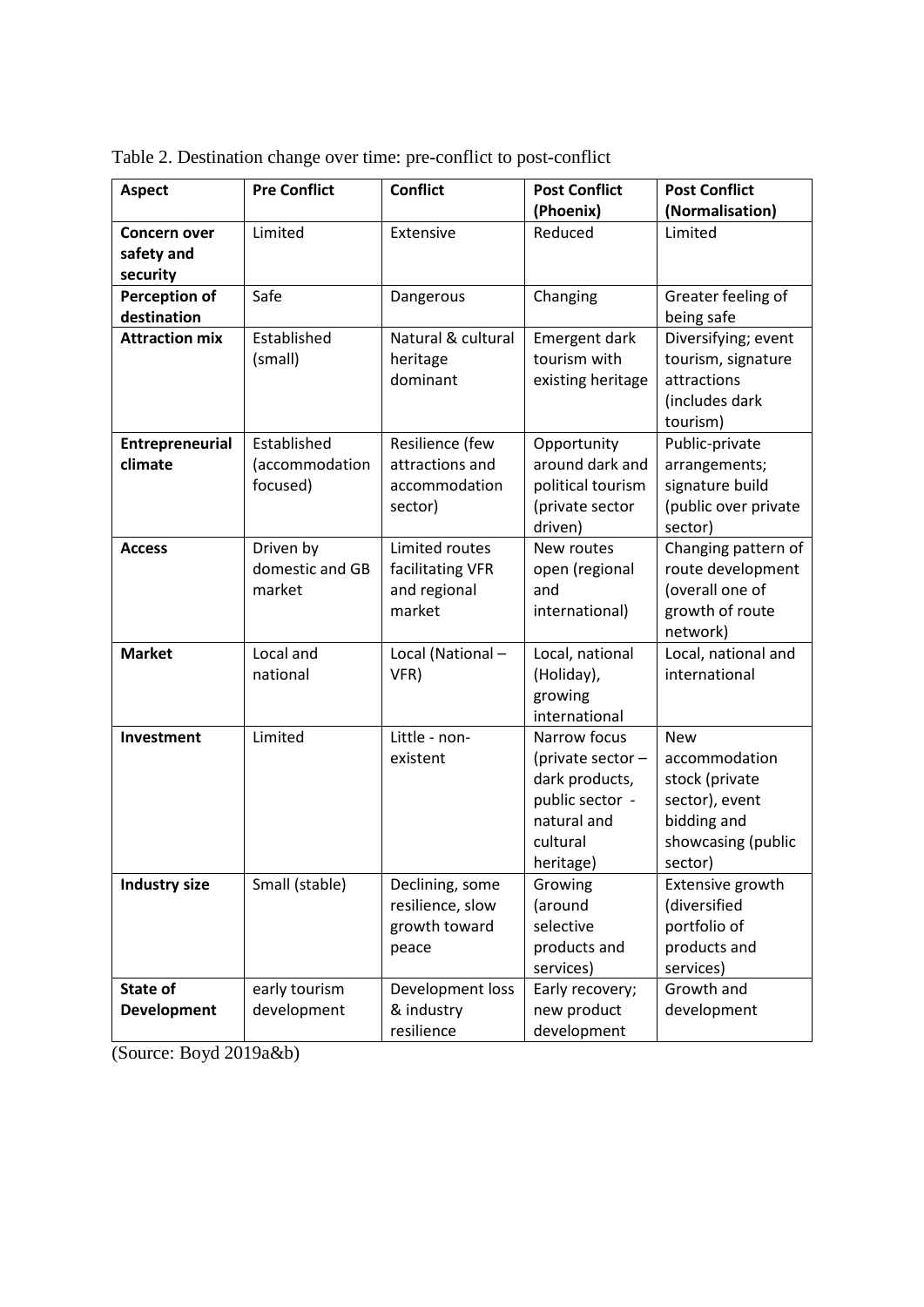# **List of Figures:**

| <b>Natural Disasters</b>                                                                             |                                       |                            |             |                               | <b>Human-Induced Disasters</b>       |                 |                                  |              |                       |                         |             |
|------------------------------------------------------------------------------------------------------|---------------------------------------|----------------------------|-------------|-------------------------------|--------------------------------------|-----------------|----------------------------------|--------------|-----------------------|-------------------------|-------------|
| Tsunamis                                                                                             | <b>Natural Diseases</b>               | <b>Wildfires/Bushfires</b> |             | <b>War and Armed Conflict</b> |                                      |                 |                                  |              | Terrorism             |                         |             |
| Indian Ocean 2004<br>Japan 2011                                                                      | Asia SARS<br>UK 2001 Foot and         | Florida                    | Canada 2003 |                               | Turkey-Israel 2010                   | Northe          | Nepal (                          | Middle       | USA 9/11 2001         |                         | Norway, O   |
| Reddy,<br>Carlse<br>Rittichai<br>Henderson, Joan C                                                   | Miller, Graham A;<br>Chien, Gra.      | Thapa, Br                  | Hystad,     |                               | Alvarez, Maria                       | Simo            | Upa                              | Avra         | Goodrich,             | Evans, N                | Wolff, Ka   |
| 2005<br>2007<br>2008<br>2013                                                                         | 2003                                  | 2013                       | 2008        |                               | 2014                                 | 2011            | 2011                             | 2015         | 2002                  | 2005                    | 2014        |
|                                                                                                      | Mexico AH1N1 2009                     |                            |             |                               |                                      |                 |                                  |              |                       |                         |             |
| 2005                                                                                                 | Speakman, Mark;                       |                            |             |                               | Sri Lanka (1983-2.                   |                 |                                  |              |                       |                         |             |
|                                                                                                      | Africa Ebola                          | Australia 20.              | Australia   |                               | Buultjens, J W;                      |                 |                                  |              | UK London 2005        |                         | Indonesia   |
| Ghaderi                                                                                              | Novelli,                              | Walters,                   | Armstron.   |                               | 2016                                 |                 |                                  |              | Brun, Wibecke; Wolff, |                         | Gurtner     |
| 2013<br>Robinson, Lyn; Jar<br>Calgaro, Emma; L.                                                      | Brunei AH1N1 2009<br>2018             | 2010                       | 2008        |                               |                                      | Israel (1967-1. |                                  | Bosnia (1992 |                       |                         | 2016        |
| 2008<br>2008                                                                                         | Haque, Tariq H.;                      |                            |             |                               | Palestine-Israel                     | Mansfeld,       |                                  | Causevic, S  | Tunisia (2000-2016)   |                         |             |
|                                                                                                      |                                       |                            |             |                               | Isaac, Rami K;<br>2012               | 1999            |                                  | 2013         |                       | Lanouar, Charfeddine; G |             |
|                                                                                                      | Floods                                |                            | Avalanches  |                               |                                      |                 |                                  |              |                       |                         |             |
| Earthquakes                                                                                          | Thailand 2005<br><b>UK 1990</b>       |                            | Tyrol, Au   |                               |                                      |                 | Nuclear and Technological Crisis |              |                       |                         |             |
| Nepal 2015<br>Taiwan 1999<br>Japan 2011                                                              | Roberts, Vaughan<br>Cohen, Erik       |                            | Wilhe       |                               | <b>Economic and Financial Crises</b> |                 |                                  |              | USA BP G              | Japan 2011              | Brazil 1996 |
| Tsai, Chun<br>Huang, J<br>Ketter, Er<br>Henders                                                      |                                       |                            | 2000        |                               | Global Financial Crisis (2008.       |                 | Asian Crisis (1997-1             |              | Ritchie, B            | Chew, El                | Santana     |
| 2016<br>2010<br>2002<br>2013                                                                         | Thailand 2011<br>Australia 1998       |                            |             |                               | Song,<br>Song,                       | Page,           | Pridea                           | Hende        | 2013                  | 2014                    | 2004        |
|                                                                                                      | Ghaderi, Zahed; Mat                   | Faulkner, Bill; Vikulov,   |             |                               | 2010<br>2010                         | 2012            | 2000                             | 1999         |                       |                         |             |
|                                                                                                      |                                       |                            |             |                               |                                      |                 |                                  |              |                       |                         |             |
| <b>Cyclones and Hurricanes</b><br><b>China 2008</b><br>Italy 1997<br>USA (1979-2004)<br>Florida 2017 |                                       |                            | Peters      |                               |                                      |                 |                                  |              | Genocide              |                         |             |
| Mazzocchi, Mario; Mon<br>Yang, We<br>Biran, Avit                                                     | Woosnam, Kyle M.; K                   |                            | 2005        |                               |                                      |                 |                                  |              | The Holoc             | Rwanda 19.              | Cambodia    |
| 2011<br>2014                                                                                         |                                       | Seraphin, Hugues           |             |                               |                                      |                 | De Sausmarez, Nic.               |              | Cohen,                | Friedrich,              | Koleth      |
| <b>Chile 2010</b>                                                                                    | Jamaica (1963-2008)<br>Australia 2015 |                            |             |                               | Campiranon, Kom; Scott,              |                 | 2004                             |              | 2011                  | 2013                    | 2014        |
| Pennington-Gray, Lori;                                                                               | Ghartey, Edward E                     | Jiang, Yawei; Ritchie,     |             |                               |                                      |                 |                                  |              |                       |                         |             |
|                                                                                                      |                                       |                            |             |                               |                                      |                 |                                  |              |                       |                         |             |

Figure 1. Illustration of natural and human-induced disasters studies in tourism research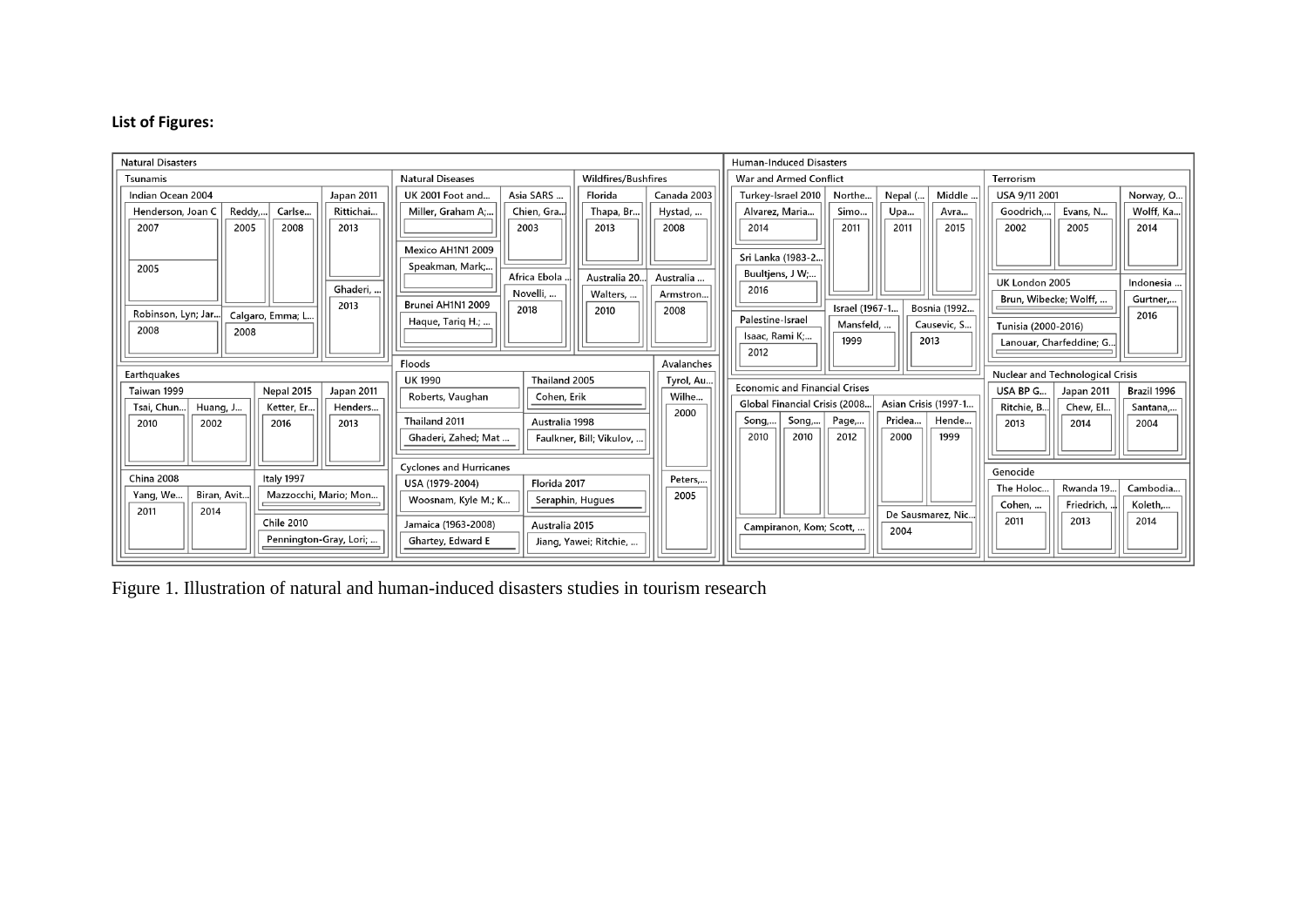

Connectedness

Figure 2: The Adaptive Cycle Source: Holling, 2001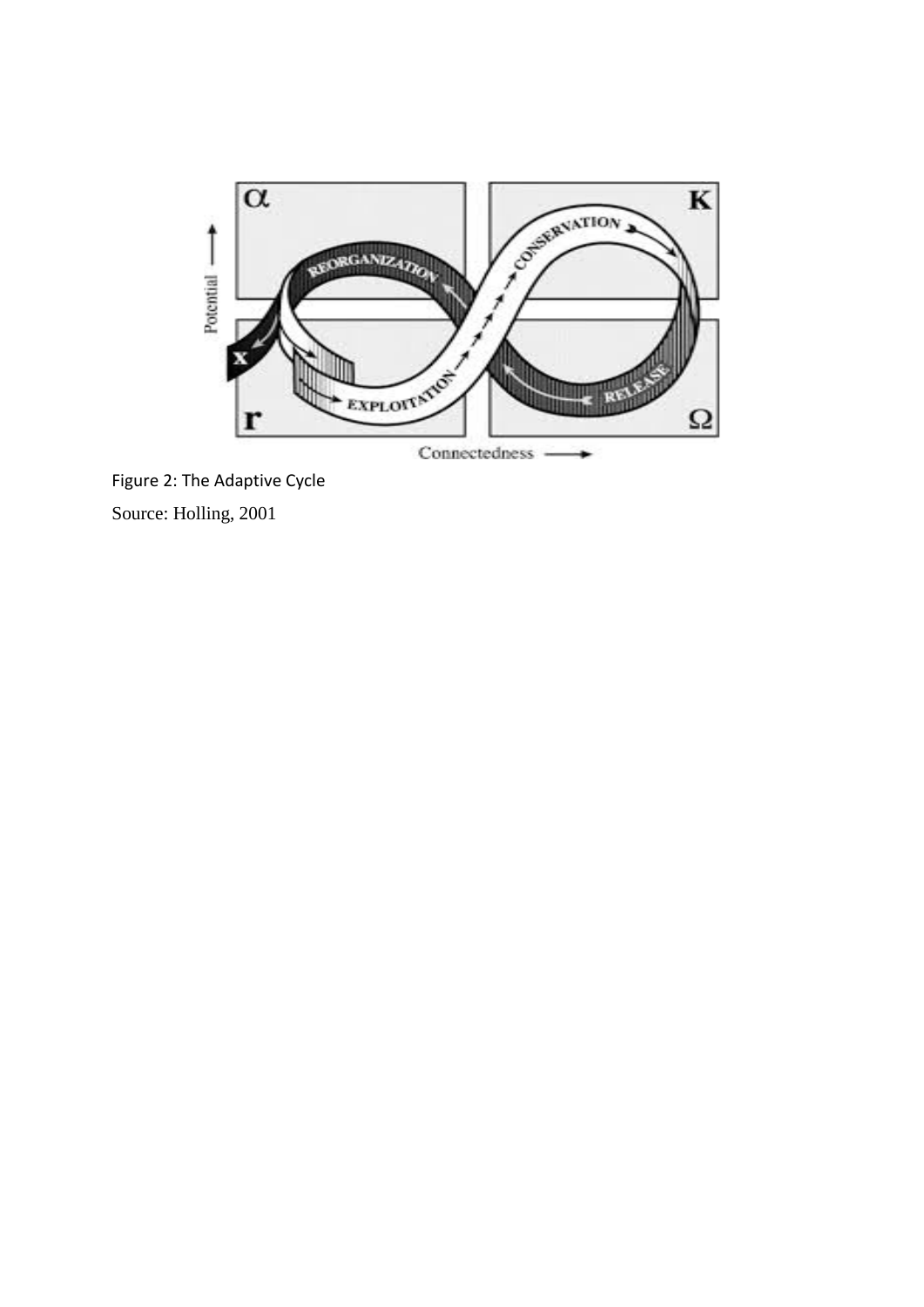| Weaver, David Bruce: Lawton, Laura Jane  | Russell, Roslyn; Faulkner, Bill             | Paraskevas, Alexandros; Quek, Mary            | Page, Stephen John; Yeoman, Ian; Munro, C | Faulkner, Bill                 | Evans, Nigel; Elphic |  |
|------------------------------------------|---------------------------------------------|-----------------------------------------------|-------------------------------------------|--------------------------------|----------------------|--|
| 2007                                     | 2004                                        | 2019                                          | 2006                                      | 2001                           | 2005                 |  |
| Qualitative                              | Secondary Data/Archival Data                | Secondary Data/Archival Data                  | <b>Mixed Methods</b>                      | <b>Conceptual Paper</b>        | Qualitative          |  |
| Natural disaster                         | <b>Disasters and Crises</b>                 | Human-induced disaster                        | Natural disaster                          | Applicable                     | Human-induce         |  |
| Inclusive                                | Inclusive                                   | <b>Political crisis</b>                       | Natural disease                           | Applicable                     | Terrorism            |  |
|                                          |                                             |                                               |                                           |                                |                      |  |
| Wang, Jie; Ritchie, Brent W.             | Ritchie, Brent W.                           | Paraskevas, Alexandros; Arendell, Beverley    | Jiang, Yawei; Ritchie, Brent W.           |                                |                      |  |
| 2012                                     | 2004                                        | 2007                                          | 2017                                      |                                |                      |  |
| Quantitative                             | <b>Conceptual Paper</b>                     | <b>Qualitative</b>                            | <b>Qualitative</b>                        |                                |                      |  |
| <b>Disasters and Crises</b>              | Applicable                                  | Human-induced disaster                        | Natural disaster                          |                                |                      |  |
| Inclusive                                | Applicable                                  | Terrorism                                     | <b>Cyclones and hurricanes</b>            |                                |                      |  |
|                                          |                                             |                                               |                                           |                                |                      |  |
| Sonmez, Sevil F.; Graefe, Alan R         | Prideaux, Bruce; Laws, Eric; Faulkner, Bill | Paraskevas, Alexandros; Altinay, Levent; McL. | Hystad, Perry W.; Keller, Peter C.        | De Sausmarez, Nicolette        |                      |  |
| 1998                                     | 2003                                        | 2013                                          | 2008                                      | 2007                           |                      |  |
| Quantitative                             | Secondary Data/Archival Data                | Qualitative                                   | <b>Mixed Methods</b>                      | Qualitative                    |                      |  |
| Human-induced disaster                   | <b>Disasters and Crises</b>                 | <b>Disasters and Crises</b>                   | Natural disaster                          | Human-induced disaster         |                      |  |
| Terrorism                                | Inclusive                                   | Inclusive                                     | Wildfire/bushfire                         | Economic and financial crisis  |                      |  |
|                                          |                                             |                                               |                                           |                                |                      |  |
| Scott, Noel; Laws, Eric; Prideaux, Bruce | Pennington-Gray, Lori; Schroeder, Ashley; G | Paraskevas, Alexandros; Altinay, Levent       | Henderson, Joan C                         | Bronner, Fred; De Hoog, Robert |                      |  |
| 2007                                     | 2014                                        | 2013                                          | 2003                                      | 2012                           |                      |  |
| <b>Conceptual Paper</b>                  | Secondary Data/Archival Data                | Qualitative                                   | Secondary Data/Archival Data              | Quantitative                   |                      |  |
| Applicable                               | Natural disaster                            | <b>Disasters and Crises</b>                   | Human-induced disaster                    | Human-induced disaster         |                      |  |
| Applicable                               | Earthquake                                  | General                                       | Technological crisis                      | Economic and financial crisis  |                      |  |
|                                          |                                             |                                               |                                           |                                |                      |  |

*Figure 3. Tourism crisis management frameworks and models reviewed: empirical approaches*